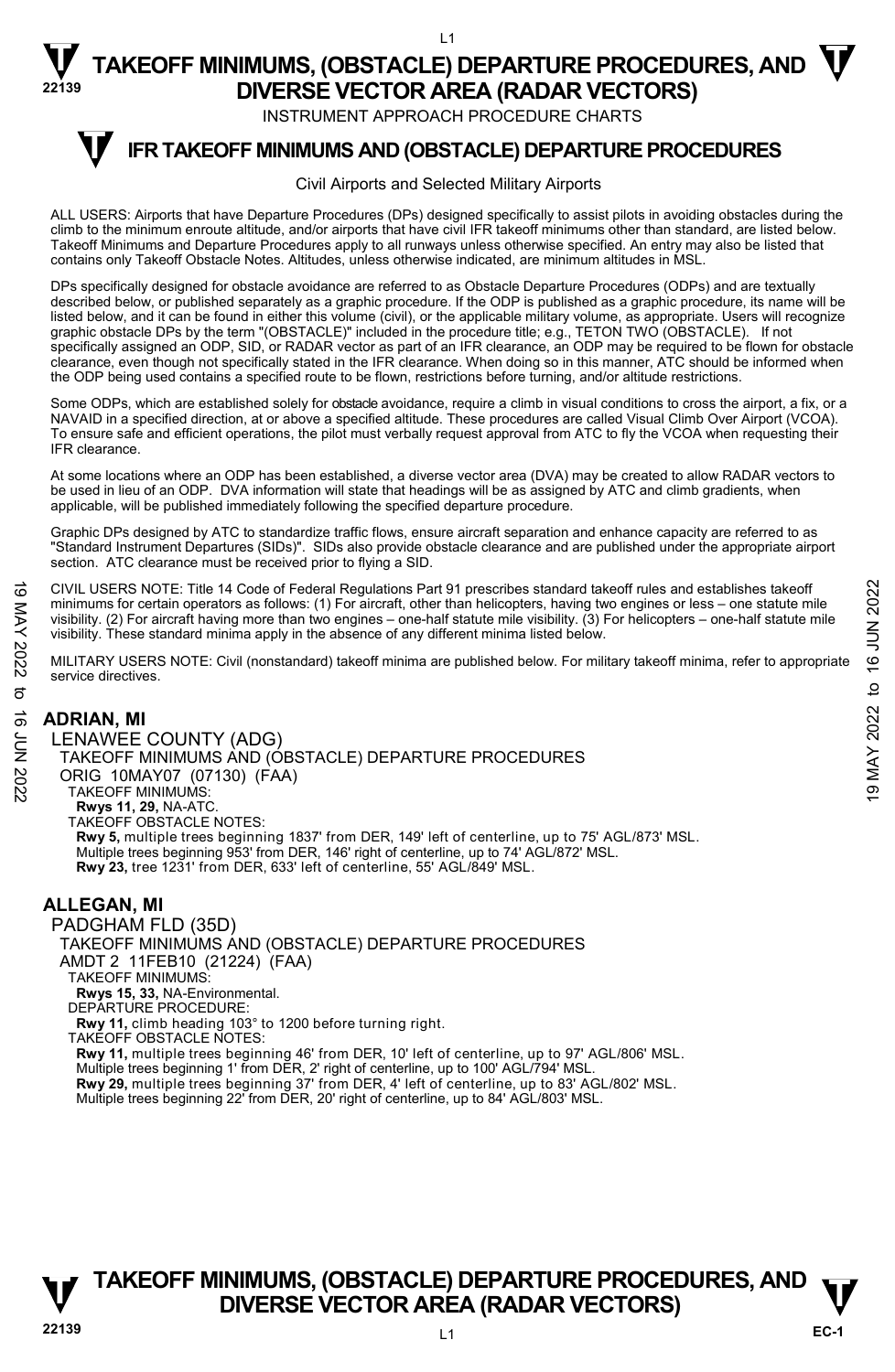#### $\overline{2}$

## $\nabla$  TAKEOFF MINIMUMS, (OBSTACLE) DEPARTURE PROCEDURES, AND  $\nabla$ **DIVERSE VECTOR AREA (RADAR VECTORS)**

### **ALMA, MI**

GRATIOT COMMUNITY (AMN)

TAKEOFF MINIMUMS AND (OBSTACLE) DEPARTURE PROCEDURES

ORIG 11FEB10 (10042) (FAA)

TAKEOFF MINIMUMS:

**Rwy 9,** 400-3 or std. w/min. climb of 251' per NM to 1400.

TAKEOFF OBSTACLE NOTES:

**Rwy 9,** multiple trees beginning 841' from DER, 438' right of centerline, up to 58' AGL/817' MSL.

Multiple trees beginning 1383' from DER, 380' left of centerline, up to 71' AGL/820' MSL. **Rwy 18,** multiple trees beginning 1067' from DER, 152' right of centerline, up to 70' AGL/829' MSL.<br>Multiple trees beginning 923' from DER, 374' left of centerline, up to 70' AGL/824' MSL. **Rwy 27,** multiple trees beginning 306' from DER, 272' right of centerline, up to 81' AGL/840' MSL.

Multiple trees beginning 1168' from DER, 593' left of centerline, up to 93' AGL/852' MSL.

**Rwy 36,** multiple trees beginning 239' from DER, 3' right of centerline, up to 86' AGL/845' MSL.

Multiple trees beginning 143' from DER, 38' left of centerline, up to 103' AGL/852' MSL.

### **ALPENA, MI**

ALPENA COUNTY RGNL (APN)

TAKEOFF MINIMUMS AND (OBSTACLE) DEPARTURE PROCEDURES ORIG 15JAN09 (09015) (FAA) TAKEOFF OBSTACLE NOTES: **Rwy 1,** tree 2293' from DER, 525' left of centerline, 100' AGL/749' MSL. **Rwy 7,** trees beginning 858' from DER, 567' right of centerline up to 100' AGL/774' MSL. Trees beginning 1059' from DER, 166' left of centerline up to 100' AGL/769' MSL. **Rwy 19,** trees beginning 1789' from DER, 270' left of centerline up to 100' AGL/779' MSL. Trees beginning 1049' from DER, 777' right of centerline up to 100' AGL/789' MSL. Vent on cable 44' from DER, 147' left of centerline up to 25' AGL/685' MSL. **Rwy 25,** trees beginning 652' from DER, 53' left of centerline up to 100' AGL/755' MSL. Trees beginning 1021' from DER, 275' right of centerline up to 100' AGL/751' MSL.

### **ANN ARBOR, MI**

ANN ARBOR MUNI (ARB) TAKEOFF MINIMUMS AND (OBSTACLE) DEPARTURE PROCEDURES AMDT 9A 24MAY18 (18144) (FAA) TAKEOFF MINIMUMS: **Rwys 12, 30,** NA - environmental. TAKEOFF OBSTACLE NOTES: **Rwy 6,** building 98' from DER, 351' left of centerline, 21' AGL/849' MSL. Building 312' from DER, 478' right of centerline, 17' AGL/838' MSL. Transmission line 442' from DER, 394' right of centerline, 29' AGL/850' MSL. Tree, transmission line beginning 538' from DER, 145' right of centerline, up to 878' MSL. Trees beginning 887' from DER, 662' left of centerline, up to 877' MSL. Trees beginning 1057' from DER, 183' left of centerline, up to 887' MSL. Trees beginning 1478' from DER, 46' right of centerline, up to 887' MSL. Tree 2040' from DER, 181' right of centerline, 888' MSL. Trees beginning 2122' from DER, 148' right of centerline, up to 899' MSL. **Rwy 24,** terrain 137' from DER, 475' right of centerline, 837' MSL. Trees beginning 461' from DER, 486' right of centerline, up to 879' MSL. Tree 79' from DER, 580' left of centerline, 867' MSL. Tree 822' from DER, 559' right of centerline, 885' MSL. Tree 1679' from DER, 682' left of centerline, 901' MSL. Tree 2187' from DER, 686' left of centerline, 902' MSL. **ANN ARBOR, MI**<br>  $\geq$  **ANN ARBOR MUNI (ARB)**<br>
ANN ARBOR MUNI (ARB)<br>
TAKEOFF MINIMUMS AND (OBSTACLE) DEPARTURE PROCEDURES<br>
AMDT 9A 24MAY18 (18144) (FAA)<br>
TAKEOFF MINIMUMS:<br>
NO TAKEOFF OBSTACLE NOTES:<br> **EVALUSE TO 16 ANDE** 

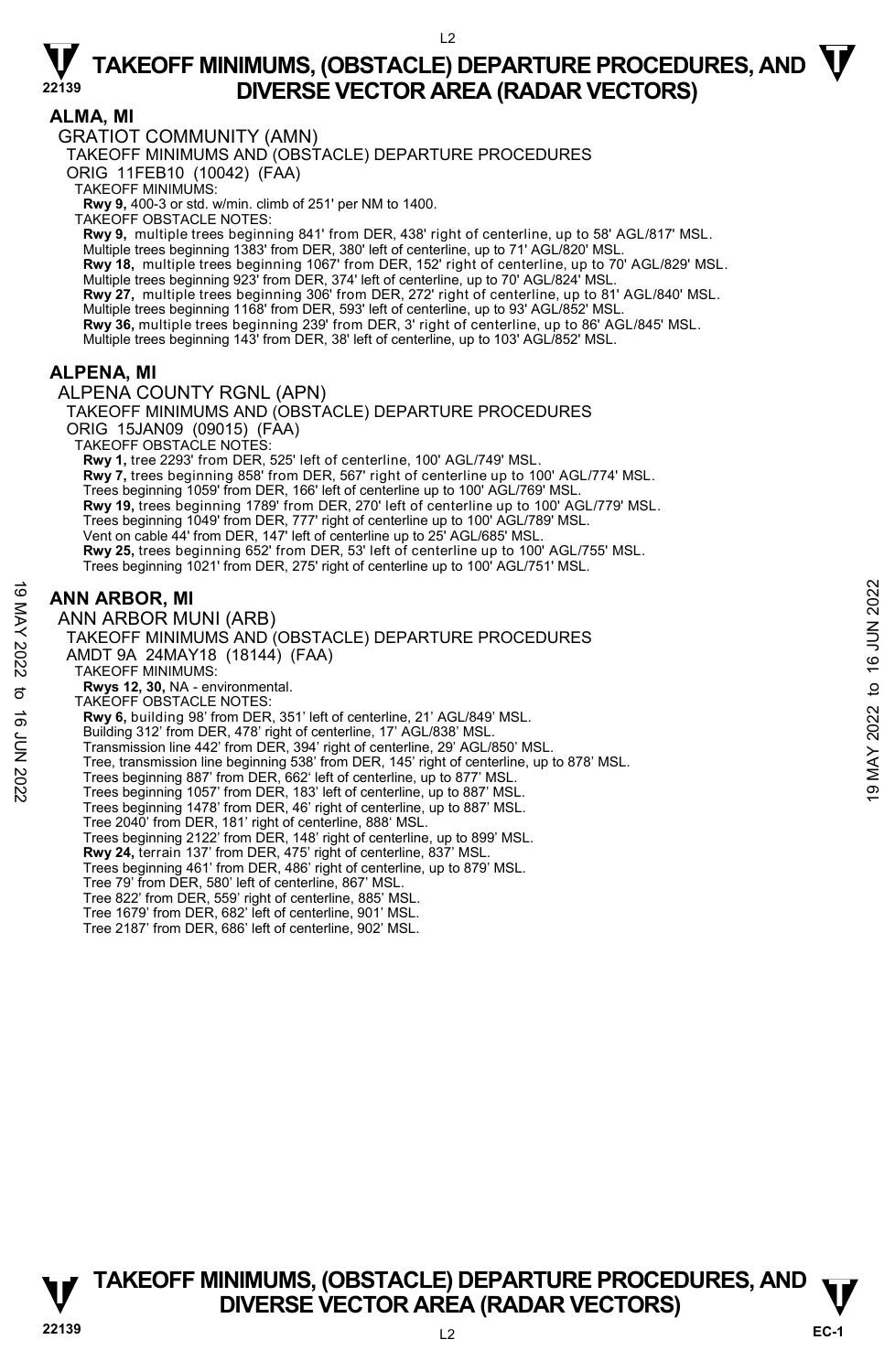$\overline{3}$ 

### **BAD AXE, MI**

HURON COUNTY MEML (BAX) TAKEOFF MINIMUMS AND (OBSTACLE) DEPARTURE PROCEDURES AMDT 4 20DEC07 (22083) (FAA) TAKEOFF OBSTACLE NOTES: **Rwy 4,** vehicle on road 244' from DER, 531' left of centerline, 15' AGL/774' MSL. Tree 810' from DER, 43' left of centerline, 100' AGL/859' MSL. Vehicle on road 223' from DER, 470' right of centerline, 15' AGL/774' MSL. **Rwy 17,** vehicle on road 164' from DER, on centerline, 15' AGL/784' MSL. Bush 81' from DER, 497' right of centerline, 4' AGL/757' MSL. Railroad 695' from DER, 684' right of centerline, 23' AGL/792' MSL. Terrain beginning 222' from DER, 70' right of centerline, 0' AGL/757' MSL. Trees beginning 855' from DER, 392' right of centerline, up to 100' AGL/879' MSL. Pole 1135' from DER, 755' left of centerline, 35' AGL/798' MSL. Terrain beginning 44' from DER, 9' left of centerline, 0' AGL/765' MSL. Trees beginning 1693' from DER, 372' left of centerline, up to 100' AGL/859' MSL. **Rwy 22,** terrain beginning 3' from DER, 172' left of centerline, 0' AGL/765' MSL. Tree 2334' from DER, 422' left of centerline, 100' AGL/869' MSL. Terrain beginning 49' from DER, 165' right of centerline, 0' AGL/762' MSL. Railroad 41' from DER, 390' right of centerline, 23' AGL/782' MSL.<br>**Rwy 35,** antenna on tower 355' from DER, 478' right of centerline, 34' AGL/793' MSL. Antenna 359' from DER, 477' right of centerline, 30' AGL/793' MSL. Vehicle on road 575' from DER, 412' right of centerline, 15' AGL/778' MSL. Trees beginning 1259' from DER, 53' right of centerline, up to 100' AGL/842' MSL. Trees beginning 1509' from DER, 375' left of centerline, up to 100' AGL/859' MSL. Tower 1085' from DER, 698' left of centerline, 63' AGL/822' MSL.

### **BALDWIN, MI**

BALDWIN MUNI (7D3)

TAKEOFF MINIMUMS AND (OBSTACLE) DEPARTURE PROCEDURES AMDT 1 03JAN19 (19003) (FAA) TAKEOFF MINIMUMS: **Rwys 5, 23,** NA-Environmental. TAKEOFF OBSTACLE NOTES: **Rwy 9,** vehicles on road beginning abeam DER, 99' left of centerline, up to 15' AGL/844' MSL. Trees beginning abeam DER, 392' left of centerline, up to 60' AGL/889' MSL. Trees beginning abeam DER, 390' right of centerline, up to 60' AGL/879' MSL. Trees beginning 519' from DER, 343' left of centerline, up to 60' AGL/899' MSL. Trees beginning 1187' from DER, on centerline and left and right of centerline, up to 60' AGL/899' MSL. **Rwy 27,** vehicles on road beginning 194' from DER, 372' left of centerline, up to 15' AGL/844' MSL. Vehicles on road beginning 757' from DER, 619' right of centerline, up to 15' AGL/844' MSL. Trees beginning 1569' from DER, on centerline and left and right of centerline, up to 60' AGL/879' MSL. Trees beginning 3078' from DER, on centerline, and left and right of centerline, up to 60' AGL/899' MSL. **BATTLE CREEK, MI**  BATTLE CREEK EXEC AT KELLOGG FLD (BTL) TAKEOFF MINIMUMS AND (OBSTACLE) DEPARTURE PROCEDURES 19 MADT 1 03JAN19 (19003) (FAA)<br>
TAKEOFF MINIMUMS:<br>
TAKEOFF MINIMUMS:<br>
TAKEOFF MINIMUMS:<br>
TAKEOFF DISTACLE NOTES:<br>
TAKEOFF DISTACLE NOTES:<br>
TAKEOFF DISTACLE NOTES:<br>
TAKEOFF DISTACLE NOTES:<br>
TAKEOFF DISTACLE NOTES:<br>
TAKEOF

AMDT 3A 10SEP20 (21112) (FAA)

TAKEOFF MINIMUMS:

**Rwys 5R, 23L,** NA - Environmental.

TAKEOFF OBSTACLE NOTES:

**Rwy 5L,** trees beginning 1590' from DER, 484' right of centerline, up to 80' AGL/999' MSL.

Vehicle on road 896' from DER, left and right of centerline, 17' AGL/956' MSL.

**Rwy 13,** vehicles on road 480' from DER, on centerline, 15' AGL/945' MSL.

Trees beginning 800' from DER, 3' right of centerline, up to 102' AGL/1021' MSL.

Trees and fence beginning 193' from DER, 31' left of centerline, up to 101' AGL/1030' MSL.

**Rwy 23R,** trees beginning 1995' from DER, 3' right of centerline, up to 103' AGL/1072' MSL.

Trees beginning 2065' from DER, 25' left of centerline, up to 80' AGL/1049' MSL.

**Rwy 31,** trees and tower beginning 1797' from DER, 2' right of centerline, up to 166' AGL/1 058' MSL.<br>Trees and railroad beginning 14' from DER, 116' left of centerline, up to 68' AGL/977' MSL.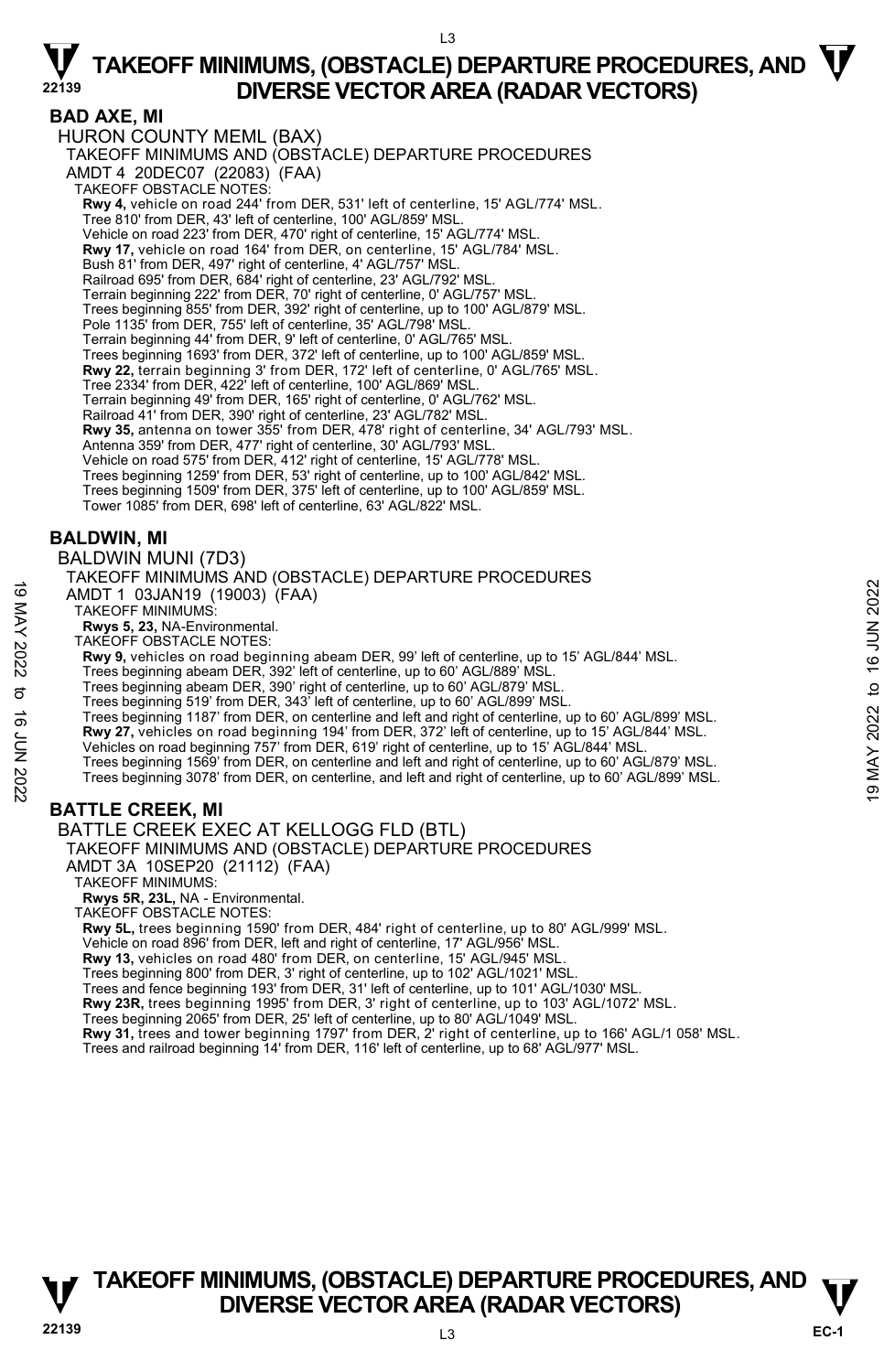$\overline{A}$ 

### **BAY CITY, MI**

JAMES CLEMENTS MUNI (3CM)

TAKEOFF MINIMUMS AND (OBSTACLE) DEPARTURE PROCEDURES

AMDT 6B 10OCT19 (19283) (FAA)

TAKEOFF MINIMUMS:

### **Rwys 9W, 13W, 18W, 27W, 31W, 36W,** NA – Environmental. DEPARTURE PROCEDURE:

**Rwy 18,** climb heading 183° to 2000 before turning left.

**Rwy 23,** climb heading 232° to 1200 before turning left.

TAKEOFF OBSTACLE NOTES:

**Rwy 5,** road 260' from DER, left and right of centerline, up to 15' AGL/604' MSL.

Tree 1171' from DER 277' left of centerline, 87' AGL/678' MSL.

**Rwy 18**, bushes beginning 186' from DER, 151' right of centerline, 6' AGL/596' MSL.<br>Trees beginning 350' from DER, 200' left of centerline, 10' AGL/597' MSL.

Trees beginning 1368' from DER, 59' right of centerline, up to 80' AGL/673' MSL.

Trees beginning 1768' from DER, 330' left of centerline, up to 95' AGL/699' MSL. Trees beginning 2353' from DER, 127' left of centerline, up to 110' AGL/680' MSL.

**Rwy 23**, trees 1120' from DER, 130' right of centerline, 40' AGL/624' MSL.

**Rwy 36**, trees beginning 103' from DER, 50' left of centerline, up to 27' AGL/621' MSL.

Trees beginning 436' from DER, 162' right of centerline, up to 90' AGL/681' MSL.

Pole 538' from DER, 434' left of centerline, up to 20' AGL/609' MSL. Trees beginning 1856' from DER, 17' left of centerline, up to 87' AGL/681' MSL.

### **BEAVER ISLAND, MI**

BEAVER ISLAND (SJX) TAKEOFF MINIMUMS AND (OBSTACLE) DEPARTURE PROCEDURES ORIG 01JAN98 (98001) (FAA) TAKEOFF MINIMUMS: **Rwys 9, 27,** 300-1. **Rwys 5,14, 23, 32,** NA.

### **BELLAIRE, MI**

ANTRIM COUNTY (ACB) TAKEOFF MINIMUMS AND (OBSTACLE) DEPARTURE PROCEDURES AMDT 6 03AUG06 (06215) (FAA) TAKEOFF MINIMUMS: **Rwy 2,** 700-3 or std. w/ a min. climb of 417' per NM to 1500. DEPARTURE PROCEDURE: **Rwy 2,** climb heading 022° to 1200 before turning right. **Rwy 20,** climb heading 202° to 1300 before turning left. TAKEOFF OBSTACLE NOTES: **Rwy 2,** road 385' from DER, 528' right of centerline, 15' AGL/646' MSL.<br>Multiple trees beginning 2535' from DER, 96' left of centerline, up to 100' AGL/884' MSL. Multiple trees beginning 406' from DER, 235' right of centerline, up to 100' AGL/1147' MSL. Tower 2.57 NM from DER, 3271' right of centerline, 168' AGL/1198' MSL.<br>**Rwy 20,** multiple trees beginning 64' from DER, 204' right of centerline up to 100' AGL/693' MSL. Multiple buildings and antenna on tower beginning 2641' from DER, 909' right of centerline, up to 121' AGL/721' MSL. Multiple trees beginning 125' from DER, 220' left of centerline, up to 100' AGL/720' MSL. **EXECUTE:**<br> **INSTERMATELAIRE, MI**<br>
ANTRIM COUNTY (ACB)<br>
TAKEOFF MINIMUMS AND (OBSTACLE) DEPARTURE PROCEDURES<br>
TAKEOFF MINIMUMS:<br>
TAKEOFF MINIMUMS:<br>
TAKEOFF MINIMUMS:<br>
TAKEOFF MINIMUMS:<br>
TAKEOFF MINIMUMS:<br>
TAKEOFF MINIMUMS

### **BENTON HARBOR, MI**

SOUTHWEST MICHIGAN RGNL (BEH)

TAKEOFF MINIMUMS AND (OBSTACLE) DEPARTURE PROCEDURES

AMDT 7A 07OCT21 (21280) (FAA)

TAKEOFF MINIMUMS:

**Rwy 28,** 300-1¼ or std. w/min. climb of 205' per NM to 900.

**Rwy 32,** 300-1½ or std. w/min. climb of 283' per NM to 900.

TAKEOFF OBSTACLE NOTES:

**Rwy 10,** tree 1456' from DER, 844' left of centerline, 704' MSL.

Tree 1819' from DER, 791' right of centerline, 697' MSL. Trees beginning 2023' from DER, 882' left of centerline, up to 720' MSL.

Tree 2539' from DER, 1003' left of centerline, 731' MSL. Trees beginning 2983' from DER, 975' left of centerline, up to 734' MSL.

Tree 3363' from DER, 295' left of centerline, 738' MSL.

Tree 3686' from DER, 259' left of centerline, 747' MSL.

Tree, transmission line beginning 3860' from DER, 232' left of centerline, up to 762' MSL.

**Rwy 14,** lighting 9' from DER, 71' left and 69' right of centerline, up to 3' AGL/632' MSL.

Tree, pole, transmission line beginning 978' from DER, 192' right of centerline, up to 695' MSL.

Tree 1185' from DER, 54' left of centerline, 662' MSL.

Catenary 1317' from DER, 233' left of centerline, 30' AGL/670' MSL.

Tree, pole, transmission line beginning 1347' from DER, 123' left of centerline, up to 695' MSL.

Tree, catenary, pole, transmission line beginning 1400 ' from DER, 114' right of centerline, up to 699' MSL. Tree 1451' from DER, 375' left of centerline, 700' MSL.

 **CON'T**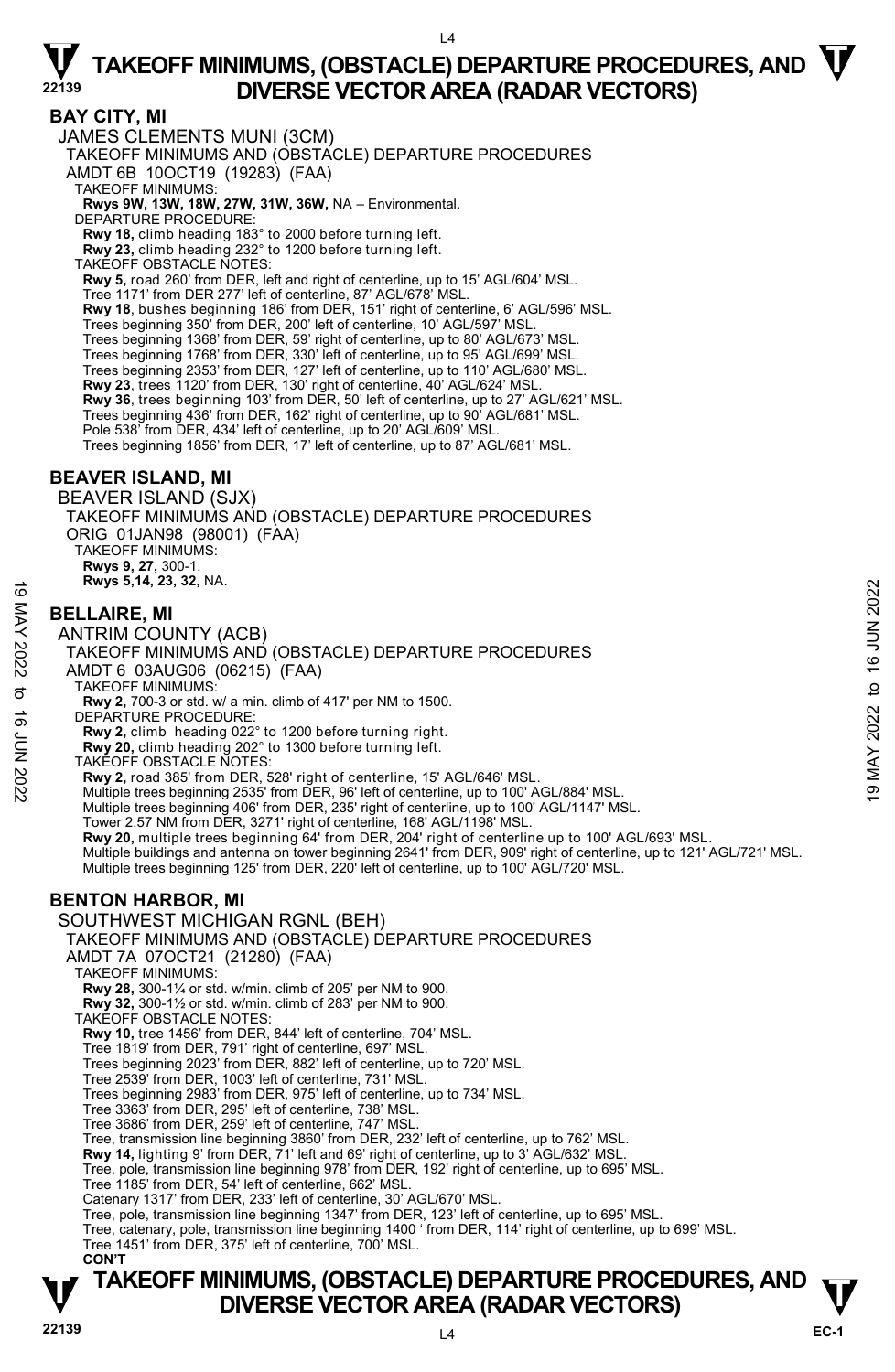$15$ 

### **BENTON HARBOR, MI (CON'T)**

SOUTHWEST MICHIGAN RGNL (BEH) (CON'T) **Rwy 14 (CON'T),** tree, tower beginning 1497' from DER, 8' left of centerline, up to 717' MSL.<br>Trees beginning 1622' from DER, 23' right of centerline, up to 708' MSL. Trees beginning 2035' from DER, 98' right of centerline, up to 713' MSL.<br>Trees beginning 2228' from DER, 51' right of centerline, up to 730' MSL.<br>Trees beginning 2449' from DER, 21' right of centerline, up to 730' MSL. Trees beginning 2637' from DER, 120' left of centerline, up to 732' MSL. Trees beginning 2736' from DER, 61' left of centerline, up to 740' MSL. Trees beginning 2955' from DER, 69' left of centerline, up to 744' MSL. Trees beginning 3257' from DER, 35' left of centerline, up to 748' MSL. **Rwy 28,** tree 582' from DER, 589' right of centerline, 645' MSL. Tree 882' from DER, 595' right of centerline, 654' MSL. Tree 907' from DER, 629' right of centerline, 662' MSL. Vertical structure 955' from DER, 312' left of centerline, 662' MSL. Trees beginning 1149' from DER, 635' left of centerline, up to 698' MSL. Trees beginning 2230' from DER, 997' left of centerline, up to 702' MSL.<br>**Rwy 32,** trees beginning 9' from DER, 348' left of centerline, up to 655' MSL. Trees beginning 36' from DER, 54' right of centerline, up to 671' MSL. Trees beginning 108' from DER, 232' left of centerline, up to 662' MSL. Tree 790' from DER, 390' left of centerline, 665' MSL. Trees beginning 840' from DER, 380' left of centerline, up to 669' MSL. Trees beginning 1054' from DER, 106' right of centerline, up to 674' MSL. Tree 1262' from DER, 389' right of centerline, 679' MSL. Trees beginning 1265' from DER, 253' right of centerline, up to 685' MSL. Tree 1307' from DER, 163' left of centerline, 673' MSL. Trees beginning 1413' from DER, 424' left of centerline, up to 685' MSL. Tree 2094' from DER, 520' right of centerline, 690' MSL. Transmission line 2368' from DER, 107' left of centerline, 64' AGL/703' MSL. Transmission line 2425' from DER, 389' right of centerline, 74' AGL/694' MSL. Tree 2513' from DER, 756' left of centerline, 720' MSL. Trees beginning 2652' from DER, 604' left of centerline, up to 723' MSL. Trees beginning 3083' from DER, 62' right of centerline, up to 746' MSL. **BERRIEN SPRINGS, MI**  ANDREW UNIVERSITY AIRPARK (C20) TAKEOFF MINIMUMS AND (OBSTACLE) DEPARTURE PROCEDURES AMDT 1 08NOV18 (18312) (FAA) TAKEOFF MINIMUMS: **Rwys 3, 21,** NA- environmental, obstacles. **Rwy 13,** NA- obstacles. **Rwy 31,** 300-1 or std. w/min. climb of 328' per NM to 900. Procedure NA at night. TAKEOFF OBSTACLE NOTES: **Rwy 31**, trees beginning 28' from DER, 49' right of centerline, up to 756' MSL. Tree, terrain, vehicle on road, sign, pole beginning 53' from DER, 14' left of centerline, up to 747' MSL. Trees beginning 165' from DER, 24' right of centerline, up to 758' MSL. Tree, terrain, traverse way, sign, pole beginning 396' from DER, 51' right of centerline, up to 761' MSL.<br>Tree, pole beginning 1880' from DER, 243' right of centerline, up to 769' MSL. Pole, tree beginning 1927' from DER, 264' left of centerline, up to 750' MSL. Pole 2045' from DER, 130' left of centerline, 752' MSL. Trees beginning 2102' from DER, 258' right of centerline, up to 774' MSL. Tree, pole beginning 2190' from DER, 6' right of centerline, up to 782' MSL. Tree 2237' from DER, 29' left of centerline, 769' MSL. Trees beginning 2413' from DER, 414' right of centerline, up to 806' MSL. Tree, pole beginning 2519' from DER, 127' left of centerline, up to 775' MSL. Tree, pole beginning 2598' from DER, 628' right of centerline, up to 807' MSL. Tree, vehicle on road, pole beginning 2739' from DER, 716' right of centerline, up to 809' MSL.<br>Tree, pole, building beginning 2919' from DER, 128' left of centerline, up to 780' MSL. Trees beginning 3132' from DER, 178' left of centerline, up to 801' MSL. Tree, pole beginning 3210' from DER, 344' left of centerline, up to 809' MSL. Trees beginning 2652' from DER, 604' left of centerline, up to 723' MSL.<br>
Trees beginning 3083' from DER, 62' right of centerline, up to 746' MSL.<br>
NORTHER SPRINGS, MI<br>
ANDREW UNIVERSITY AIRPARK (C20)<br>
TAKEOFF MINIMUMS AN

- Tree, pole, building beginning 3616' from DER, 962' left of centerline, up to 820' MSL.
- Tree, pole beginning 4031' from DER, 1031' left of centerline, up to 834' MSL.
- Tree 4636' from DER, 1662' left of centerline, 828' MSL.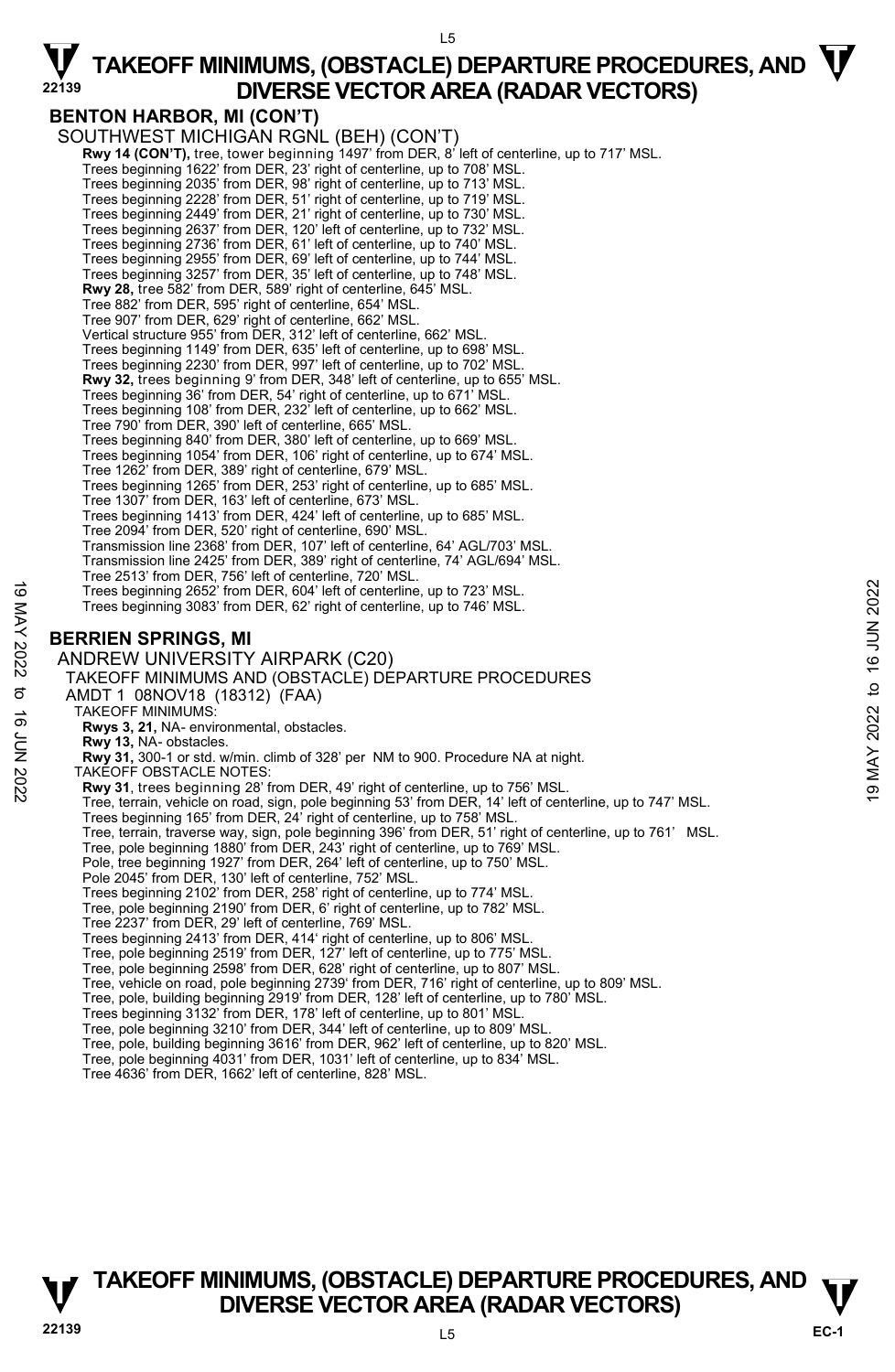L6

**BIG RAPIDS, MI**  ROBEN-HOOD (RQB) TAKEOFF MINIMUMS AND (OBSTACLE) DEPARTURE PROCEDURES AMDT 6A 21JUN18 (18172) (FAA) TAKEOFF MINIMUMS: **Rwy 14,** 200-1¼ or std. w/ min. climb of 210' per NM to 1200. **Rwy 27,** 300-1½ or std. w/ min. climb of 400' per NM to 1200. **Rwy 32,** 200-1½ or std. w/ min. climb of 300' per NM to 1200. TAKEOFF OBSTACLE NOTES: **Rwy 9,** lighting 39' from DER, 77' right of centerline, 946' MSL. Lighting 40' from DER, 77' left of centerline, 5' AGL/946' MSL. Tree 1880' from DER, 714' left of centerline, 992' MSL.. Tree 4536' from DER, 1640' left of centerline, 1060' MSL. Tree 4611' from DER, 1567' left of centerline, 1063' MSL. Tree 4652' from DER, 1724' left of centerline, 1072' MSL. Tree 4738' from DER, 1523' left of centerline, 1074' MSL. Tree 4783' from DER, 1636' left of centerline, 120' AGL/1083' MSL. Trees beginning 4858' from DER, 1497' left of centerline, up to 126' AGL/1090' MSL. **Rwy 14,** tree 73' from DER, 202' right of centerline, 958' MSL. Pole, tree, traverse way beginning 77' from DER, 451' left of centerline, up to 959' MSL.<br>Trees beginning 94' from DER, 201' right of centerline, up to 74' AGL/992' MSL. Trees beginning 224' from DER, 425' left of centerline, up to 970' MSL. Trees, pole beginning 328' from DER, 123' left of centerline, up to 78' AGL/997' MSL.<br>Trees beginning 1197' from DER, 92' right of centerline, up to 999' MSL.<br>Trees beginning 1322' from DER, 152' left of centerline, up to Trees beginning 1624' from DER, 718' right of centerline, up to 1002' MSL. Trees beginning 1734' from DER, 52' right of centerline, up to 1003' MSL. Tree 2721' from DER, 483' right of centerline, 1013' MSL. Trees beginning 2727' from DER, 487' right of centerline, up to 1019' MSL. Antenna 5968' from DER, 2085' left of centerline, 1078' MSL. **Rwy 27,** tree, lighting, terrain beginning 2' from DER, 112' right of centerline, up to 5' AGL/1001' MSL. Lighting 9' from DER, 112' left of centerline, 991' MSL. Tree 240' from DER, 472' left of centerline, 999' MSL. Tree 544' from DER, 544' left of centerline, 1012' MSL. Tree 725' from DER, 659' left of centerline, 1038' MSL. Tree 745' from DER, 628' right of centerline, 1010' MSL. Trees beginning 912' from DER, 192' right of centerline, up to 1018' MSL. Trees beginning 1160' from DER, 460' right of centerline, up to 1059' MSL. Trees beginning 1275' from DER, 97' right of centerline, up to 1062' MSL. Tree 1442' from DER, 120' left of centerline, 1050' MSL. Trees beginning 1858' from DER, 157' left of centerline, up to 1059' MSL. Tree 1970' from DER, 312' left of centerline, 1072' MSL. Trees beginning 1976' from DER, 231' right of centerline, up to 1066' MSL. Tree 2046' from DER, 902' left of centerline, 1084' MSL. Trees beginning 2054' from DER, 11' left of centerline, up to 1111' MSL. Tree 2054' from DER, 721' left of centerline, 1095' MSL. Tree 2063' from DER, 748' right of centerline, 1087' MSL. Trees, building, pole beginning 2065' from DER, 35' right of centerline, up to 1104' MSL. Trees beginning 2209' from DER, 14' left of centerline, up to 1118' MSL. Trees, pole beginning 2605' from DER, 62' left of centerline, up to 1121' MSL. Tree 2777' from DER, 898' left of centerline, 1124' MSL. Trees beginning 2816' from DER, 413' left of centerline, up to 1126' MSL. Trees, pole beginning 2849' from DER, 165' left of centerline, up to 1127' MSL. Trees beginning 2929' from DER, 994' left of centerline, up to 1136' MSL. Trees, pole beginning 3029' from DER, 166' left of centerline, up to 1138' MSL. Trees, pole, sign beginning 3165' from DER, 25' left of centerline, up to 1146' MSL. Pole, trees beginning 3383' from DER, 53' right of centerline, up to 1108' MSL. Trees, pole beginning 3645' from DER, 37' right of centerline, up to 1124' MSL. Sign, trees, pole beginning 3902' from DER, 33' right of centerline, up to 1132' MSL. Trees beginning 4227' from DER, 408' right of centerline, up to 1137' MSL. Trees beginning 4558' from DER, 171' right of centerline, up to 1138' MSL. Trees beginning 4703' from DER, 163' left of centerline, up to 1152' MSL. Trees beginning 4716' from DER, 164' right of centerline, up to 1153' MSL. Trees beginning 4761' from DER, 1' left of centerline, up to 1167' MSL. Eighting of from DER, 112 light of centerine, 999' MSL.<br>
Tree 240' from DER, 112' left of centerine, 999' MSL.<br>
Tree 544' from DER, 54' left of centerine, 1991' MSL.<br>
Tree 745' from DER, 659' left of centerine, 1012' MSL.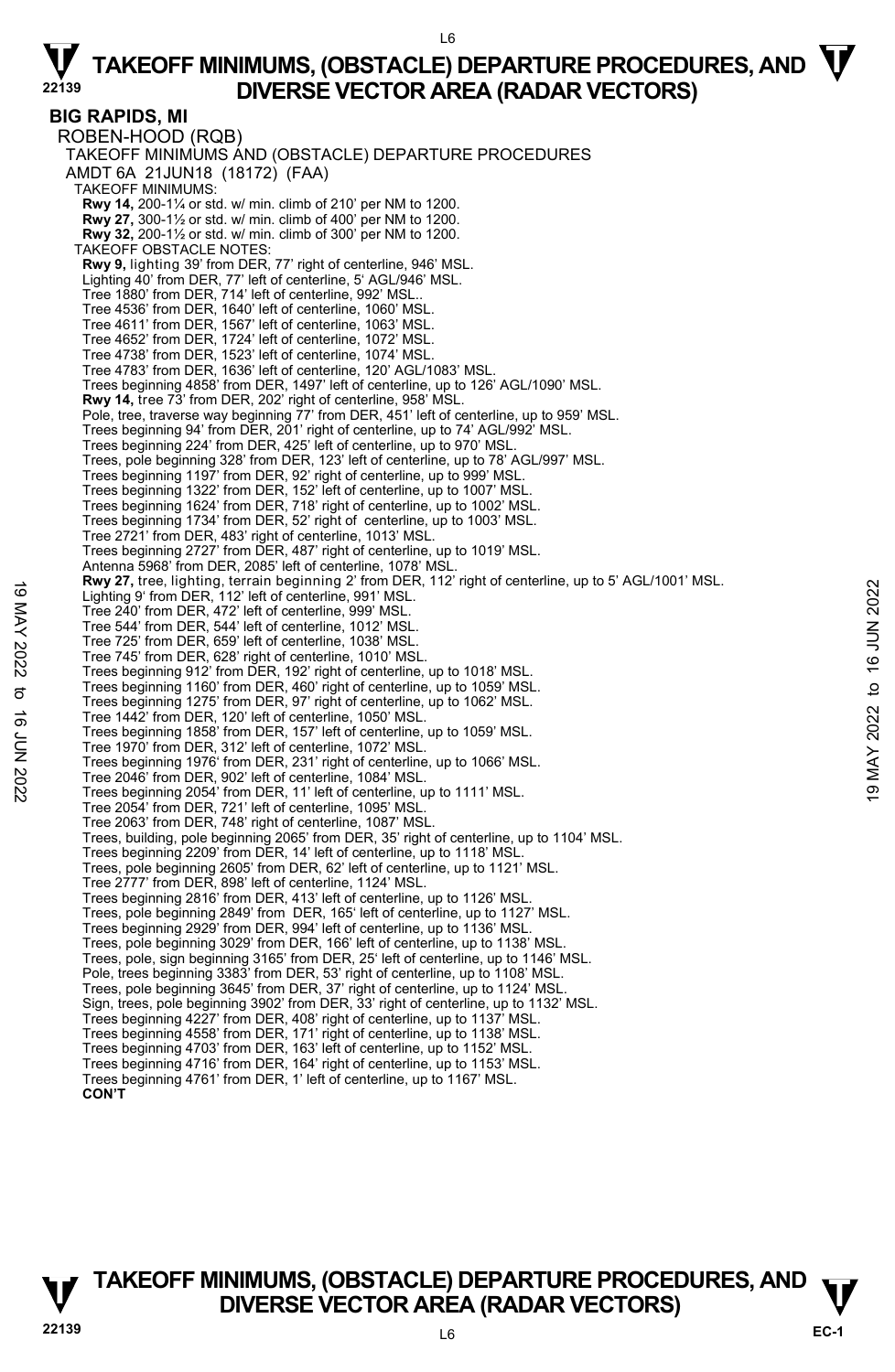# **BIG RAPIDS, MI (CON'T)**

ROBEN-HOOD (RQB) (CON'T)  **Rwy 27 (CON'T),** trees beginning 4817' from DER, 93' right of centerline, up to 1155' MSL. Trees beginning 5498' from DER, 42' left of centerline, up to 1171' MSL. Tree 5546' from DER, 636' right of centerline, 1156' MSL. Trees beginning 5627' from DER, 202' right of centerline, up to 1162' MSL. Trees beginning 5716' from DER, 2' left of centerline, up to 1176' MSL. Trees beginning 5854' from DER, 258' left of centerline, up to 1183' MSL. Trees beginning 5858' from DER, 13' left of centerline, up to 94' AGL/1185' MSL. Trees beginning 6036' from DER, 70' right of centerline, up to 1167' MSL. Trees beginning 1 NM from DER, 162' right of centerline, up to 1168' MSL. Vertical structure 1.2 NM from DER, 1391' right of centerline, 100' AGL/1196' MSL. **Rwy 32,** terrain 20' from DER, 242' right of centerline, 933' MSL.<br>Trees, terrain beginning 28' from DER, 342' left of centerline, up to 936' MSL. Tree 196' from DER, 225' left of centerline, 5' AGL/938' MSL. Tree 347' from DER, 563' left of centerline, 942' MSL. Lighting 469' from DER, 387' right of centerline, 946' MSL. Lighting 668' from DER, 6' right of centerline, 950' MSL. Tree 696' from DER, 676' left of centerline, 951' MSL. Wind indicator 993' from DER, 519' left of centerline, 11' AGL/958' MSL. Tree 1965' from DER, 834' right of centerline, 994' MSL. Tree 2117' from DER, 658' right of centerline, 1002' MSL. Trees beginning 2244' from DER, 548' right of centerline, up to 1012' MSL. Trees beginning 2329' from DER, 346' right of centerline, up to 1030' MSL. Trees beginning 2436' from DER, 409' right of centerline, up to 1031' MSL.. Trees beginning 2529' from DER, 125' right of centerline, up to 1035' MSL. Pole 2659' from DER, 1104' left of centerline, 1000' MSL.. Trees, pole beginning 2666' from DER, 44' left of centerline, up to 1026' MSL.. Lighting, trees beginning 2979' from DER, 613' left of centerline, up to 59' AGL/1027' MSL. Trees beginning 3289' from DER, 401' left of centerline, up to 1033' MSL. Tree 4265' from DER, 756' left of centerline, 1041' MSL. Trees beginning 4273' from DER, 318' left of centerline, up to 1053' MSL. Tree 4503' from DER, 703' right of centerline, 1053' MSL. Trees beginning 4558' from DER, 418' left of centerline, up to 1088' MSL. Trees beginning 4774' from DER, 372' left of centerline, up to 1092' MSL. Trees beginning 4825' from DER, 461' left of centerline, up to 1096' MSL. Tree 4929' from DER, 117' right of centerline, 1067' MSL. Trees beginning 4930' from DER, 65' left of centerline, up to 91' AGL/1103' MSL. Trees beginning 5038' from DER, 277' left of centerline, up to 92' AGL/1107' MSL. Tree 5057' from DER, 367' right of centerline, 1073' MSL. Tree 5084' from DER, 521' right of centerline, 1075' MSL. Tree 5096' from DER, 165' left of centerline, 88' AGL/1110' MSL. Trees beginning 5102' from DER, 15' left of centerline, up to 92' AGL/1118' MSL. Trees beginning 5103' from DER, 13' right of centerline, up to 1100' MSL. Tree 5375' from DER, 279' right of centerline, 1111' MSL. Trees beginning 5393' from DER, 50' right of centerline, up to 99' AGL/1113' MSL. Trees beginning 5704' from DER, 177' left of centerline, up to 1119' MSL. Tree 5862' from DER, 142' left of centerline, 1121' MSL. Trees beginning 5886' from DER, 37' left of centerline, up to 1122' MSL. Trees beginning 5997' from DER, 126' left of centerline, up to 1127' MSL. Trees beginning 6045' from DER, 19' left of centerline, up to 104' AGL/1128' MSL. Tree 1.2 NM from DER, 1914' left of centerline, 1119' MSL. Trees beginning 4273' from DER, 318' left of centerline, up to 1053' MSL.<br>
Tree 4503' from DER, 703' right of centerline, up to 1088' MSL.<br>
Trees beginning 4558' from DER, 461' left of centerline, up to 1088' MSL.<br>
Trees

### **BOIS BLANC ISLAND, MI**

BOIS BLANC ISLAND (6Y1) TAKEOFF MINIMUMS AND (OBSTACLE) DEPARTURE PROCEDURES ORIG 13NOV14 (14317) (FAA) TAKEOFF OBSTACLE NOTES: **Rwy 10,** trees beginning abeam DER, 144' left of centerline, up to 100' AGL/759' MSL. Trees beginning abeam DER, 200' right of centerline, up to 100' AGL/759' MSL. Trees beginning 1738' from DER, left and right of centerline, up to 100' AGL/759' MSL. **Rwy 28,** trees beginning abeam DER, 217' left of centerline, up to 100' AGL/769' MSL. Trees beginning abeam DER, 266' right of centerline, up to 100' AGL/799' MSL. Vehicles on road beginning abeam DER, 170' left of centerline, up to 15' AGL/684' MSL. Vehicles on road beginning 440' from DER, crossing centerline from left to right, up to 15' AGL/684' MSL. Trees beginning 1590' from DER, left and right of centerline up to 100' AGL/799' MSL.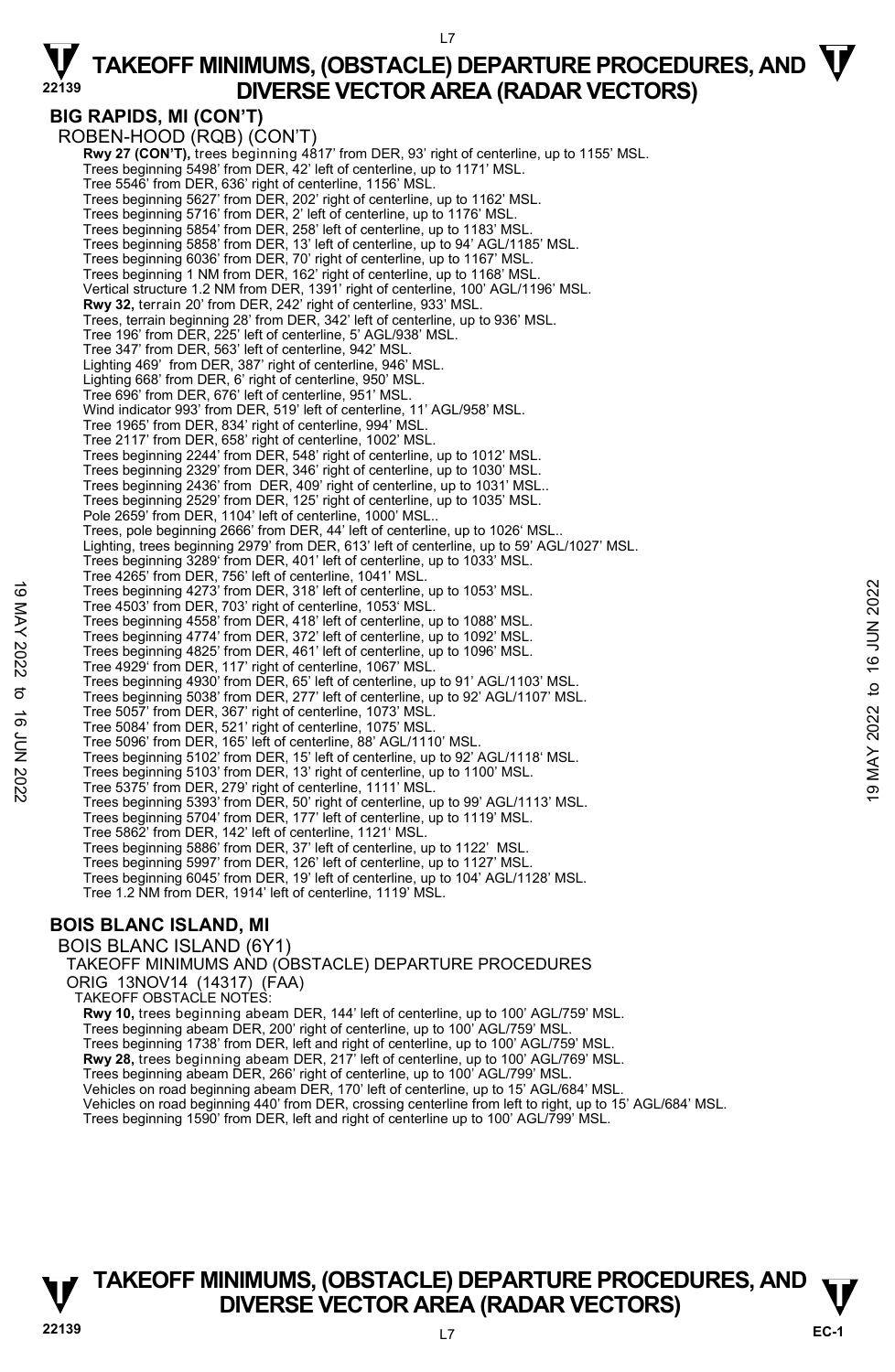#### L8

## $\nabla$  TAKEOFF MINIMUMS, (OBSTACLE) DEPARTURE PROCEDURES, AND  $\nabla$ **DIVERSE VECTOR AREA (RADAR VECTORS)**

**BOYNE CITY, MI**  BOYNE CITY MUNI (N98) TAKEOFF MINIMUMS AND (OBSTACLE) DEPARTURE PROCEDURES AMDT 1 20JUN19 (19171) (FAA) TAKEOFF MINIMUMS: **Rwy 9,** 600-2¾ or std. w/min. climb of 503' per NM to 1300. **Rwy 27,** std. w/min. climb of 238' per NM to 1800 or 1200-2½ for VCOA. DEPARTURE PROCEDURE: **Rwy 9,** climb heading 098° to 1200 before proceeding on course. **Rwy 27,** climb heading 278° to 1900 before turning left. VCOA: **Rwy 27,** obtain ATC approval for VCOA when requesting IFR clearance. Climb in visual conditions to cross Boyne City Muni at or above 1700 before proceeding on course. TAKEOFF OBSTACLE NOTES: **Rwy 9,** tree 10' from DER, 180' right of centerline, 681' MSL. NAVAID 13' from DER, 112' left of centerline, 8' AGL/661' MSL. Tree 38' from DER, 300' left of centerline, 700' MSL. Tree, vehicles on road beginning 98' from DER, 246' right of centerline, up to 704' MSL. Tree 125' from DER, 486' left of centerline, 722' MSL. Tree, pole, transmission line beginning 143' from DER, 18' left of centerline, up to 739' MSL.<br>Tree, sign, vehicles on road beginning 175' from DER, 145' right of centerline, up to 709' MSL.<br>Tree, vehicles on road, transmi Trees beginning 893' from DER, 22' right of centerline, up to 732' MSL. Trees beginning 2479' from DER, 55' left of centerline, up to 740' MSL. Tree 2594' from DER, 296' right of centerline, 733' MSL. Tree 2602' from DER, 124' right of centerline, 745' MSL. Trees beginning 2612' from DER, 82' right of centerline, up to 755' MSL. Tree 2618' from DER, 83' left of centerline, 751' MSL. Trees beginning 2621' from DER, 32' left of centerline, up to 755' MSL. Tree 2654' from DER, 187' left of centerline, 759' MSL. Trees beginning 2654' from DER, 58' right of centerline, up to 762' MSL. Trees beginning 2655' from DER, 128' left of centerline, up to 760' MSL. Trees beginning 2681' from DER, 53' left of centerline, up to 761' MSL. Trees beginning 2682' from DER, 35' right of centerline, up to 763' MSL. Trees beginning 2709' from DER, 158' left of centerline, up to 766' MSL. Trees beginning 2753' from DER, 4' left of centerline, up to 768' MSL. Trees beginning 2820' from DER, 2' left of centerline, up to 773' MSL.<br>Trees beginning 3881' from DER, 1083' left of centerline, up to 823' MSL.<br>Trees beginning 3974' from DER, 473' left of centerline, up to 846' MSL. Trees beginning 4075' from DER, 322' left of centerline, up to 861' MSL. Tree 4481' from DER, 849' left of centerline, 868' MSL. Trees beginning 4502' from DER, 459' left of centerline, up to 869' MSL. Trees beginning 4641' from DER, 443' left of centerline, up to 879' MSL. Trees beginning 4727' from DER, 467' left of centerline, up to 886' MSL. Trees beginning 4834' from DER, 691' left of centerline, up to 887' MSL. Trees beginning 4854' from DER, 395' left of centerline, up to 892' MSL. Trees beginning 4935' from DER, 286' left of centerline, up to 909' MSL. Trees beginning 5063' from DER, 266' left of centerline, up to 923' MSL. Trees beginning 5086' from DER, 299' left of centerline, up to 936' MSL. Trees beginning 5157' from DER, 286' left of centerline, up to 939' MSL. Tree 5189' from DER, 1178' left of centerline, 940' MSL. Trees beginning 5197' from DER, 271' left of centerline, up to 962' MSL. Trees beginning 5292' from DER, 213' left of centerline, up to 988' MSL. Tree, terrain beginning 5371' from DER, on centerline, up to 997' MSL.<br>Tree 5605' from DER, 1019' right of centerline, 805' MSL.<br>Trees beginning 5812' from DER, 11' right of centerline, up to 814' MSL. Trees beginning 5912' from DER, 227' right of centerline, up to 823' MSL. Trees beginning 5933' from DER, 307' right of centerline, up to 831' MSL. Trees beginning 5972' from DER, 14' right of centerline, up to 838' MSL. Tree, terrain beginning 6023' from DER, 14' left of centerline, up to 1027' MSL. Trees beginning 6066' from DER, 2' right of centerline, up to 858' MSL. Tree, terrain beginning 1 NM from DER, 9' left of centerline, up to 1036' MSL. Trees beginning 1 NM from DER, 133' right of centerline, up to 873' MSL. Trees beginning 1.1 NM from DER, 151' right of centerline, up to 894' MSL. Trees beginning 1.1 NM from DER, 360' right of centerline, up to 898' MSL. Trees beginning 1.1 NM from DER, 1802' left of centerline, up to 1050' MSL. Tree 1.1 NM from DER, 540' right of centerline, 912' MSL. Trees beginning 1.1 NM from DER, 336' right of centerline, up to 931' MSL. Tree, terrain beginning 1.1 NM from DER, 224' left of centerline, up to 1061' MSL. Trees beginning 1.1 NM from DER, 139' right of centerline, up to 954' MSL. Tree, terrain beginning 1.1 NM from DER, 495' left of centerline, up to 1074' MSL. Tree, terrain beginning 1.2 NM from DER, 197' left of centerline, up to 1087' MSL. Tree 1.2 NM from DER, 339' right of centerline, 972' MSL. Tree, pole, transmission line, catenary beginning 1.2 NM from DER, 4' right of centerline, up to 1007' MSL. Tree, terrain, transmission line, pole beginning 1.2 NM from DER, 19' left of centerline, up to 1127' MSL. **CON'T**  Trees beginning 2634 Tom DER, 30 signt of centerline, up to 760' MSL.<br>
Trees beginning 2685' from DER, 32' left of centerline, up to 760' MSL.<br>
Trees beginning 2682' from DER, 35' right of centerline, up to 766' MSL.<br>
Tree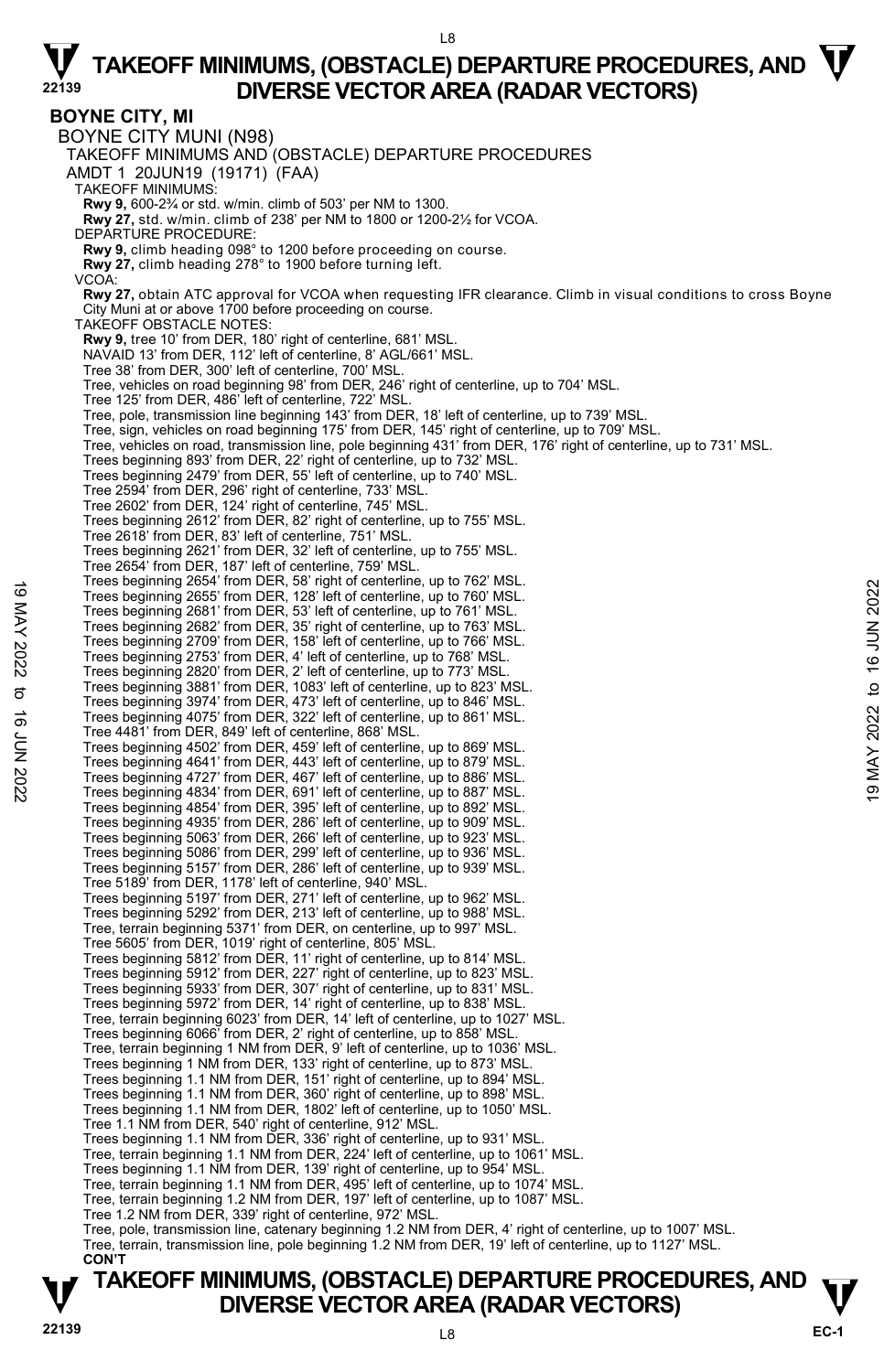### **BOYNE CITY, MI (CON'T)**

BOYNE CITY MUNI (N98) (CON'T) **Rwy 9 (CON'T),** trees beginning 1.3 NM from DER, 320' right of centerline, up to 1011' MSL.<br>Trees beginning 1.3 NM from DER, 174' right of centerline, up to 1027' MSL. Trees beginning 1.3 NM from DER, 117' right of centerline, up to 1036' MSL. Trees beginning 1.3 NM from DER, 280' left of centerline, up to 1130' MSL. Trees beginning 1.3 NM from DER, 12' left of centerline, up to 1141' MSL. Trees beginning 1.4 NM from DER, 301' right of centerline, up to 1040' MSL. Trees beginning 1.4 NM from DER, 361' left of centerline, up to 1146' MSL. Trees beginning 1.4 NM from DER, 63' right of centerline, up to 1051' MSL. Trees beginning 1.4 NM from DER, 119' left of centerline, up to 1147' MSL. Tree 1.4 NM from DER, 289' right of centerline, 1055' MSL. Trees beginning 1.4 NM from DER, 30' left of centerline, up to 1149' MSL. Trees beginning 1.4 NM from DER, 2' right of centerline, up to 1080' MSL. Trees beginning 1.4 NM from DER, 70' right of centerline, up to 1101' MSL. Trees beginning 1.5 NM from DER, 786' left of centerline, up to 1151' MSL. Tree, terrain beginning 1.5 NM from DER, 47' left of centerline, up to 1157' MSL. Trees beginning 1.5 NM from DER, 700' left of centerline, up to 1161' MSL. Tree, terrain beginning 1.5 NM from DER, 13' left of centerline, up to 1167' MSL. Trees beginning 1.5 NM from DER, 52' right of centerline, up to 1132' MSL. Trees beginning 1.5 NM from DER, 8' right of centerline, up to 1142' MSL. Tree 2.2 NM from DER, 2497' right of centerline, 1025' MSL. **Rwy 27,** building 30' from DER, 437' right of centerline, 27' AGL/678' MSL. Tree 30' from DER, 311' right of centerline, 703' MSL. Tree, building, pole, transmission line beginning 45' from DER, 1' right of centerline, up to 725' MSL. Vehicles on road 64' from DER, 203' left of centerline, 672' MSL. Pole 113' from DER, 515' left of centerline, 31' AGL/690' MSL. Building, pole, fence beginning 118' from DER, 67' left of centerline, up to 37' AGL/694' MSL. Tree, pole, building, transmission line beginning 244' from DER, 13' left of centerline, up to 728' MSL. Tree, pole, transmission line, building beginning 435' from DER, 19' right of centerline, up to 726' MSL. Trees beginning 649' from DER, 24' right of centerline, up to 739' MSL. Tree, building, pole, transmission line beginning 719' from DER, 1' right of centerline, up to 743' MSL. Tree, pole, transmission line beginning 1056' from DER, 7' left of centerline, up to 734' MSL. Trees beginning 2774' from DER, 58' left of centerline, up to 743' MSL. **BOYNE FALLS, MI**  BOYNE MOUNTAIN (BFA) TAKEOFF MINIMUMS AND (OBSTACLE) DEPARTURE PROCEDURES AMDT 4 29MAY14 (14149) (FAA) TAKEOFF MINIMUMS: **Rwy 17,** std w/min. climb of 490' per NM to 1400 or 1300-2½ for climb in visual conditions. **Rwy 35,** std w/min. climb of 310' per NM to 1400 or 1300-2½ for climb in visual conditions. DEPARTURE PROCEDURE: **Rwy 17,** climb heading 175° to 1400 before proceeding on course, or for climb in visual conditions cross Boyne Mountain airport at or above 1900 before proceeding on course. When executing VCOA, notify ATC prior to departure. **Rwy 35,** climb heading 355° to 1400 before proceeding on course, or for climb in visual conditions cross Boyne Mountain airport at or above 1900 before proceeding on course. When executing VCOA, notify ATC prior to departure. TAKEOFF OBSTACLE NOTES: **Rwy 17,** vehicles on road beginning 10' from DER, 93' right of centerline, up to 15' AGL/753' MSL. Trees beginning 13' from DER, 170' left of centerline, up to 100' AGL/854' MSL. Vehicles on road beginning 402' from DER, 16' left of centerline, up to 15' AGL/736' MSL. Trees beginning 529' from DER, 143' right of centerline, up to 100' AGL/838' MSL. Trees beginning 2915' from DER, 1028' right of centerline, up to 100' AGL/903' MS Trees beginning 2.4 NM from DER, left and right of centerline, up to 100' AGL/1231' MSL. **Rwy 35,** vehicles on road beginning 28' from DER, left and right of centerline, up to 15' AGL/720' MSL. Trees beginning 613' from DER, 599' left of centerline, up to 100' AGL/805' MSL. Trees beginning 1355' from DER, left and right of centerline, up to 100' AGL/805' MSL. Trees beginning 2319' from DER, 465' right of centerline, up to 100' AGL/797' MSL. Multiple trees beginning 1.6 NM from DER, left and right of centerline, up to 100' AGL/1069' MSL. Trees beginning 1.7 NM from DER, left and right of centerline, up to 100' AGL/1091' MSL. Trees beginning 1.8 NM from DER, left and right of centerline, up to 100' AGL/1124' MSL. Multiple trees beginning 1.9 NM from DER, left and right of centerline, up to 100' AGL/1127' MSL. Multiple trees beginning 2.1 NM from DER, left and right of centerline, up to 100' AGL/1161' MSL. Tree, building, pole, transmission line beginning 719 from DER, 1' right of centerline, up to 734' MSL.<br>
Tree, pole, transmission line beginning 1056' from DER, 7' left of centerline, up to 734' MSL.<br>
Trees beginning 2774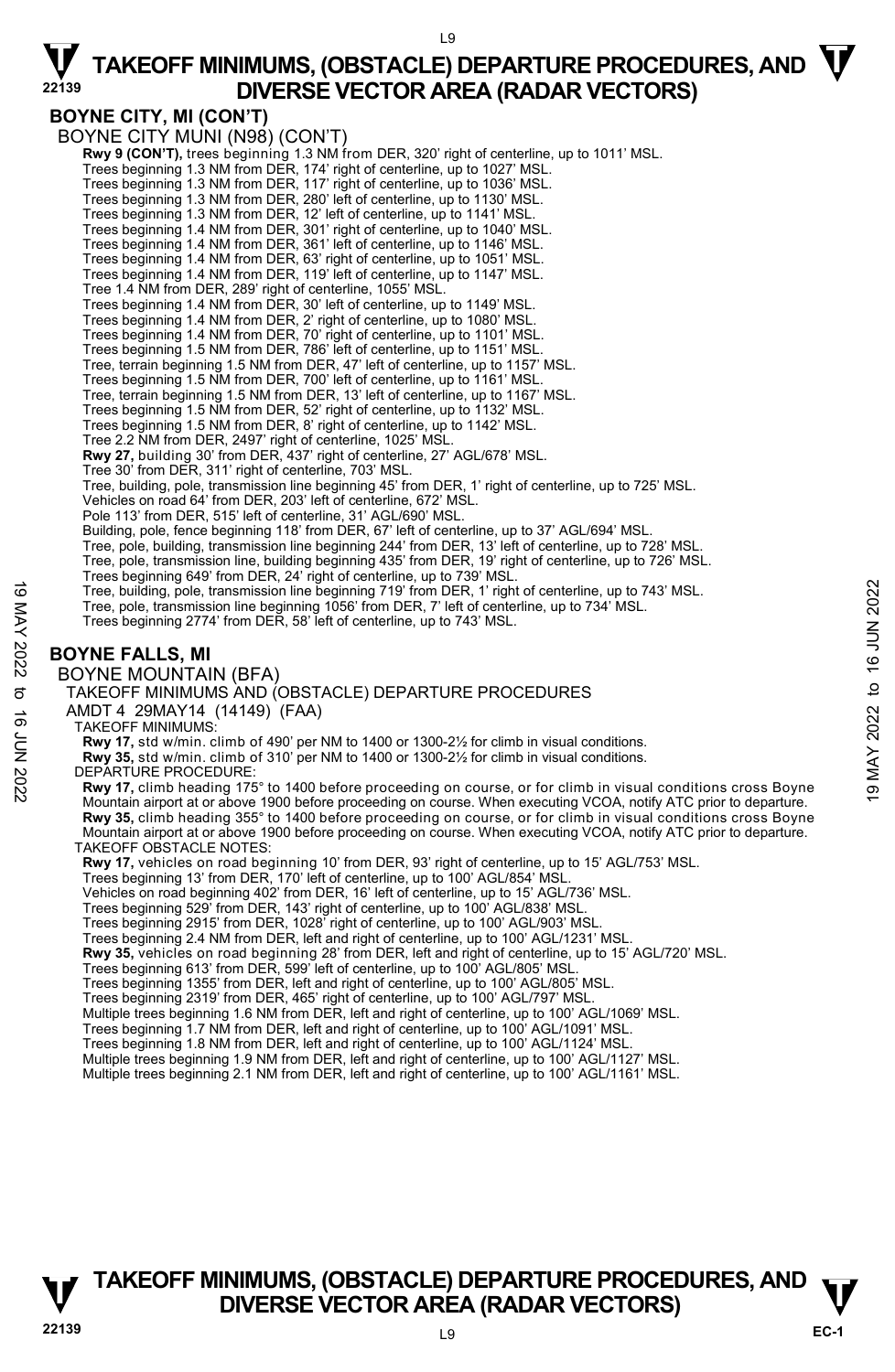$110$ 

#### **CADILLAC, MI**  WEXFORD COUNTY (CAD) TAKEOFF MINIMUMS AND (OBSTACLE) DEPARTURE PROCEDURES AMDT 7 02JUL09 (09183) (FAA) TAKEOFF MINIMUMS: **Rwys 18, 36,** NA-Environmental. DEPARTURE PROCEDURE: **Rwy 25,** climb heading 250° to 1800 before turning left. TAKEOFF OBSTACLE NOTES: **Rwy 7,** trees beginning 783' from DER, 129' right of centerline, up to 53' AGL/1348' MSL. Trees beginning 849' from DER, 348' left of centerline, up to 74' AGL/1378' MSL. Poles beginning 1221' from DER, 596' left of centerline, up to 30' AGL/1336' MSL Poles beginning 1228' from DER, 366' right of centerline, up to 38' AGL/1333' MSL. Train and tracks 1386' from DER, 819' left of centerline, 23' AGL/1335' MSL. **Rwy 25,** bush 14' from DER, 275' right of centerline, 10' AGL/1317' MSL. Vehicle and road 660' from DER, 623' left of centerline, 15' AGL/1327' MSL. **CARO, MI**  TUSCOLA AREA (CFS) TAKEOFF MINIMUMS AND (OBSTACLE) DEPARTURE PROCEDURES AMDT 2 26MAY16 (16147) (FAA) TAKEOFF MINIMUMS: **Rwys 13, 31** NA-Environmental. TAKEOFF OBSTACLE NOTES: **Rwy 6,** NAVAID 41' from DER, 83' left of centerline, 702' MSL. Bush, tree, pole beginning 152' from DER, 238' left of centerline, up to 715' MSL. Trees beginning 665' from DER, 224' left of centerline, up to 727' MSL. Tree 697' from DER, 674' right of centerline, 753' MSL. Trees beginning 819' from DER, 11' right of centerline, up to 759' MSL. Tree 944' from DER, 419' left of centerline, 766' MSL. Trees beginning 990' from DER, 97' left of centerline, up to 775' MSL. Tree, building, pole, t-l tower beginning 1278' from DER, 204' right of centerline, up to 778' MSL. Trees, t-l tower, pole, tank, beginning 1615' from DER, 471' right of centerline, up to 793' MSL. Tree 3612' from DER, 797' right of centerline, 800' MSL. **Rwy 24,** pole 21' from DER, 330' left of centerline, up to 6' AGL/687' MSL. Tree, NAVAID, pole beginning 35' from DER, 76' left of centerline, up to 703' MSL. Trees beginning 178' from DER, 472' left of centerline, up to 714' MSL. Trees beginning 723' from DER, 565' left of centerline, up to 730' MSL. Tree, pole, t-l tower, catenary beginning 948' from DER, 167' left of centerline, up to 737' MSL. Tree, catenary, pole, t-l tower beginning 1243' from DER, 46' left of centerline, up to 741' MSL.<br>Trees beginning 1369' from DER, 25' right of centerline, up to 770' MSL. Tree, t-l tower, pole beginning 2360' from DER, 108' right of centerline, up to 808' MSL. **CHARLEVOIX, MI**  CHARLEVOIX MUNI (CVX) TAKEOFF MINIMUMS AND (OBSTACLE) DEPARTURE PROCEDURES AMDT 4 20JAN05 (05020) (FAA) TAKEOFF MINIMUMS: **Rwys 4, 22,** N/A. TAKEOFF OBSTACLE NOTES: **Rwy 9,** terrain beginning at DER, left and right of centerline up to 660' MSL. **Rwy 27,** terrain beginning at DER, left and right of centerline up to 693' MSL. **CHARLOTTE, MI**  FITCH H BEACH (FPK) TAKEOFF MINIMUMS AND (OBSTACLE) DEPARTURE PROCEDURES AMDT 3 22JUN17 (17173) (FAA) TAKEOFF MINIMUMS: **Rwys 15, 33,** NA - Environmental. TAKEOFF OBSTACLE NOTES: **Rwy 3,** tree 21' from DER, 482' left of centerline, 14' AGL/899' MSL. REILs and electrical system 35' from DER, 77' left and right of centerline, 4' AGL/894 MSL. Tree and vehicles on road 248' from DER, 337' left of centerline, 909' MSL. Vehicles on road 367' from DER, 516' left of centerline, 911' MSL. Vehicles on road 457' from DER, 461' left of centerline, 912' MSL. Power lines, pole and vehicles on road beginning 520' from DER, 298' left of centerline, up to 40' AGL/936' MSL. Trees, vehicles on road, building, pole, beginning 746' from DER, 101' left of centerline, up to 970' MSL. Tree and OL pole 1108' from DER, 10' left of centerline, 973' MSL. Trees, pole, OL pole, vehicles on road, building, and power lines beginning 1223' from DER, 14' left of centerline, up to 74' AGL/1000' MSL. Trees beginning 2366' from DER, 58' left of centerline, up to 1008' MSL. Tree, building, pole, t-1 tower beginning 1278' from DER, 204' right of centerline, up to 778' MSL.<br>
Tree, building, pole, t-1 tower beginning 1278' from DER, 471' right of centerline, up to 778' MSL.<br>
Tree 3612' from DER

Tree 4540' from DER, 23' left of centerline, 87' AGL/1021' MSL. Tree 298' from DER, 328' right of centerline, 911' MSL.

 **CON'T**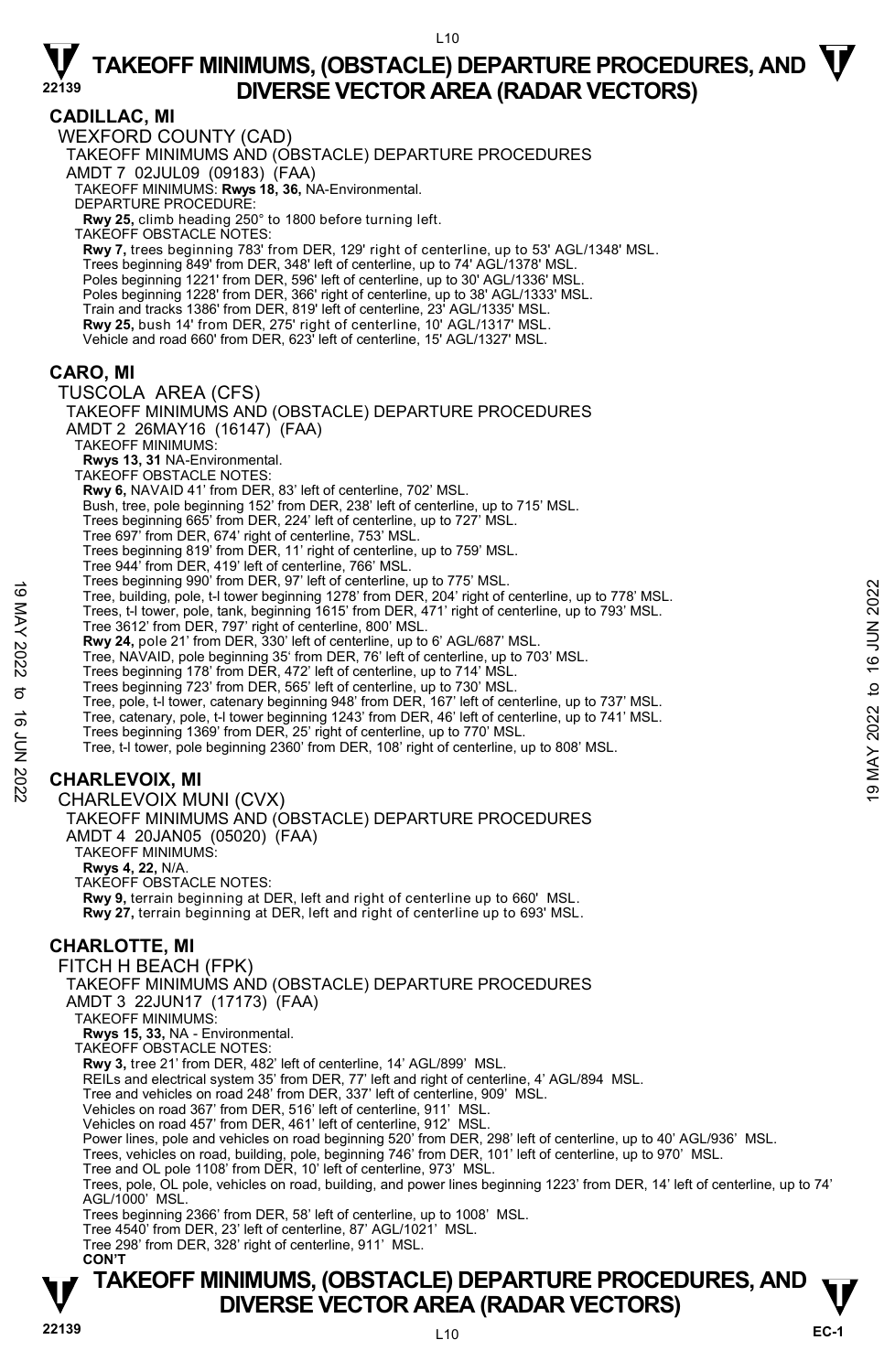### **CHARLOTTE, MI (CON'T)**

FITCH H BEACH (FPK) (CON'T) **Rwy 3 (CON'T),** pole and tree 465' from DER, 264' right of centerline, 935' MSL.<br>Pole 637' from DER, 546' right of centerline, 936' MSL. Pole and trees beginning 676' from DER, 137' right of centerline, up to 38' AGL/938' MSL. Pole and tree 841' from DER, 79' right of centerline, 36' AGL/939' MSL. Poles and tree, beginning 969' from DER, 476' right of centerline, up to 35' AGL/940' MSL. Pole 1003' from DER, 436' right of centerline, 35' AGL/941' MSL Pole, building and vehicles on road beginning 1135' from DER, 108' right of centerline, up to 944' MSL. Pole, tree and vehicles on road beginning 1235' from DER, 16' right of centerline, up to 35' AGL/945' MSL.<br>Sign and pole 1332' from DER, 119' right of centerline, 949' MSL. Pole, building, power lines and vehicles on road beginning 1430' from DER, 13' right of centerline, up to 35' AGL/953' MSL. Sign, vehicles on road and building beginning 1642' from DER, 105' right of centerline, up to 37' AGL/958' MSL. Building, pole, power lines and vehicles on road beginning 1721' from DER, 72' right of centerline, up to 35' AGL/959' MSL. Pole and building 1814' from DER, 500' right of centerline, 43' AGL/968' MSL. Sign, vehicles on road, pole, tree and power lines beginning 1842' from DER, 185' right of centerline, up to 971' MSL. Tree and pole 2181' from DER, 119' right of centerline, 991' MSL. Tree and pole 2292' from DER, 105' right of centerline, 993' MSL. Trees beginning 2426' from DER, 88' right of centerline, up to 1000' MSL. Trees beginning 2487' from DER, 836' right of centerline, up to 1008' MSL. Tree, power lines and pole beginning 2542' from DER, 25' right of centerline, up to 1010' MSL. Trees, antenna and tower beginning 2663' from DER, 35' right of centerline, up to 94' AGL/1026' MSL. **Rwy 21,** trees beginning 17' from DER, 427' right of centerline, up to 53' AGL/929' MSL.<br>REILs and electrical system 33' from DER, 77' left and right of centerline, 5' AGL/884' MSL. Trees beginning 941' from DER, 182' right of centerline, up to 935' MSL. Trees beginning 1042' from DER, 414' right of centerline, up to 944' MSL. Tree, powerlines and pole beginning 1046' from DER, 536' right of centerline, up to 950' MSL.<br>Trees beginning 2319' from DER, 269' right of centerline, up to 952' MSL.<br>Trees beginning 2453' from DER, 682' right of centerli Trees beginning 2554' from DER, 53' right of centerline, up to 982' MSL. Tree 34' from DER, 284' left of centerline, 889' MSL. Tower, airport beacon, pole, powerlines and tree beginning 489' from DER, 553' left of centerline, up to 80' AGL/964' MSL **CHEBOYGAN, MI**  CHEBOYGAN COUNTY (SLH) TAKEOFF MINIMUMS AND (OBSTACLE) DEPARTURE PROCEDURES AMDT 3A 13SEP18 (18256) (FAA) TAKEOFF OBSTACLE NOTES: **Rwy 10,** tree 96' from DER, 379' left of centerline, 643' MSL. Trees beginning 409' from DER, 429' left of centerline, up to 662' MSL. Tree 961' from DER, 598' right of centerline, 670' MSL. Tree 1180' from DER, 503' left of centerline, 663' MSL. Tree 1221' from DER, 431' left of centerline, 667' MSL. Tree 1268' from DER, 357' left of centerline, 669' MSL. Trees beginning 1282' from DER, 189' left of centerline, up to 670' MSL. Trees beginning 1300' from DER, 288' right of centerline, up to 673' MSL. Tree 1451' from DER, 295' left of centerline, 675' MSL. **Rwy 17,** trees beginning 77' from DER, 47' right of centerline, up to 100' AGL/750' MSL. Trees beginning 187' from DER, 31' left of centerline, up to 100' AGL/747' MSL. Trees beginning 1417' from DER, 1' left of centerline, up to 100' AGL/750' MSL. Trees beginning 1838' from DER, 28' right of centerline, up to 100' AGL/753' MSL. Trees beginning 3306' from DER, 10' right of centerline, up to 100' AGL/757' MSL. **Rwy 28,** tree, vehicles on traverse way beginning 74' from DER, 407' left of centerline, up to 670' MSL.<br>Tree 443' from DER, 429' right of centerline, 680' MSL. Tree 479' from DER, 389' left of centerline, 702' MSL. Tree 548' from DER, 400' right of centerline, 693' MSL. Trees beginning 1212' from DER, 570' left of centerline, up to 711' MSL.<br>Trees beginning 1534' from DER, 184' left of centerline, up to 728' MSL.<br>Trees beginning 1561' from DER, 93' right of centerline, up to 718' MSL. Trees beginning 2059' from DER, 354' right of centerline, up to 727' MSL. Tree 2826' from DER, 769' right of centerline, 732' MSL. Trees beginning 2980' from DER, 22' left of centerline, up to 734' MSL. Tree 3901' from DER, 506' right of centerline, 745' MSL. **Rwy 35,** tree 47' from DER, 454' right of centerline, 100' AGL/704' MSL. Tree 103' from DER, 249' right of centerline, 100' AGL/707' MSL. Trees beginning 158' from DER, 24' right of centerline, up to 100' AGL/711' MSL. Tree 213' from DER, 162' left of centerline, 100' AGL/714' MSL. Trees beginning 268' from DER, 5' left of centerline, up to 100' AGL/717' MSL. 19 Tower, airport beacon, pole, powerlines and tree beginning 489' from DER, 553' left of centerline, up to 80' AGL/964' MSL<br>
2022<br>
2022 **CHEBOYGAN, MI**<br>
2022 **CHEBOYGAN COUNTY (SLH)**<br>
2022 TO THE MAY 10 (OBSTACLE) DEPART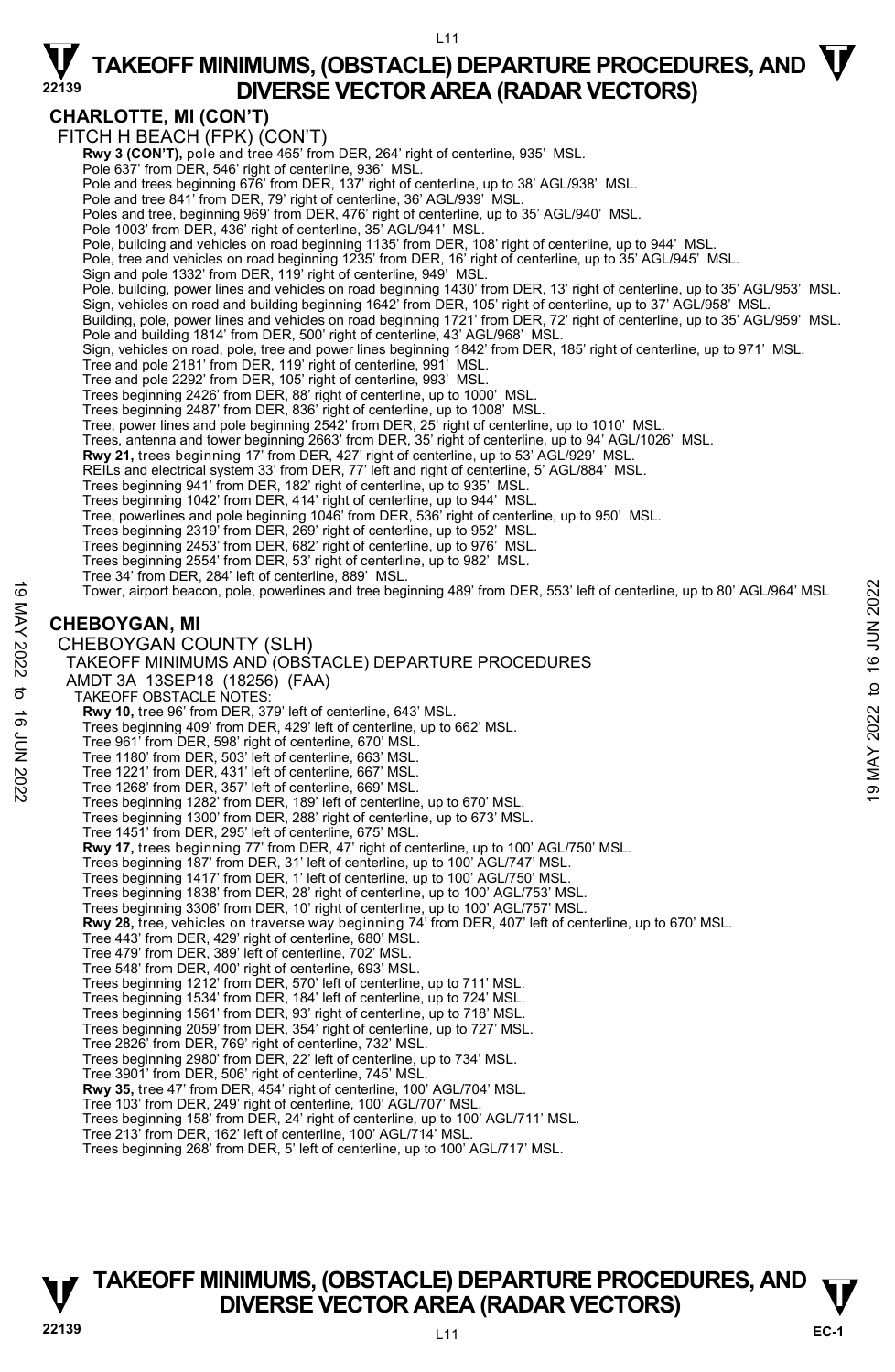L12

### **CLARE, MI**

CLARE MUNI (48D) TAKEOFF MINIMUMS AND (OBSTACLE) DEPARTURE PROCEDURES AMDT 2 19SEP13 (13262) (FAA) TAKEOFF MINIMUMS: **Rwy 9,** 300-1 or std. w/min. climb of 371' per NM to 1100. TAKEOFF OBSTACLE NOTES: **Rwy 4,** bush 24' from DER, 131' left of centerline, 8' AGL/859' MSL. Trees beginning 495' from DER, 431' right of centerline, up to 56' AGL/897' MSL. Pole and trees beginning 728' from DER, 629' left of centerline, up to 55' AGL/906' MSL. Tree 1158' from DER, 166' left of centerline, 48' AGL/889' MSL. Trees beginning 1693' from DER, 607' right of centerline, up to 67' AGL/908' MSL. Trees beginning 1668' from DER, 111' left of centerline, up to 114' AGL/955' MSL. **Rwy 9,** vehicle on road 7' from DER, 92' left of centerline, 15' AGL/834' MSL. Vehicle on road 229' from DER, crossing centerline, 15' AGL/834' MSL. Buildings beginning 394' from DER, 275' right of centerline, up to 30' AGL/849' MSL. Trees beginning 81' from DER, 417' right of centerline, up to 45' AGL/864' MSL. Trees beginning 1894' from DER, crossing centerline, up to 130' AGL/989' MSL. **Rwy 22,** terrain 38' from DER, 486' right of centerline, 828' MSL. Light 39' from DER, 111' right of centerline, 4' AGL/829' MSL. Light 40' from DER, 111' left of centerline, 4' AGL/828' MSL. Windsock 373' from DER, 559' right of centerline, 34' AGL/855' MSL. Trees beginning 1033' from DER, crossing centerline, up to 129' AGL/934' MSL. **Rwy 27,** building 290' from DER, 574' right of centerline, 20' AGL/851' MSL. Antenna 329' from DER, 399' right of centerline, 32' AGL/863' MSL. Building 434' from DER, 552' right of centerline, 21' AGL/852' MSL. Vehicle on road 532' from DER, 516' right of centerline, 15' AGL/854' MSL. Trees beginning 566' from DER, 238' right of centerline, up to 98' AGL/918' MSL. Trees beginning 411' from DER, 212' left of centerline, up to 95' AGL/906' MSL. Trees beginning 1261' from DER, 462' right of centerline, up to 124' AGL/932' MSL. Trees beginning 2372' from DER, 230' left of centerline, up to 109' AGL/930' MSL. **COLDWATER, MI**  These beginning 2572 from DER, 250' left of centerline, up to 109 AGL/930' MSL.<br>
SCOLDWATER, MI<br>
AND TAKEOFF MINIMUMS AND (OBSTACLE) DEPARTURE PROCEDURES<br>
TAKEOFF MINIMUMS AND (OBSTACLE) DEPARTURE PROCEDURES<br>
TAKEOFF MINI

### BRANCH COUNTY MEML (OEB)

TAKEOFF MINIMUMS AND (OBSTACLE) DEPARTURE PROCEDURES

- AMDT 4 10APR08 (21224) (FAA)
	- TAKEOFF MINIMUMS:
	- **Rwys 16, 34,** NA-Environmental. TAKEOFF OBSTACLE NOTES:
- **Rwy 4,** vehicles on road and trees beginning 5' from DER, 92' right of centerline, up to 100' AGL/1059' MSL.
- Vehicles on road and trees beginning 347' from DER, 317' left of centerline, up to 100' AGL/1,059' MSL.
- **Rwy 7,** trees beginning 1246' from DER, 430' left of centerline, up to 100' AGL/1059' MSL.
- 
- 
- **Rwy 22,** trains on railroad and trees beginning 769' from DER, 986' left to 945' right of centerline, up to 100' AGL/1099' MSL.

**Rwy 25,** vehicles on road and trees beginning 1171' from DER, 394' left of centerline, up to 100' AGL/1,059' MSL. Trees beginning 732' from DER, 95' right of centerline, up to 100' AGL/1034' MSL.

### **DETROIT, MI**

COLEMAN A YOUNG MUNI (DET)

### TAKEOFF MINIMUMS AND (OBSTACLE) DEPARTURE PROCEDURES

AMDT 7A 24MAY18 (18144) (FAA)

TAKEOFF MINIMUMS:

**Rwy 25,** std. w/ min. climb of 210' per NM to 1000, or alternatively, with std. takeoff minimums and a 200' per NM climb gradient, takeoff must occur no later than 1400' prior to DER.

DEPARTURE PROCEDURE:

**Rwy 33,** climb heading 328° to 1800 before turning left.

TAKEOFF OBSTACLE NOTES:

**Rwy 7,** building, pole, tree, transmission line, stack beginning 290' from DER, 65' right of centerline, up to 77' AGL/695' **MSL** 

Pole 459' from DER, 138' left of centerline, 31' AGL/654' MSL.

Tree, lighting beginning 909' from DER, 96' left of centerline, up to 680' MSL.

**Rwy 15,** building 449' from DER, 317' left of centerline, 16' AGL/637' MSL.

- Building, trees beginning 662' from DER, 220' left of centerline, up to 77' AGL/695' MSL. Building 803' from DER, 521' right of centerline, 656' MSL.
- Tree 1058' from DER, 367' right of centerline, 659' MSL.

Tree 1527' from DER, 445' right of centerline, 669' MSL.

Tree 1990' from DER, 492' right of centerline, 679' MSL. Pole 3401' from DER, 1110' right of centerline, 106' AGL/722' MSL.

**Rwy 25,** vehicle on road 1' from DER, 125' left of centerline, 650' MSL.

Building, vehicles on road, stack, beginning 48' from DER, 39' left of centerline, up to 36' AGL/662' MSL.<br>Tree, pole beginning 456' from DER, 132' right of centerline, up to 658' MSL.

**CON'T**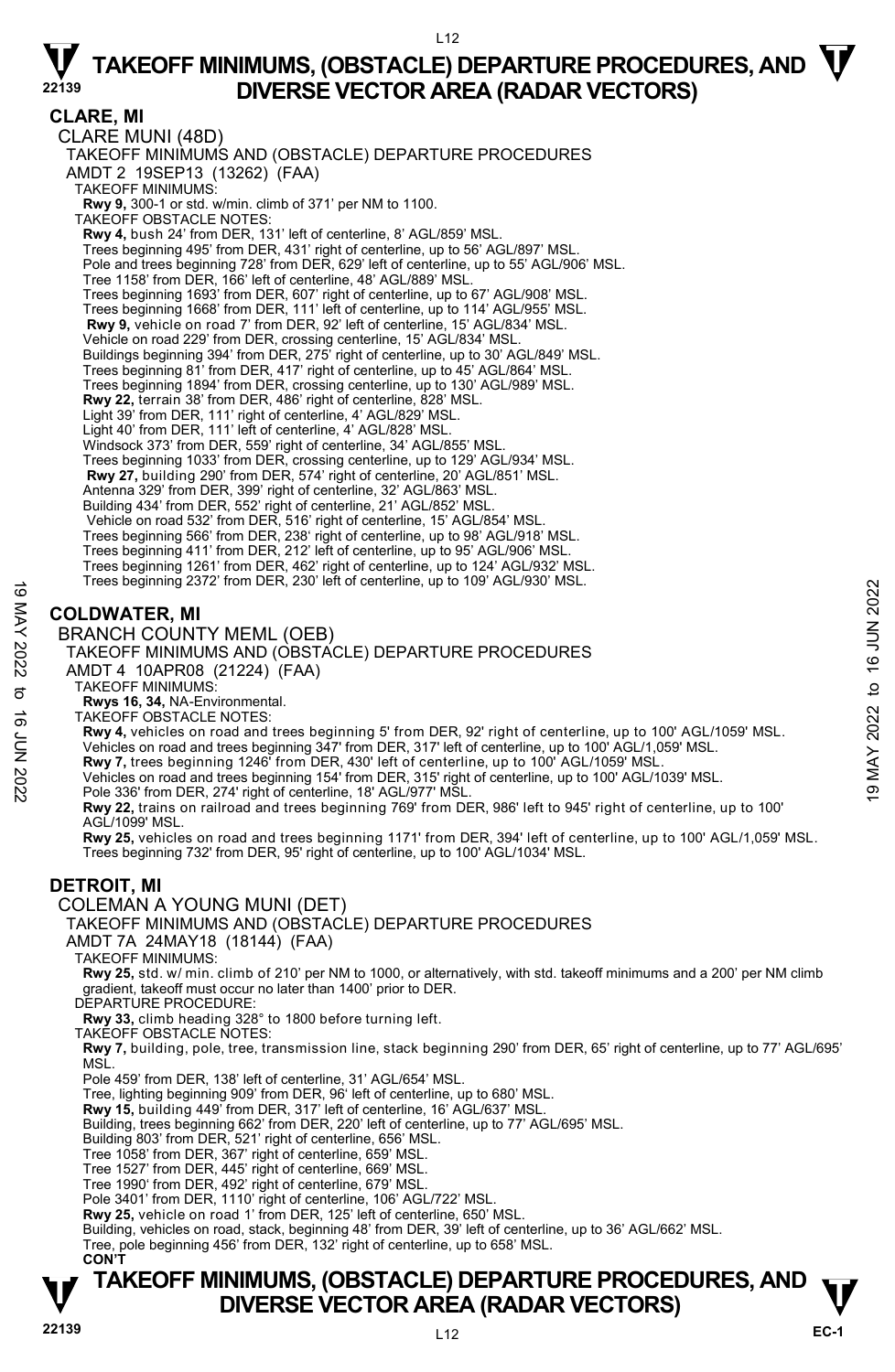### **DETROIT, MI (CON'T)**

COLEMAN A YOUNG MUNI (DET) (CON'T) **Rwy 25 (CON'T),** tree, stack beginning 908' from DER, 11' left of centerline, up to 683' MSL.<br>Tree 1109' from DER, 325' right of centerline, 685' MSL. Trees beginning 1294' from DER, 132' left of centerline, up to 703' MSL. Tower 2828' from DER, 1224' left of centerline, 141' AGL/770' MSL. Stack 1.5 NM from DER, 2412' left of centerline, 241' AGL/871' MSL. **Rwy 33**, tree 113' from DER, 414' left of centerline, 666' MSL. Tree 233' from DER, 512' left of centerline, 677' MSL. Tree, pole beginning 449' from DER, 118' left of centerline, up to 681' MSL. Tree 743' from DER, 505' right of centerline, 661' MSL. Trees beginning 1707' from DER, 366' left of centerline, up to 694' MSL. Trees beginning 1753' from DER, 83' right of centerline, up to 709' MSL. DETROIT METRO WAYNE COUNTY (DTW) TAKEOFF MINIMUMS AND (OBSTACLE) DEPARTURE PROCEDURES AMDT 1A 24MAY18 (21112) (FAA) TAKEOFF OBSTACLE NOTES: **Rwy 3R,** terrain 14' from DER, 332' left of centerline, 633' MSL. Vehicle on road 358' from DER, 522' right of centerline, 651' MSL. Vehicle on road, wall, fence beginning 361' from DER, 387' right of centerline, up to 652' MSL. Vehicle on roads beginning 421' from DER, 394' left of centerline, up to 653' MSL. **Rwy 4L,** terrain 179' from DER, 78' left of centerline, 647' MSL.<br>Vehicle on roads beginning 302' from DER, 514' right of centerline, up to 655' MSL. Vehicle on roads beginning 403' from DER, 546' left of centerline, up to 656' MSL. Tree 996' from DER, 743' right of centerline, 29' AGL/668' MSL. Tree, pole beginning 1183' from DER, 765' left of centerline, up to 43' AGL/682' MSL. Tree 1345' from DER, 787' right of centerline, 42' AGL/682' MSL. Transmission line 1515' from DER, 826' left of centerline, 47' AGL/685' MSL. Transmission line 1599' from DER, 876' left of centerline, 52' AGL/690' MSL. Tree 1971' from DER, 852' left of centerline, 56' AGL/694' MSL. Tower, antenna beginning 2694' from DER, 757' right of centerline, up to 78' AGL/716' MSL. Tower, antenna beginning 2858' from DER, 852' right of centerline, up to 79' AGL/717' MSL.<br>**Rwy 4R**, lighting, NAVAID beginning 9' from DER, 10' right of centerline, up to 3' AGL/638' MSL.<br>Vehicle on roads beginning 941' f Building beginning 3347' from DER, 1302' left of centerline, up to 98' AGL/736' MSL. **Rwy 9L,** vehicle on roads beginning 292' from DER, 342' left of centerline, up to 652' MSL.<br>Vehicle on roads beginning 601' from DER, 354' right of centerline, up to 652' MSL. Tree 1699' from DER, 882' right of centerline, 59' AGL/687' MSL. Tree 1804' from DER, 913' right of centerline, 63' AGL/690' MSL. Trees beginning 2043' from DER, 936' right of centerline, up to 73' AGL/699' MSL. Trees beginning 2242' from DER, 970' right of centerline, up to 74' AGL/701' MSL. Trees beginning 2424' from DER, 937' left of centerline, up to 77' AGL/704' MSL. Tree 2461' from DER, 1056' right of centerline, 77' AGL/705' MSL. Tree 2519' from DER, 1168' right of centerline, 84' AGL/710' MSL. Tree 2632' from DER, 1163' left of centerline, 81' AGL/708' MSL. Tree 2788' from DER, 1050' left of centerline, 85' AGL/711' MSL. Tree 2891' from DER, 1065' left of centerline, 90' AGL/716' MSL. **Rwy 9R,** sign 60' from DER, 288' left of centerline, 5' AGL/631' MSL. Tree 538' from DER, 618' right of centerline, 19' AGL/645' MSL. Tree 1836' from DER, 940' right of centerline, 71' AGL/695' MSL. **Rwy 21L**, vehicle on road 586' from DER, 617' right of centerline, 648' MSL. Tree 1121' from DER, 738' left of centerline, 39' AGL/674' MSL. Tree 1763' from DER, 906' right of centerline, 59' AGL/687' MSL. Tree 2160' from DER, 982' left of centerline, 68' AGL/693' MSL. Tree 2256' from DER, 1040' left of centerline, 67' AGL/696' MSL. Tree 2408' from DER, 1050' left of centerline, 76' AGL/707' MSL. Tree 2548' from DER, 1077' left of centerline, 84' AGL/715' MSL. Trees beginning 2619' from DER, 867' left of centerline, up to 90' AGL/723' MSL. Trees beginning 2726' from DER, 1172' right of centerline, up to 83' AGL/714' MSL. Tree 2809' from DER, 1245' right of centerline, 85' AGL/716' MSL. Tree 2907' from DER, 1174' right of centerline, 86' AGL/718' MSL. Trees beginning 2933' from DER, 1133' right of centerline, up to 95' AGL/728' MSL. Tree 3275' from DER, 1222' left of centerline, 99' AGL/727' MSL. Trees beginning 3412' from DER, 1161' left of centerline, up to 107' AGL/735' MSL. Trees beginning 3687' from DER, 1169' right of centerline, up to 100' AGL/733' MSL. Tree 3921' from DER, 1229' right of centerline, 103' AGL/734' MSL. Trees beginning 3926' from DER, 1351' right of centerline, up to 109' AGL/739' MSL. **Rwy 21R,** pole 322' from DER, 570' right of centerline, 28' AGL/655' MSL. Pole, fence, sign, vehicle on roads beginning 450' from DER, 570' right of centerline, up to 29' AGL/657' MSL. Pole beginning 533' from DER, 571' right of centerline, up to 29' AGL/658' MSL. Building 1092' from DER, 773' right of centerline, 58' AGL/670' MSL. Building 1237' from DER, 773' right of centerline, 58' AGL/671' MSL. Building beginning 1311' from DER, 829' right of centerline, up to 71' AGL/677' MSL. **CON'T** Tree 1971' from DER, 852' left of centerline, 56' AGL/694' MSL.<br>
Tower, antenna beginning 2684' from DER, 767' right of centerline, up to 78' AGL/716' MSL.<br>
Tower, antenna beginning 2688' from DER, 852' right of centerline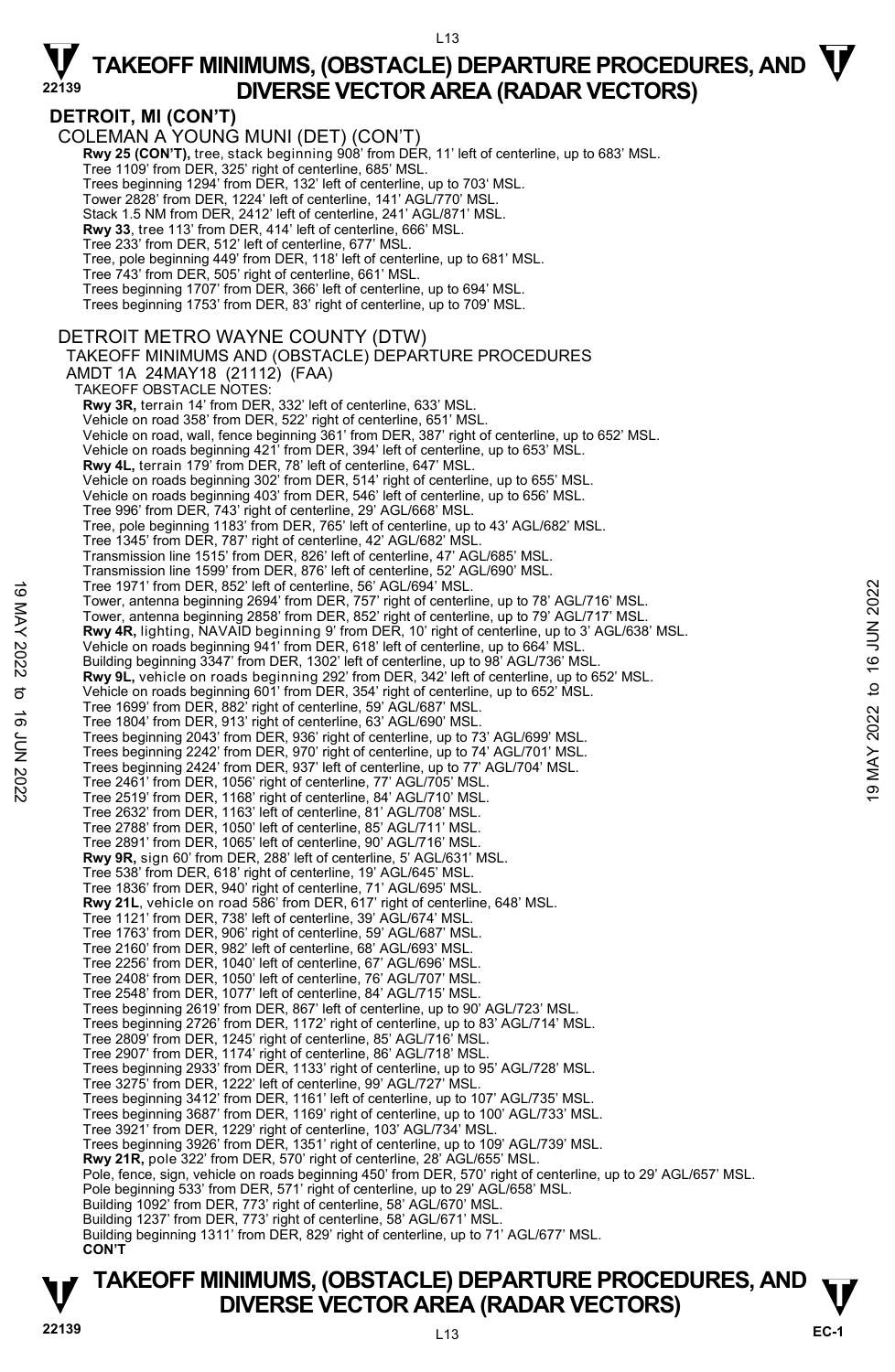**DETROIT, MI (CON'T)**  DETROIT METRO WAYNE COUNTY (DTW) (CON'T)  **Rwy 22L,** lighting 10' from DER, 5' left of centerline, 1' AGL/638' MSL. NAVAID 79' from DER, 412' left of centerline, 4' AGL/640' MSL. Tree 3681' from DER, 1384' left of centerline, 103' AGL/738' MSL. **Rwy 22R,** terrain 19' from DER, 438' left of centerline, 649' MSL. Terrain 150' from DER, 86' left of centerline,650' MSL. Tree 1102' from DER, 734' right of centerline, 37' AGL/681' MSL. Tree 1859' from DER, 854' right of centerline, 60' AGL/702' MSL. Tree 1979' from DER, 942' right of centerline, 66' AGL/706' MSL. Tree 2386' from DER, 892' left of centerline, 75' AGL/715' MSL. Tree 3343' from DER, 1361' left of centerline, 97' AGL/735' MSL. Tree 3727' from DER, 1351' left of centerline, 103' AGL/741' MSL. **Rwy 27L,** vehicle on road 491' from DER, 600' left of centerline, 650' MSL. Pole 1011' from DER, 698' left of centerline, 27' AGL/662' MSL. **Rwy 27R,** NAVAID 11' from DER, 55' right of centerline, 2' AGL/639' MSL. NAVAID 11' from DER, 54' left of centerline, 2' AGL/639' MSL. Pole 14' from DER, 441' left of centerline, 19' AGL/656' MSL. Tower 4460' from DER, 462' left of centerline, 106' AGL/756' MSL. WILLOW RUN (YIP) TAKEOFF MINIMUMS AND (OBSTACLE) DEPARTURE PROCEDURES AMDT 10B 24MAY18 (18144) (FAA) TAKEOFF MINIMUMS: **Rwy 27,** 300-1½ or std. w/ min. climb of 209' per NM to 1000, or alternatively, with std. takeoff minimums and a normal 200' per NM climb gradient, takeoff must occur no later than 1300' prior to DER. TAKEOFF OBSTACLE NOTES: **Rwy 5R,** electrical system beginning 5' from DER, 56' right of centerline, up to 3' AGL/703' MSL. Electrical system 5' from DER, 56' left of centerline, 3' AGL/703' MSL. Transmission line 1070' from DER, 593' left of centerline, 34' AGL/731' MSL. Transmission line 1180' from DER, 492' left of centerline, 36' AGL/732' MSL. Tree 1406' from DER, 799' left of centerline, 42' AGL/741' MSL. Tree 1591' from DER, 902' left of centerline, 50' AGL/750' MSL. Trees beginning 2193' from DER, 1037' right of centerline, up to 69' AGL/762' MSL. Tree 2344' from DER, 1076' left of centerline, 68' AGL/769' MSL. **Rwy 5L,** transmission line beginning 1390' from DER, 817' left of centerline, up to 39' AGL/744' MSL. Tree 1603' from DER, 802' left of centerline, 75' AGL/780' MSL. Trees beginning 1668' from DER, 394' left of centerline, up to 80' AGL/786' MSL. Trees beginning 2745' from DER, 1010' left of centerline, up to 89' AGL/791' MSL. Tree 3407' from DER, 967' left of centerline, 95' AGL/796' MSL. **Rwy 9,** electrical system 10' from DER, 88' left of centerline, 2' AGL/700' MSL. Building, NAVAID beginning 150' from DER, 487' left of centerline, up to 18' AGL/715' MSL. Traverse way beginning 720' from DER, 641' right of centerline, up to 35' AGL/736' MSL. Tree 1036' from DER, 550' left of centerline, 35' AGL/729' MSL. Trees beginning 1113' from DER, 763' right of centerline, up to 52' AGL/752' MSL. Tree 1347' from DER, 856' left of centerline, 59' AGL/754' MSL. Trees beginning 1477' from DER, 791' left of centerline, up to 69' AGL/762' MSL. Tree 1692' from DER, 774' left of centerline, 77' AGL/773' MSL. Stack 1778' from DER, 892' right of centerline, 70' AGL/770' MSL. Tree 1889' from DER, 775' left of centerline, 78' AGL/774' MSL.<br>Trees beginning 2104' from DER, 776' left of centerline, up to 81' AGL/776' MSL.<br>Trees beginning 2883' from DER, 787' left of centerline, up to 84' AGL/780' M Tree 3773' from DER, 737' left of centerline, 100' AGL/796' MSL. Tree 3929' from DER, 516' left of centerline, 104' AGL/799' MSL. **Rwy 23L,** electrical system 4' from DER, 69' left of centerline, 3' AGL/716' MSL. Electrical system 5' from DER, 89' right of centerline, 2' AGL/716' MSL. Sign, tree, pole beginning 21' from DER, 49' left of centerline, up to 100' AGL/816' MSL. Sign 33' from DER, 501' right of centerline, 3' AGL/717' MSL. Trees, electrical system beginning 141' from DER, 3' right of centerline, up to 100' AGL/816' MSL. Trees beginning 886' from DER, 39' right of centerline, up to 100' AGL/819' MSL. Trees beginning 1095' from DER, 4' left of centerline, up to 100' AGL/819' MSL. Tree 1708' from DER, 879' right of centerline, 100' AGL/822' MSL. Trees beginning 1752' from DER, 127' right of centerline, up to 100' AGL/826' MSL. Trees beginning 1916' from DER, 61' right of centerline, up to 100' AGL/829' MSL.<br>Trees beginning 2245' from DER, 17' right of centerline, up to 100' AGL/832' MSL.<br>Trees beginning 2837' from DER, 70' left of centerline, up Trees beginning 3001' from DER, 291' left of centerline, up to 100' AGL/832' MSL. Trees beginning 3166' from DER, 48' left of centerline, up to 100' AGL/835' MSL. **Rwy 23R,** sign 61' from DER, 252' left of centerline, 3' AGL/717' MSL. Trees, pole, building beginning 82' from DER, 14' right of centerline, up to 100' AGL/819' MSL. Tree 126' from DER, 140' left of centerline, 100' AGL/812' MSL. Trees beginning 170' from DER, 51' left of centerline, up to 100' AGL/816' MSL. Trees, building beginning 783' from DER, 9' right of centerline, up to 100' AGL/822' MSL. Trees beginning 915' from DER, 29' left of centerline, up to 100' AGL/819' MSL. Trees beginning 1780' from DER, 250' left of centerline, up to 100' AGL/826' MSL. **CON'T**  Transmission line 1180' from DER, 492' left of centerline, 36' AGL/732' MSL.<br>
Tree 1591' from DER, 799' left of centerline, 50' AGL/741' MSL.<br>
Tree 591' from DER, 902' left of centerline, 50' AGL/740' MSL.<br>
Tree 2594' fro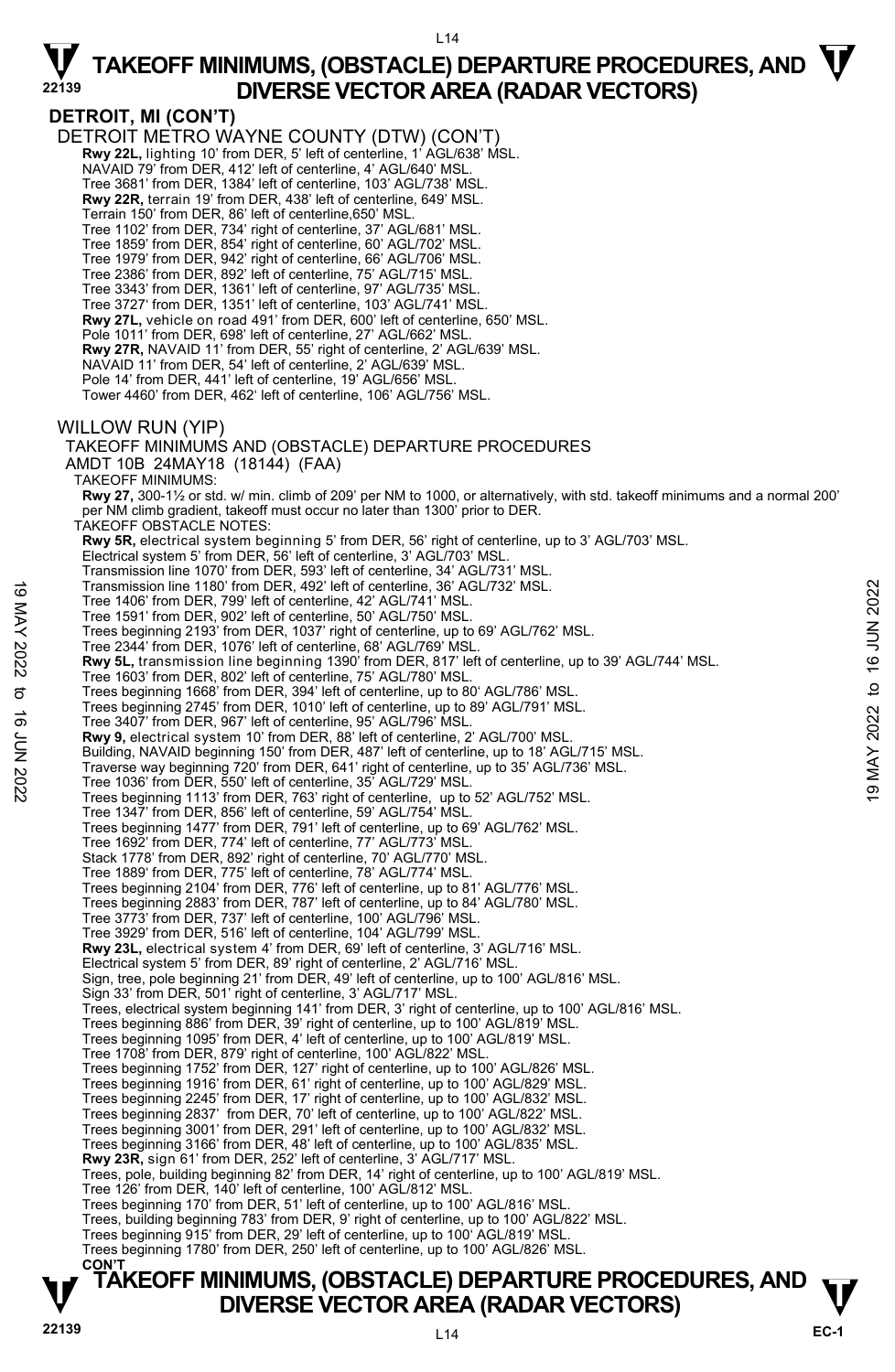### **DETROIT, MI (CON'T)**

WILLOW RUN (YIP) (CON'T) **Rwy 23R (CON'T),** trees beginning 1857' from DER, 58' right of centerline, up to 100' AGL/829' MSL. Trees beginning 1944' from DER, 7' left of centerline, up to 100' AGL/829' MSL Trees, stack beginning 2273' from DER, 14' right of centerline, up to 100' AGL/832' MSL. Trees beginning 3358' from DER, 51' left of centerline, up to 100' AGL/835' MSL. **Rwy 27,** fence beginning 110' from DER, 353' right of centerline, up to 6' AGL/722' MSL. Tree 118' from DER, 481' right of centerline, 25' AGL/742' MSL.<br>Tree, fence beginning 181' from DER, 353' right of centerline, up to 26' AGL/745' MSL. Tree, fence beginning 200' from DER, 353' right of centerline, up to 52' AGL/769' MSL.<br>Terrain, fence beginning 468' from DER, 93' left of centerline, up to 729' MSL. Tree, pole beginning 503' from DER, 212' right of centerline, up to 51' AGL/771' MSL. Pole 768' from DER, 102' left of centerline, 26' AGL/742' MSL. Pole 841' from DER, 174' left of centerline, 27' AGL/744' MSL. Pole beginning 985' from DER, 42' left of centerline, up to 35' AGL/752' MSL. Pole 1222' from DER, 423' left of centerline, 43' AGL/760' MSL. Pole 1243' from DER, 38' left of centerline, 44' AGL/761' MSL. Pole, building beginning 1559' from DER, 43' left of centerline, up to 54' AGL/772' MSL. Building 1786' from DER, 865' left of centerline, 55' AGL/773' MSL. Building beginning 1816' from DER, 789' left of centerline, up to 58' AGL/777' MSL. Building, pole beginning 1843' from DER, 45' left of centerline, up to 59' AGL/778' MSL. Tree 2836' from DER, 833' right of centerline, 68' AGL/789' MSL. Tree 2869' from DER, 985' right of centerline, 75' AGL/794' MSL. Trees beginning 2910' from DER, 1007' right of centerline, up to 76' AGL/795' MSL. Building 2931' from DER, 784' left of centerline, 68' AGL/789' MSL. Transmission line 3710' from DER, 390' right of centerline, 90' AGL/812' MSL. Transmission line, catenary beginning 3961' from DER, 775' left of centerline, up to 101' AGL/825' MSL. Tree 4002' from DER, 1392' right of centerline, 85' AGL/817' MSL. Transmission line 4076' from DER, 119' left of centerline, 104' AGL/830' MSL. Tree 4482' from DER, 471' right of centerline, 104' AGL/834' MSL. Tower 1.1 NM from DER, 468' left of centerline, 165' AGL/903' MSL. **DETROIT/GROSSE ILE, MI**  GROSSE ILE MUNI (ONZ) TAKEOFF MINIMUMS AND (OBSTACLE) DEPARTURE PROCEDURES AMDT 5A 24MAY18 (18144) (FAA) TAKEOFF MINIMUMS: **Rwy 35,** 800 -1½ or std. w/ min. climb of 500' per NM to 1100. DEPARTURE PROCEDURE: **Rwy 4,** climb heading 037° to 1200 before turning left. **Rwy 35,** climb heading 006° to 1800 before turning left. TAKEOFF OBSTACLE NOTES: **Rwy 4,** tree 12' from DER, 390' left of centerline, 615' MSL. Tree, vegetation beginning 94' from DER, 192' right of centerline, up to 620' MSL. Tree 106' from DER, 497' left of centerline, 629' MSL. Tree, transmission line, pole beginning 137' from DER, 350' right of centerline, up to 655' MSL. Tree 191' from DER, 422' left of centerline, 642' MSL. Trees beginning 256' from DER, 376' left of centerline, up to 653' MSL. Tree, building beginning 410' from DER, 164' left of centerline, up to 672' MSL. Trees beginning 720' from DER, 279' right of centerline, up to 660' MSL. Trees beginning 903' from DER, 20' right of centerline, up to 661' MSL. Trees beginning 974' from DER, 148' left of centerline, up to 673' MSL. Trees beginning 1189' from DER, 55' right of centerline, up to 667' MSL. Trees beginning 1490' from DER, 38' right of centerline, up to 676' MSL. Trees beginning 1492' from DER, 37' left of centerline, up to 679' MSL. Trees beginning 2083' from DER, 155' left of centerline, up to 697' MSL. Trees beginning 2088' from DER, 179' right of centerline, up to 685' MSL. Tree 3459' from DER, 210' right of centerline, 687' MSL. Trees beginning 3492' from DER, 255' left of centerline, up to 698' MSL. Trees beginning 4123' from DER, 611' left of centerline, up to 700' MSL. Tree 4453' from DER, 411' left of centerline, 702' MSL. Tree 4610' from DER, 877' left of centerline, 713' MSL. **Rwy 17,** tree 44' from DER, 378' right of centerline, 621' MSL. Tree, fence beginning 64' from DER, 218' right of centerline, up to 622' MSL. Tree 148' from DER, 485' left of centerline, 583' MSL. Tree 164' from DER, 540' left of centerline, 595' MSL. Trees beginning 275' from DER, 395' right of centerline, up to 643' MSL. Tree 2311' from DER, 991' left of centerline, 651' MSL. Tree 2497' from DER, 1103' left of centerline, 671' MSL. Trees beginning 2515' from DER, 740' left of centerline, up to 672' MSL. **Rwy 22,** trees beginning 14' from DER, 350' left of centerline, up to 583' MSL. Tree, fence beginning 369' from DER, 517' right of centerline, up to 607' MSL. Trees beginning 516' from DER, 385' right of centerline, up to 621' MSL. Tree 548' from DER, 485' right of centerline, 622' MSL. **CON'T DETROIT/GROSSE ILE, MI**<br>  $\geq$ <br>  $\geq$ <br>
GROSSE ILE MUNI (ONZ)<br>
TAKEOFF MINIMUMS AND (OBSTACLE) DEPARTURE PROCEDURES<br>
ANDT 5A 24MAY18 (18144) (FAA)<br>
TAKEOFF MINIMUMS:<br>
TAKEOFF MINIMUMS:<br>
TAKEOFF MINIMUMS:<br>
TAKEOFF MINIMUMS

# **TAKEOFF MINIMUMS, (OBSTACLE) DEPARTURE PROCEDURES, AND**  $\mathbf{\mathbf{\mathbf{\mathbf{V}}}}$ **DIVERSE VECTOR AREA (RADAR VECTORS)**<br>22139<br>
L<sub>15</sub>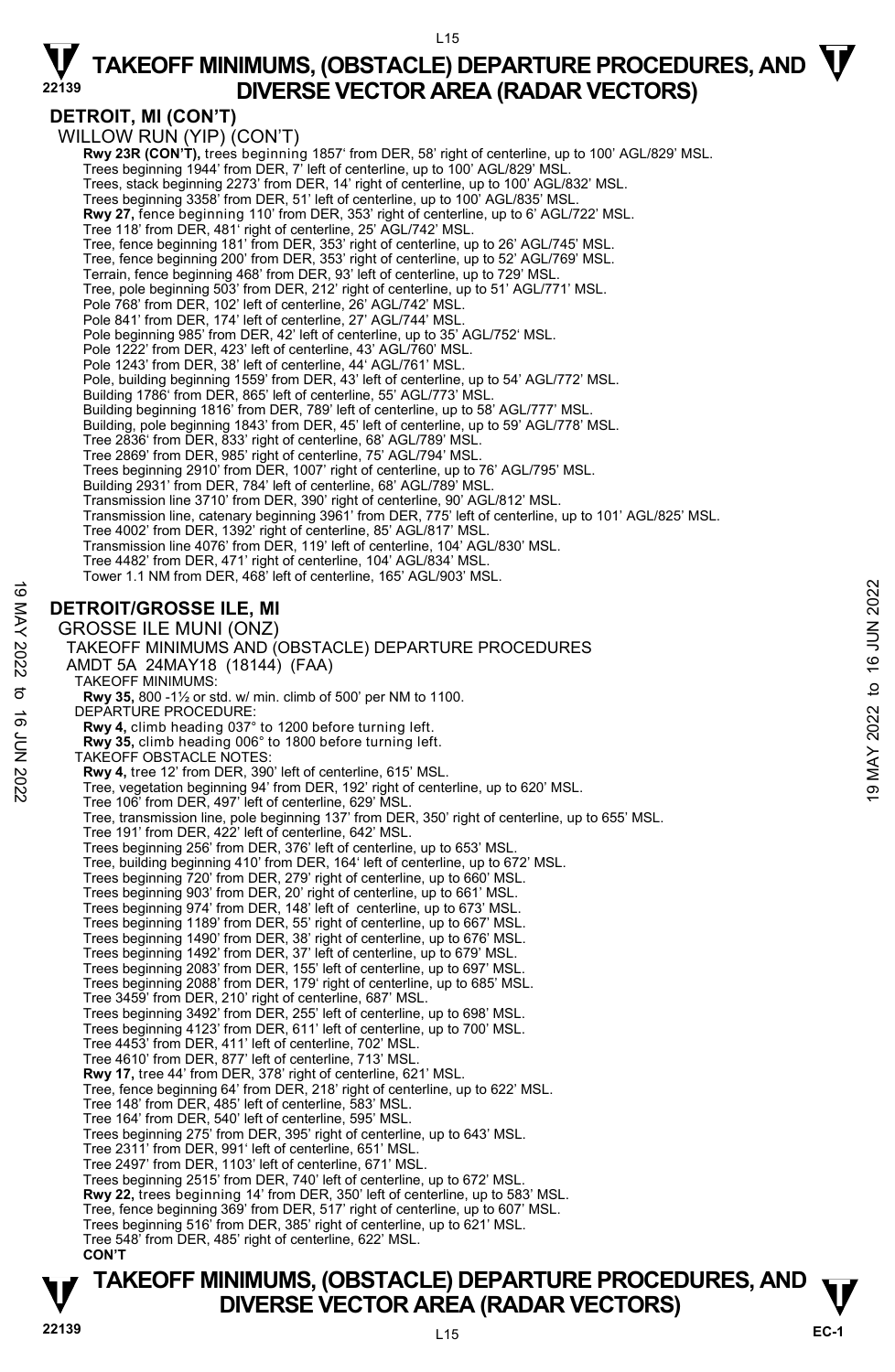### **DETROIT/GROSSE ILE, MI (CON'T)**

GROSSE ILE MUNI (ONZ) (CON'T)

**Rwy 22 (CON'T),** tree 765' from DER, 407' right of centerline, 643' MSL. Trees beginning 787' from DER, 180' right of centerline, up to 653' MSL.

Trees beginning 903' from DER, 563' right of centerline, up to 662' MSL. Trees beginning 1083' from DER, 413' right of centerline, up to 665' MSL.

Tree 1382' from DER, 614' right of centerline, 667' MSL.

Trees beginning 1545' from DER, 624' right of centerline, up to 683' MSL. Trees beginning 1907' from DER, 763' right of centerline, up to 691' MSL.

**Rwy 35,** terrain 1' from DER, 101' right of centerline, 583' MSL.

Tree, building, fence beginning 26' from DER, 165' left of centerline, up to 663' MSL.

Terrain 158' from DER, 227' right of centerline, 586' MSL.

Building 450' from DER, 515' right of centerline, 9' AGL/595' MSL.

Tree 519' from DER, 591' right of centerline, 612' MSL.

Tree, road, building beginning 663' from DER, 144' right of centerline, up to 615' MSL.

Tree, building beginning 684' from DER, 224' left of centerline, up to 668' MSL.

Tree, pole, transmission line, building beginning 823' from DER, 15' left of centerline, up to 675' MSL. Transmission line, pole beginning 934' from DER, 508' right of centerline, up to 38' AGL/627' MSL.

Pole, transmission line beginning 1004' from DER, 379' right of centerline, up to 628' MSL

Tree, transmission line, pole beginning 1073' from DER, 135' right of centerline, up to 635' MSL. Tree, pole, transmission line beginning 1083' from DER, 14' right of centerline, up to 636' MSL.

Trees beginning 1149' from DER, 127' right of centerline, up to 641' MSL.<br>Trees beginning 1215' from DER, 35' right of centerline, up to 663' MSL.<br>Trees beginning 1362' from DER, 236' right of centerline, up to 663' MSL.

Trees beginning 2148' from DER, 62' right of centerline, up to 668' MSL.

Trees beginning 3337' from DER, 467' right of centerline, up to 678' MSL.

### **DOWAGIAC, MI**

DOWAGIAC MUNI (C91)

TAKEOFF MINIMUMS AND (OBSTACLE) DEPARTURE PROCEDURES AMDT 5A 26MAR20 (20086) (FAA) TAKEOFF MINIMUMS: **Rwys 4, 22,** NA-Environmental. TAKEOFF OBSTACLE NOTES: **Rwy 9,** building, 258' from DER, 549' right of centerline, 26' AGL/778' MSL. Multiple poles beginning 372' from DER, 432' right of centerline, up to 42' AGL/795' MSL. Antenna, 459' from DER, 367' right of centerline, 35' AGL/787' MSL. Antenna, 615' from DER, 341' right of centerline, 35' AGL/775' MSL. Multiple poles beginning 654' from DER, 341' left of centerline, up to 48' AGL/779' MSL. Trees beginning 667' from DER, 21' left of centerline, up to 77' AGL/839' MSL. Trees beginning 864' from DER, 7' right of centerline, up to 121' AGL/879' MSL. **Rwy 27,** trees beginning 21' from DER, 33' right of centerline, up to 93' AGL/828' MSL. Trees beginning 154' from DER, 112' left of centerline, up to 111' AGL/837' MSL. **DRUMMOND ISLAND, MI**  DRUMMOND ISLAND (DRM) TAKEOFF MINIMUMS AND (OBSTACLE) DEPARTURE PROCEDURES AMDT 1 31MAY12 (12152) (FAA) TAKEOFF MINIMUMS: 4 MDT 5A 26MAR20 (20086) (FAA)<br>
TAKEOFF MINIMUMS:<br>
TAKEOFF OBSTACLE NOTES:<br>
Rwys 4, 22, NA-Environmental.<br>
TAKEOFF OBSTACLE NOTES:<br>
Rwys 9, building, 258' from DER, 549' right of centerline, 26' AGL/778' MSL.<br>
Multiple p

**Rwys 1,19,** NA - environmental.

**Rwy 8,** 300-1 or std. w/min. climb of 449'per NM to 1000.

TAKEOFF OBSTACLE NOTES:

**Rwy 8,** fence beginning 72' from DER, left and right of centerline, up to 5' AGL/664' MSL. Vehicle on road beginning 199' from DER, left and right of centerline, up to 15' AGL/675' MSL. Buildings beginning 11' from DER, left and right of centerline, up to 20' AGL/679' MSL. Poles 123' from DER, 182' left of centerline, up to 30' AGL/689' MSL Trees beginning 91' from DER, left and right of centerline, up to 100' AGL/860' MSL. **Rwy 26,** trees beginning 42' from DER, left and right of centerline, up to 100' AGL/809' MSL. Buildings beginning 102' from DER, 87' left of centerline, up to 20' AGL/669' MSL.

### **EAST TAWAS, MI**

IOSCO COUNTY (6D9) TAKEOFF MINIMUMS AND (OBSTACLE) DEPARTURE PROCEDURES AMDT 1 25JUL13 (13206) (FAA) TAKEOFF OBSTACLE NOTES: **Rwy 8,** trees beginning at DER, 400' left and right of centerline, up to 100' AGL/704' MSL. Vehicles on roadway 17' from DER, 306' left of centerline, up to 15' AGL/619' MSL.

Train 113' from DER, 510' right of centerline, up to 23' AGL/627' MSL. **Rwy 26,** trees beginning at DER, 100' left and right of centerline, up to 100' AGL/714' MSL.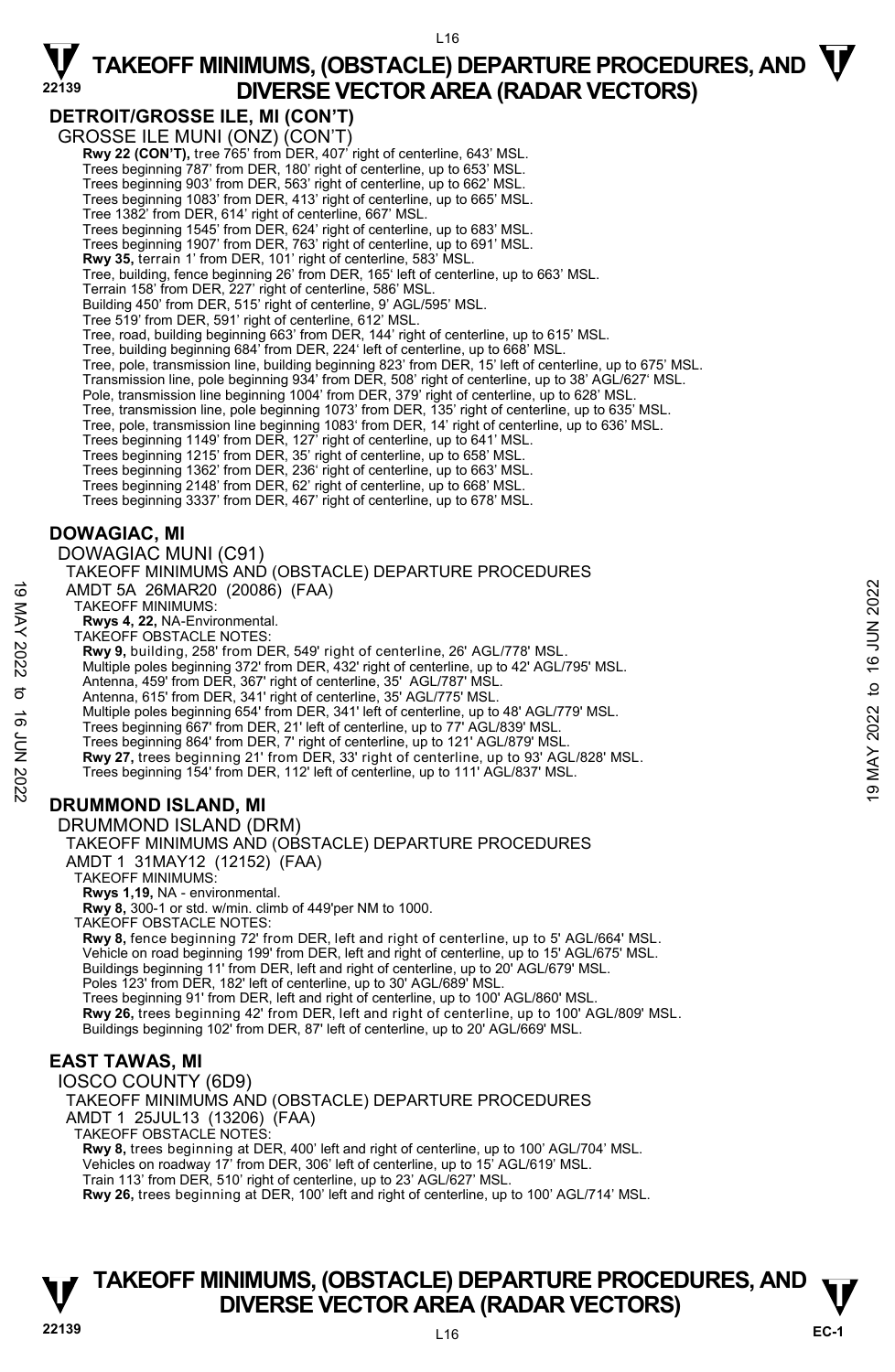L17

### **ESCANABA, MI**

DELTA COUNTY (ESC) TAKEOFF MINIMUMS AND (OBSTACLE) DEPARTURE PROCEDURES AMDT 1 13SEP18 (18256) (FAA) TAKEOFF MINIMUMS: **Rwy 1,** 400-2¼ or std. w/min. climb gradient of 265 feet per NM to 1100. TAKEOFF OBSTACLE NOTES: **Rwy 1,** vehicles on road beginning 40' from DER, 40' right of centerline, up to 15' AGL/621' MSL. Tower 1.7 NM from DER, 2363' left of centerline, 293' AGL/965' MSL. **Rwy 9,** vehicles on road beginning 1' from DER, 272' right of centerline, up to 607' MSL.<br>Trees beginning 1753' from DER, 417' right of centerline, up to 648' MSL. Tree 1859' from DER, 561' right of centerline, 654' MSL. Trees beginning 1869' from DER, 54' right of centerline, up to 656' MSL. Tree 2024' from DER, 444' left of centerline, 646' MSL. **Rwy 19,** fence beginning 131' from DER, 402' right of centerline, up to 9' AGL/599' MSL. Pole 247' from DER, 562' right of centerline, 28' AGL/618' MSL. Tree 321' from DER, 350' left of centerline, 606' MSL. Trees beginning 367' from DER, 524' right of centerline, up to 646' MSL. Tree 374' from DER, 454' left of centerline, 643' MSL. Trees beginning 447' from DER, 383' left of centerline, up to 650' MSL. Trees beginning 463' from DER, 383' left of centerline, up to 660' MSL. Trees beginning 543' from DER, 500' right of centerline, up to 652' MSL. Trees beginning 640' from DER, 19' left of centerline, up to 664' MSL. Trees beginning 671' from DER, 19' right of centerline, up to 673' MSL. **FLINT, MI**  BISHOP INTL (FNT) TAKEOFF MINIMUMS AND (OBSTACLE) DEPARTURE PROCEDURES AMDT 5 21FEB02 (02052) (FAA) TAKEOFF OBSTACLE NOTES: **Rwy 18,** trees 1200' from DER, 500' right of centerline, 65' AGL/863' MSL. **FRANKFORT, MI**  FRANKFORT DOW MEML FLD (FKS) TAKEOFF MINIMUMS AND (OBSTACLE) DEPARTURE PROCEDURES AMDT 3 10MAR11 (21112) (FAA) TAKEOFF MINIMUMS: **Rwy 15,** 400-2¾ or std. w/min. climb of 300' per NM to 1100. **Rwy 33,** 500-2¼ or 300-1 w/ min. climb of 600' per NM to 1200. DEPARTURE PROCEDURE: **Rwy 15,** climb heading 143° to 1500 before turning left. **Rwy 33,** climb heading 323° to 1200 before turning. TAKEOFF OBSTACLE NOTES: **Rwy 15,** vehicles on roadway, beginning 13' from DER, right and left of centerline, up to 15' AGL/654' MSL. Trees beginning 33' from DER, 507' right of centerline, 100' AGL/706' MSL. Trees beginning 345' from DER, 293' left of centerline, 100' AGL/756' MSL. Trees beginning 1.2 NM from DER, 1030' left of centerline, 100' AGL/969' MSL. Tree 1.9 NM from DER, 903' right of centerline, 100' AGL/936' MSL. Tree 2.2 NM from DER, 15' left of centerline, 100' AGL/953' MSL. **Rwy 33,** vehicles on roadway, beginning 6' from DER, right and left of centerline, up to 15' AGL/687' MSL. Trees beginning 316' from DER, 323' right of centerline, 100' AGL/805' MSL. Trees beginning 470' from DER, 256' left of centerline, 100' AGL/838' MSL. TANDE TO STACLE NOT USE TO HERE AND TO THE RANGE TO THE RANGE TO THE RANGE OF THE RANGE OF THE RANGE OF THE RANGE TO THE RANGE TO THE RANGE TO THAT THE PROCEDURES<br>
TRANKFORT DOW MEML FLD (FKS)<br>
TAKEOFF MINIMUMS AND (OBSTA

Trees beginning 2759' from DER, 1219' right of centerline, 100' AGL/1035' MSL.

Tree 1.3 NM from DER, 379' left of centerline, 100' AGL/1002' MSL.

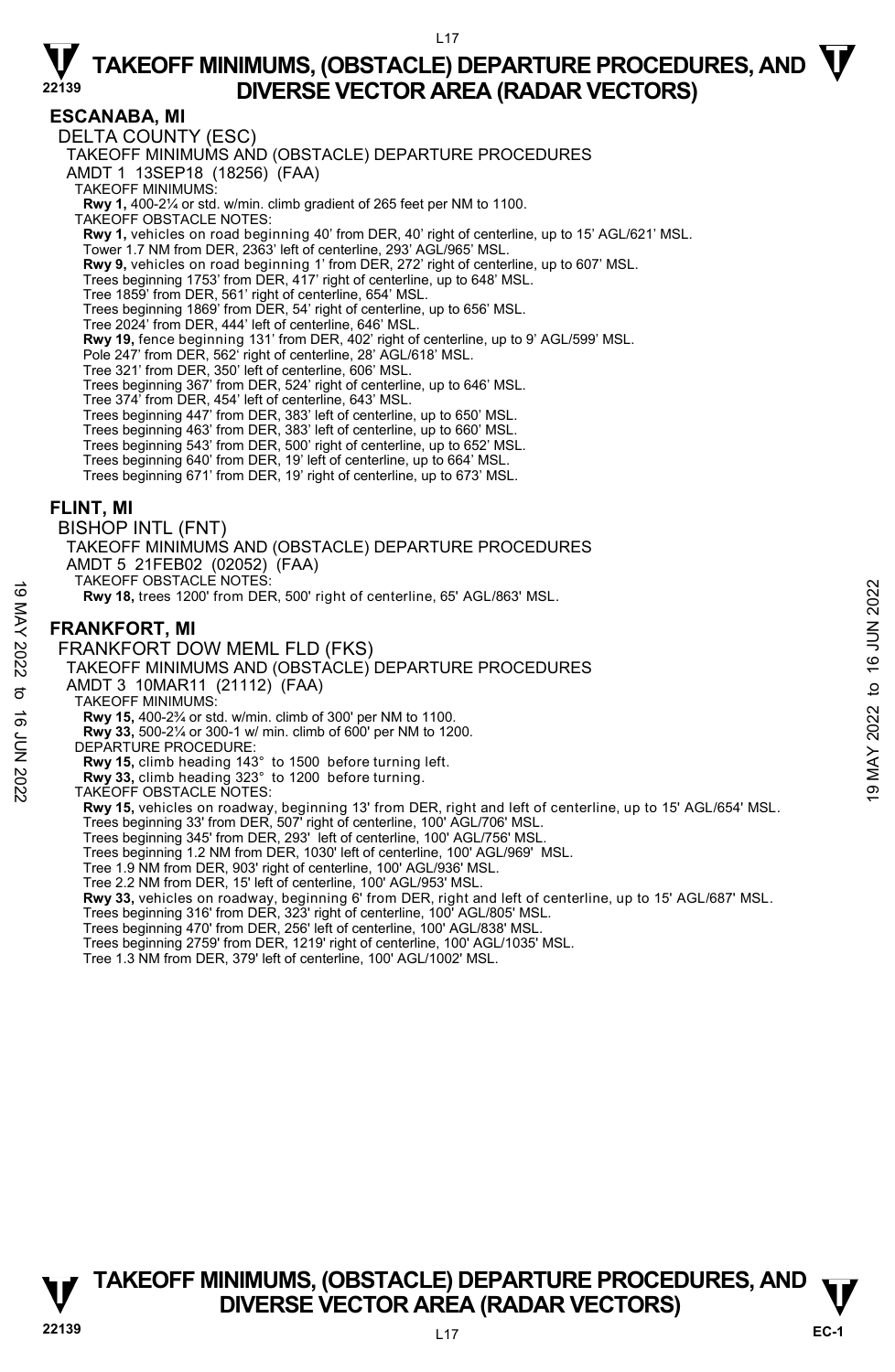#### L18

## $\nabla$  TAKEOFF MINIMUMS, (OBSTACLE) DEPARTURE PROCEDURES, AND  $\nabla$ **DIVERSE VECTOR AREA (RADAR VECTORS)**

### **FREMONT, MI**

FREMONT MUNI (FFX) TAKEOFF MINIMUMS AND (OBSTACLE) DEPARTURE PROCEDURES ORIG-A 08NOV18 (18312) (FAA) TAKEOFF OBSTACLE NOTES: **Rwy 1,** lighting 40' from DER, 90' right of centerline, 4' AGL/772' MSL. Lighting 40' from DER, 89' left of centerline, 4' AGL/772' MSL. Terrain 78' from DER, 483' left of centerline, 774' MSL. Transmission line 1154' from DER, 727' left of centerline, 49' AGL/817' MSL. Tree, catenary, pole, transmission line beginning 1157' from DER, 41' right of centerline, up to 843' MSL. Tree 1247' from DER, 659' left of centerline, 830' MSL. Trees beginning 1358' from DER, 493' left of centerline, up to 842' MSL. Tree 2047' from DER, 970' left of centerline, 843' MSL. Tree 2632' from DER, 412' right of centerline, 844' MSL. **Rwy 10,** lighting 6' from DER, 19' right of centerline, 2' AGL/771' MSL. Lighting 7' from DER, 19' left of centerline, 2' AGL/771' MSL. Trees beginning 910' from DER, 399' right of centerline, up to 839' MSL. Tree 1458' from DER, 485' right of centerline, 841' MSL. Pole 1486' from DER, 380' right of centerline, 48' AGL/812' MSL. Trees beginning 2254' from DER, 16' left of centerline, up to 855' MSL.<br>Tree 2850' from DER, 326' right of centerline, 863' MSL.<br>Tree 3040' from DER, 225' right of centerline, 867' MSL. **Rwy 19,** lighting 39' from DER, 124' right of centerline, 4' AGL/755' MSL. Lighting 40' from DER, 125' left of centerline, 4' AGL/755' MSL. Transmission line 1139' from DER, 616' right of centerline, 30' AGL/784' MSL. Trees beginning 1759' from DER, 878' left of centerline, up to 810' MSL. Tree 2038' from DER, 318' right of centerline, 806' MSL. Trees beginning 2107' from DER, 239' right of centerline, up to 813' MSL. Trees beginning 2175' from DER, 395' right of centerline, up to 814' MSL. Trees beginning 2184' from DER, 464' right of centerline, up to 822' MSL. Trees beginning 2399' from DER, 1131' left of centerline, up to 824' MSL. **Rwy 28,** tree 742' from DER, 657' left of centerline, 829' MSL. Trees beginning 951' from DER, 652' left of centerline, up to 838' MSL. Tree 1798' from DER, 498' right of centerline, 863' MSL. **GAYLORD, MI**  GAYLORD RGNL (GLR) TAKEOFF MINIMUMS AND (OBSTACLE) DEPARTURE PROCEDURES ORIG 07MAY09 (09127) (FAA) TAKEOFF OBSTACLE NOTES: **Rwy 9,** trees beginning 917' from DER, 318' right of centerline, up to 57' AGL/1387' MSL. Trees beginning 918' from DER, 357' left of centerline, up to 79' AGL/1407' MSL. Ceilometer 166' from DER, 258' left of centerline, 4' AGL/1334' MSL.<br>**Rwy 18,** power line pylon 2125' from DER, 917' right of centerline, 79' AGL/1398' MSL. Bushes beginning 18' from DER, 255' left of centerline, up to 21' AGL/1338' MSL. **Rwy 27,** trees beginning 2870' from DER, 345' right of centerline, up to 83' AGL/1403' MSL.<br>Tree 2906' from DER, 234' left of centerline, 75' AGL/1395' MSL. **Rwy 36,** trees and bush beginning 79' from DER, 191' left of centerline, up to 54' AGL/1374' MSL. **GLADWIN, MI**  CHARLES ZETTEL MEML (GDW) TAKEOFF MINIMUMS AND (OBSTACLE) DEPARTURE PROCEDURES AMDT 3 20OCT11 (21252) (FAA) TAKEOFF MINIMUMS: **Rwy 27,** 400-2 or std. w/min. climb of 341' per NM to 1300. **Rwys 15, 33,** NA - Environmental. DEPARTURE PROCEDURE: **Rwy 27,** climb heading 272° to 1500 before turning left. TAKEOFF OBSTACLE NOTES: **Rwy 9,** trees beginning 42' from DER left and right of centerline, up to 82' AGL/850' MSL. **Rwy 27,** vehicle on road 108' from DER, across centerline, 15' AGL/789' MSL. 19 May 28, tree 742' from DER, 1131 Hall of centerline, 829' MSL.<br>
Tree beginning 351' from DER, 657' left of centerline, 829' MSL.<br>
Tree 1798' from DER, 498' right of centerline, 863' MSL.<br>
Tree 1798' from DER, 498' righ

Trees beginning 736' from DER, left and right of centerline, up to 111' AGL/991' MSL. Tank 5787' from DER, 1118' right of centerline, 170' AGL/996' MSL.

Tower 1.5 NM from DER, 1250' right of centerline, 187' AGL/1080' MSL.

Tower 1.6 NM from DER, 1390' right of centerline, 199' AGL/1118' MSL.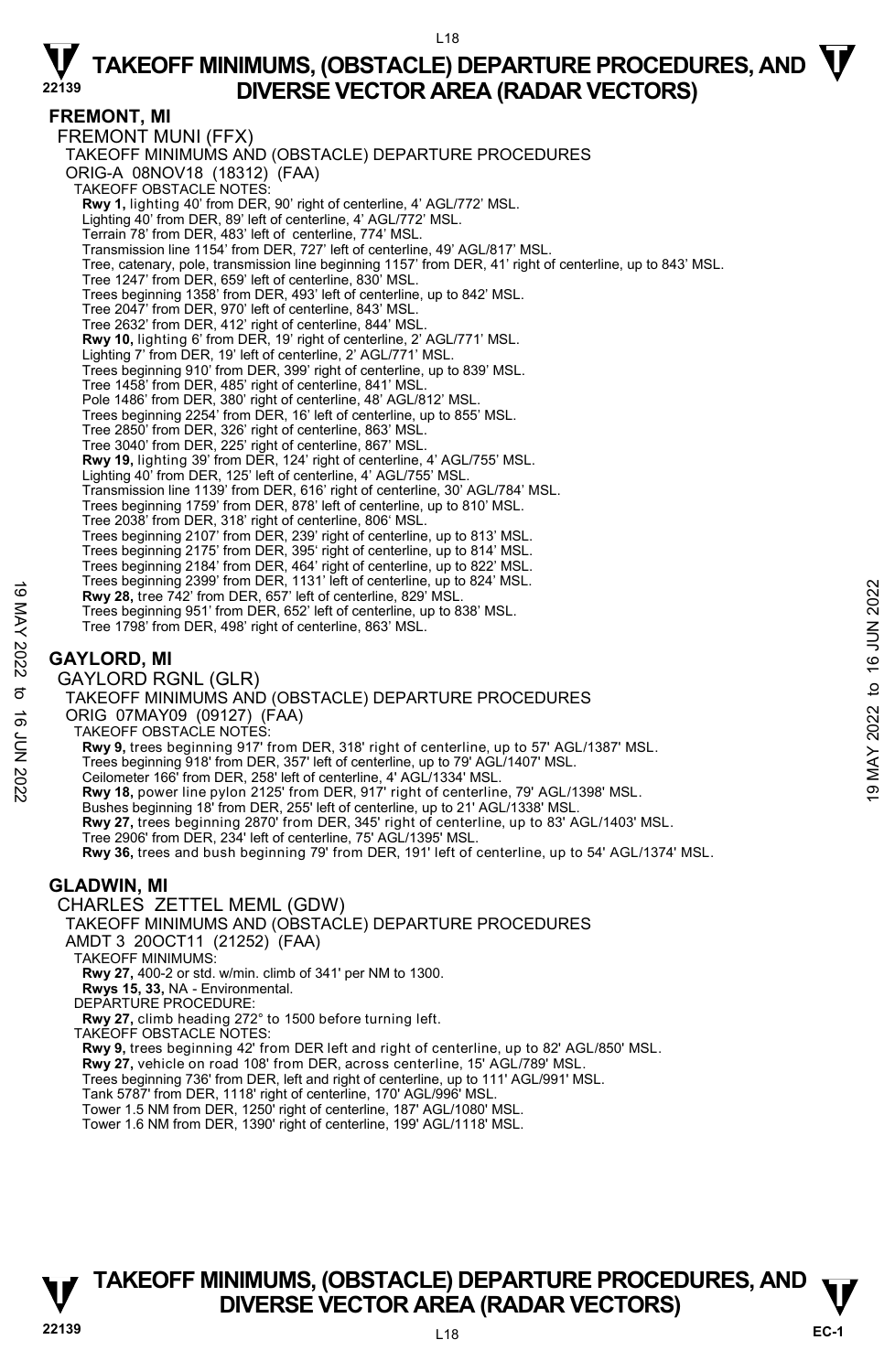$119$ 

### **GRAND HAVEN, MI**

GRAND HAVEN MEML AIRPARK (3GM) TAKEOFF MINIMUMS AND (OBSTACLE) DEPARTURE PROCEDURES AMDT 5 09FEB12 (21280) (FAA) TAKEOFF MINIMUMS: **Rwy 27,** 300-1¼ or std. w/min. climb of 231' per NM to 900. TAKEOFF OBSTACLE NOTES: **Rwy 9,** trees beginning 23' from DER, left and right of centerline, up to 96' AGL/705' MSL. Terrain beginning 47' from DER, 322' left of centerline, up to 594' MSL. Wire 22' from DER, 1064' left of centerline, 22' AGL/620' MSL. **Rwy 18,** tree 204' from DER, 553' right of centerline, 69' AGL/678' MSL. **Rwy 27,** building 7' from DER, 472' left of centerline, 18' AGL/619' MSL. Trees beginning 25' from DER, 604' right and left of centerline, up to 112' AGL/746' MSL.<br>**Rwy 36,** stack 2732' from DER, 430' left of centerline, 128' AGL/735' MSL. **GRAND LEDGE, MI**  ABRAMS MUNI (4D0) TAKEOFF MINIMUMS AND (OBSTACLE) DEPARTURE PROCEDURES

AMDT 3 05APR12 (12096) (FAA) TAKEOFF MINIMUMS: **Rwys 18, 36,** NA, - ATC. **Rwy 27,** 300-1 or std. w/min. climb of 306' per NM to 1100. TAKEOFF OBSTACLE NOTES: **Rwy 9,** trees beginning 75' from DER, left and right of centerline, up to 114' AGL/954' MSL. Terrain beginning 82' from DER, 242' right of centerline, up to 852' MSL. Pole 1433' from DER, 61' left of centerline, 45' AGL/877' MSL. Navaids beginning 30' from DER, left and right of centerline, up to 2' AGL/841' MSL. **Rwy 27,** vehicle on road 59' from DER, 359' right of centerline, 15' AGL/846' MSL. Fence 70' from DER, 405' left of centerline, 4' AGL/836' MSL. Navaid 587' from DER, 490' left of centerline, 15' AGL/852' MSL. Buildings beginning 740' from DER, 326' right of centerline, up to 34' AGL/878' MSL. Buildings beginning 771' from DER, 555' left of centerline, up to 21' AGL/859' MSL. Flagpole 819' from DER, 601' right of centerline, 25' AGL/869' MSL. Trees beginning 827' from DER, left and right of centerline, up to 88' AGL/932' MSL. Power poles beginning 868' from DER, left and right of centerline, up to 24' AGL/871' MSL. Tank 4595' from DER, 478' left of centerline, 169' AGL/1004' MSL. Vertical structure, 4597' from DER, 470' left of centerline, 171' AGL/1006' MSL. Elevator 4646' from DER, 555' left of centerline, 162' AGL/997' MSL. Buildings beginning 740' etto center line, the of center line, up to 34' AGL/878' MSL.<br>
Buildings beginning 740' from DER, 326' right of centerline, up to 21' AGL/859' MSL.<br>
Buildings beginning 771' from DER, 555' left of

### **GRAND RAPIDS, MI**

GERALD R FORD INTL (GRR)

TAKEOFF MINIMUMS AND (OBSTACLE) DEPARTURE PROCEDURES AMDT 2 02JUL09 (09183) (FAA) TAKEOFF OBSTACLE NOTES: **Rwy 8L,** vehicle on road 20' from DER, 156' left of centerline, 15' AGL/794' MSL. Trees beginning 1419' from DER, 740' left of centerline, up to 100' AGL/859' MSL. **Rwy 17,** trees beginning 1382' from DER, 134' left of centerline, up to 100' AGL/929' MSL. Trees beginning 1389' from DER, 819' right of centerline, up to 100' AGL/899' MSL. **Rwy 26R,** terrain beginning 102' from DER, 381' right of centerline, up to 808' MSL. **Rwy 35,** vehicle on road 742' from DER, 675' left of centerline, up to 15' AGL/804' MSL. Trees beginning 2002' from DER, 715' left of centerline, up to 100' AGL/869' MSL. Trees beginning 1339' from DER, 7' right of centerline, up to 100' AGL/879' MSL.

### **GRAYLING, MI**

GRAYLING AAF (GOV) TAKEOFF MINIMUMS AND (OBSTACLE) DEPARTURE PROCEDURES AMDT 3 03JUN10 (10154) (FAA) TAKEOFF OBSTACLE NOTES: **Rwy 5,** tree 1192' from DER, 275' right of centerline, 56' AGL/1215' MSL. Tree 1684' from DER, 600' left of centerline, 56' AGL/1225' MSL. **Rwy 14,** tree 435' from DER, 402' right of centerline, 57' AGL/1216' MSL. Antenna 3937' from DER, 1179' right of centerline, 136' AGL/1279' MSL. **Rwy 23,** trees beginning 1438' from DER, 29' right of centerline, up to 100' AGL/1269' MSL. **Rwy 32,** trees beginning 1611' from DER, 50' left of centerline, up to 66' AGL/1216' MSL.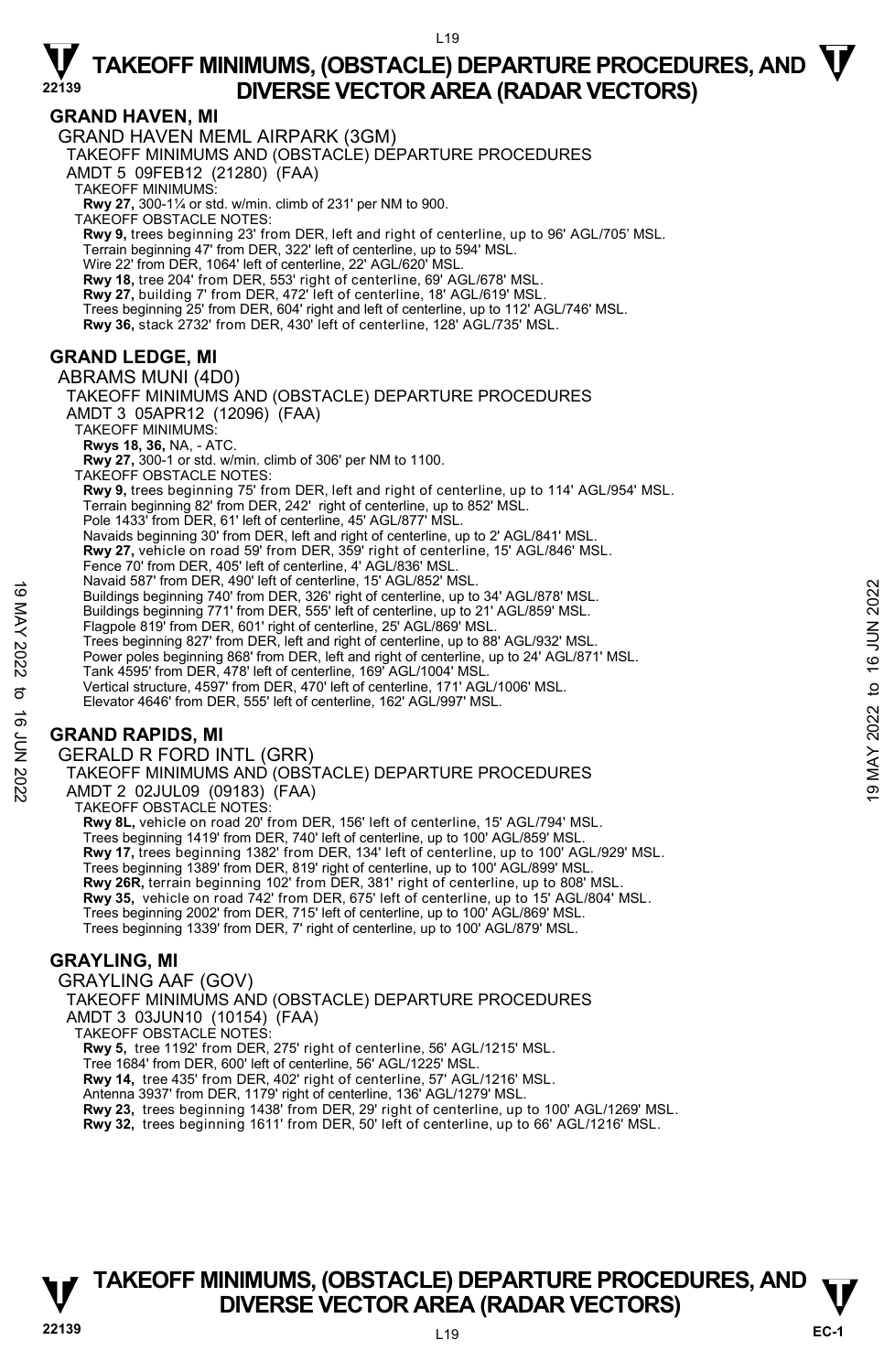#### $120$

### $\nabla$  TAKEOFF MINIMUMS, (OBSTACLE) DEPARTURE PROCEDURES, AND  $\nabla$ **DIVERSE VECTOR AREA (RADAR VECTORS)**

#### **GREENVILLE, MI**

GREENVILLE MUNI (6D6) TAKEOFF MINIMUMS AND (OBSTACLE) DEPARTURE PROCEDURES AMDT 2B 13SEP18 (18256) (FAA) TAKEOFF MINIMUMS: **Rwys 18, 36,** NA - environmental. TAKEOFF OBSTACLE NOTES: **Rwy 10,** trees 5' from DER, 389' right of centerline, 845' MSL. Trees beginning 42' from DER, 141' right of centerline, up to 858' MSL. Trees beginning 128' from DER, 423' left of centerline, up to 870' MSL. Trees 359' from DER, 588' left of centerline, 895' MSL. Trees, transmission line and poles beginning 474' from DER, 25' left of centerline, up to 911' MSL. Trees beginning 760' from DER, 242' right of centerline, up to 907' MSL Trees, transmission line and poles beginning 1946' from DER, 5' right of centerline, up to 923' MSL. Trees beginning 2688' from DER, 93' left of centerline, up to 925' MSL. **Rwy 28,** building 34' from DER, 309' right of centerline, 22' AGL/872' MSL. Trees beginning 87' from DER, 254' left of centerline, up to 897' MSL. Tree 282' from DER, 534' left of centerline, 907' MSL. Tree 326' from DER, 507' right of centerline, 879' MSL. Trees beginning 460' from DER, 392' left of centerline, up to 929' MSL. Tree 563' from DER, 535' right of centerline, 905' MSL. Trees beginning 616' from DER, 474' right of centerline, up to 906' MSL. Trees beginning 621' from DER, 459' left of centerline, up to 937' MSL. Trees beginning 730' from DER, 456' right of centerline, up to 909' MSL. Trees beginning 789' from DER, 411' left of centerline, up to 948' MSL. Tree 995' from DER, 464' right of centerline, 910' MSL. Trees beginning 1033' from DER, 462' right of centerline, up to 922' MSL. Trees beginning 1112' from DER, 6' left of centerline, up to 952' MSL. Trees beginning 1273' from DER, 558' right of centerline, up to 929' MSL. Trees beginning 1399' from DER, 435' right of centerline, up to 931' MSL. Tree 1532' from DER, 460' right of centerline, 932' MSL. Trees beginning 1555' from DER, 400' right of centerline, up to 939' MSL. Trees beginning 1706' from DER, 26' right of centerline, up to 942' MSL. Tree 3416' from DER, 249' left of centerline, 954' MSL. Trees beginning 3552' from DER, 176' left of centerline, up to 958' MSL. **HANCOCK, MI**  HOUGHTON COUNTY MEML (CMX) TAKEOFF MINIMUMS AND (OBSTACLE) DEPARTURE PROCEDURES AMDT 3A 08NOV18 (21056) (FAA) TAKEOFF MINIMUMS:  **Rwy 25,** 400-2½ or std. w/min. climb of 215' per NM to 1600 or alternatively, with std. takeoff minimums and a normal 200' Tree Seginning 1555' from DER, 400' right of centerline, up to 939' MSL.<br>Trees beginning 1555' from DER, 200' right of centerline, up to 939' MSL.<br>Trees beginning 1706' from DER, 26' right of centerline, up to 942' MSL.<br>Tr per NM climb gradient, takeoff must occur no later than 2200' prior to DER. TAKEOFF OBSTACLE NOTES: **Rwy 7,** vehicles on roadway beginning 27' from DER, left and right of centerline, up to 15' AGL/1094' MSL. Trees beginning 445' from DER, 236' left of centerline, up to 59' AGL/1120' MSL. Trees beginning 1491' from DER, 240' right of centerline, up to 61' AGL/1122' MSL. **Rwy 13,** trees beginning 133' from DER, 513' left of centerline, up to 80' AGL/1139' MSL. **Rwy 25,** vehicles on roadway beginning 27' from DER, left and right of centerline, up to 15' AGL/1094' MSL. Trees beginning 386' from DER, 397' left of centerline, up to 84' AGL/1145' MSL. Trees beginning 1769' from DER, 405' right of centerline, up to 77' AGL/1178' MSL. **Rwy 31,** trees beginning 1625' from DER, 77' right of centerline, up to 100' AGL/1299' MSL.

Trees beginning 1814' from DER, 496' left of centerline, up to 81' AGL/1202' MSL.

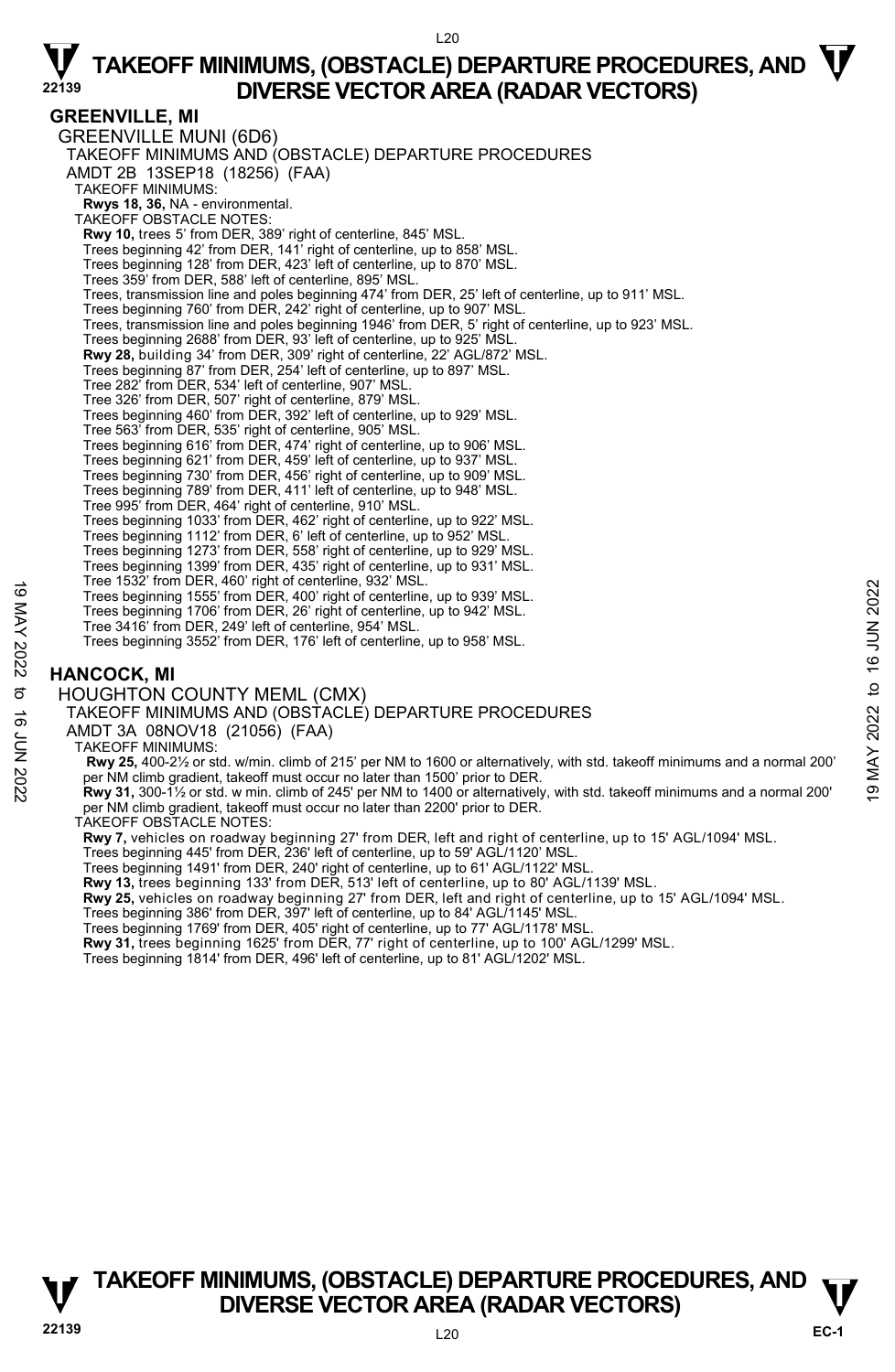### $\nabla$  TAKEOFF MINIMUMS, (OBSTACLE) DEPARTURE PROCEDURES, AND  $\nabla$  $121$

**DIVERSE VECTOR AREA (RADAR VECTORS)** 

### **HARBOR SPRINGS, MI**

HARBOR SPRINGS (MGN) TAKEOFF MINIMUMS AND (OBSTACLE) DEPARTURE PROCEDURES AMDT 3 11OCT18 (18284) (FAA) TAKEOFF MINIMUMS: **Rwy 28,** 300-2 or std. w/ min. climb of 305 feet per NM to 1000, or alternatively, with std. takeoff minimums and a normal 200 feet per NM climb gradient, takeoff must occur no later than 2100 feet prior to DER. DEPARTURE PROCEDURE: **Rwy 10,** climb heading 101° to 1400 before proceeding on course. **Rwy 28,** climb heading 281° to 2000 before turning right. TAKEOFF OBSTACLE NOTES: **Rwy 10,** terrain 20' from DER, 43' left of centerline, 687' MSL. Tree 39' from DER, 299' right of centerline, 755' MSL. Tree 69' from DER, 324' left of centerline, 752' MSL. Tree 78' from DER, 498' right of centerline, 762' MSL. Trees and pole beginning 108' from DER, 33' right of centerline, up to 83' AGL/766' MSL. Trees, vehicles on roads, pole, terrain, buildings, and elevator beginning 164' from DER, 5' left of centerline, up to 74' AGL/782' MSL. Trees, buildings and poles beginning 251' from DER, 34' right of centerline, up to 89' AGL/769' MSL. Trees and pole beginning 1344' from DER, 37' right of centerline, up to 770' MSL.<br>Trees beginning 1596' from DER, 21' right of centerline, up to 772' MSL.<br>Trees beginning 1679' from DER, 10' right of centerline, up to 76' **Rwy 28,** trees and vehicles on roads beginning abeam DER, 2' left of centerline, up to 718' MSL.<br>Tree and vehicles on road beginning 104' from DER, 52' right of centerline, up to 766' MSL. Trees and pole beginning 164' from DER, 11' right of centerline, up to 99' AGL/791' MSL. Trees beginning 600' from DER, 25' left of centerline, up to 113' AGL/727' MSL. Trees and stack beginning 693' from DER, 26' right of centerline, up to 794' MSL. Trees beginning 3761' from DER, 1159' right of centerline, up to 800' MSL. Trees beginning 4723' from DER, 1577' right of centerline, up to 817' MSL. Trees beginning 4971' from DER, 1545' right of centerline, up to 100' AGL/849' MSL. Trees beginning 5106' from DER, 1546' right of centerline, up to 870' MSL. Trees beginning 5854' from DER, 1788' right of centerline, up to 100' AGL/871' MSL. Tree 1 NM from DER, 2007' right of centerline, 880' MSL. Trees and buildings beginning 1 NM from DER, 1975' right of centerline, up to 100' AGL/898' MSL. Trees beginning 1.2 NM from DER, 2286' right of centerline, up to 100' AGL/917' MSL. Trees beginning 1.4 NM from DER, 2734' right of centerline, up to 917' MSL. Trees beginning 1.5 NM from DER, 2843' right of centerline, up to 918' MSL. Trees beginning 1.5 NM from DER, 2904' right of centerline, up to 923' MSL. Tree 1.5 NM from DER, 3021' right of centerline, 920' MSL. **HART/SHELBY, MI**  OCEANA COUNTY (C04) TAKEOFF MINIMUMS AND (OBSTACLE) DEPARTURE PROCEDURES ORIG 10DEC15 (15344) (FAA) TAKEOFF MINIMUMS: **Rwy 15, 33,** NA-Environmental. **Rwy 9,** 300-1 or std. w/min. climb of 265' per NM to 1200. DEPARTURE PROCEDURE **Rwy 27,** climb heading 268° to 1500 before turning right. TAKEOFF OBSTACLE NOTES: **Rwy 9,** terrain beginning 74' from DER, 196' right of centerline, up to 908' MSL. Terrain beginning 54' from DER, 314' left of centerline, up to 904' MSL. Trees beginning 257' from DER, 41' right of centerline, up to 114' AGL/1056' MSL. Vehicle on road 787' from DER, 654' left of centerline, 15' AGL/926' MSL. Trees beginning 895' from DER, 10' left of centerline, up to 100' AGL/1017' MSL. Transmission line tower 1809' from DER, 400' left of centerline, 41' AGL/958' MSL. **Rwy 27,** terrain beginning 10' from DER, 181' right of centerline, up to 970' MSL. Trees beginning 115' from DER, 455' left of centerline, up to 61' AGL/976' MSL. Trees beginning 468' from DER, 467' right of centerline, up to 56' AGL/971' MSL. Vehicles on road beginning 446' from DER, left and right of centerline, up to 15' AGL/939' MSL. Building 677' from DER, 595' left of centerline, 21' AGL/941' MSL. Irrigation equipment 1163' from DER, 657' right of centerline, 13' AGL/947' MSL. Terrain beginning 1876' from DER, 335' left of centerline, up to 974' MSL. Trees beginning 1992' from DER, 12' left of centerline, up to 93' AGL/1067' MSL. Trees beginning 2033' from DER, 9' right of centerline, up to 64' AGL/1048' MSL. Poles and transmission line towers beginning 2323' from DER, 480' right of centerline, up to 60' AGL/1034' MSL. Trees beginning 3604' from DER, 1349' right of centerline, up to 100' AGL/871' MSL.<br>
Trees And buildings beginning 1.A M from DER, 1788' right of centerline, up to 100' AGL/871' MSL.<br>
Trees and buildings beginning 1.AM fro

#### Trees beginning 4343' from DER, 589' left of centerline, up to 84' AGL/1063' MSL.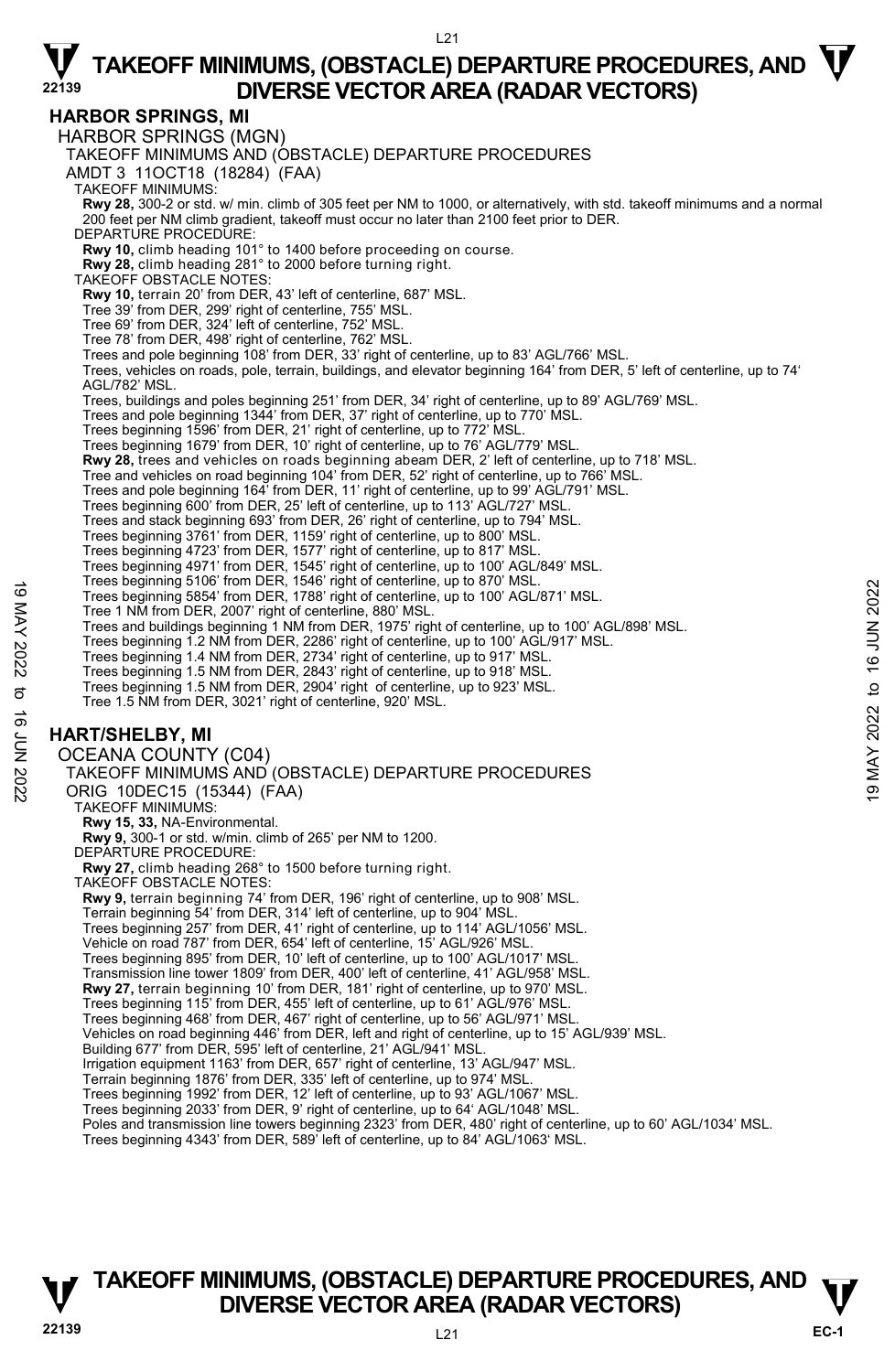### **HASTINGS, MI**

HASTINGS (9D9) TAKEOFF MINIMUMS AND (OBSTACLE) DEPARTURE PROCEDURES AMDT 6 29MAR18 (18088) (FAA) TAKEOFF MINIMUMS: **Rwys 9, 18, 27, 36** NA-Environmental. TAKEOFF OBSTACLE NOTES: **Rwy 12,** tree 18' from DER, 225' right of centerline, 826' MSL. Trees 57' from DER, 419' right of centerline, up to 868' MSL. Trees beginning 2086' from DER, 288' right of centerline, up to 884' MSL. Trees, and terrain 80' from DER, 269' left of centerline, up to 851' MSL. Trees, terrain, vegetation beginning 280' from DER, 210' left of centerline, up to 885' MSL. **Rwy 30,** trees 170' from DER, 452' left of centerline, up to 829' MSL. Trees 602' from DER, 365' left of centerline, up to 848' MSL. Trees beginning 712' from DER, 12' left of centerline, up to 867' MSL. Traverse way 191' from DER, 491' right of centerline, 810' MSL. Trees 245' from DER, 484' right of centerline, 851' MSL. Trees beginning 1477' from DER, 90' right of centerline, up to 869' MSL.

### **HILLSDALE, MI**

HILLSDALE MUNI (JYM) TAKEOFF MINIMUMS AND (OBSTACLE) DEPARTURE PROCEDURES AMDT 1 25JUL13 (13206) (FAA) TAKEOFF OBSTACLE NOTES: **Rwy 10,** trees beginning 73' from DER 25' right of centerline, up to 110' AGL/1277' MSL. Tree 1188' from DER, 413' left of centerline, 82' AGL/1261' MSL. Vehicles on road beginning 1125' from DER, 722' right of centerline, up to 15' AGL/1214' MSL. **Rwy 28,** trees beginning 147' from DER, 38' right of centerline, up to 117' AGL/1216' MSL. Trees beginning 1052' from DER, 575' left of centerline, up to 116' AGL/1275' MSL.

### **HOLLAND, MI**

WEST MICHIGAN RGNL (BIV) TAKEOFF MINIMUMS AND (OBSTACLE) DEPARTURE PROCEDURES AMDT 1 02JUL09 (09183) (FAA) TAKEOFF OBSTACLE NOTES: **Rwy 8,** vehicles on road beginning 48' from DER, 500' right of centerline, up to 15' AGL/694' MSL. Trees beginning 1828' from DER, 829' left of centerline, up to 72' AGL/741' MSL. **Rwy 26,** vehicles on road beginning 86' from DER, 517' left of centerline, up to 15' AGL/714' MSL. Pole 805' from DER, 475' left of centerline, 35' AGL/734' MSL. Trees 1056' from DER, 468' left of centerline, up to 41' AGL/740' MSL. **HOUGHTON LAKE, MI HOLLAND, MI**<br>
WEST MICHIGAN RGNL (BIV)<br>
TAKEOFF MINIMUMS AND (OBSTACLE) DEPARTURE PROCEDURES<br>
AMDT 1 02JUL09 (09183) (FAA)<br>
TAKEOFF MINIMUMS AND (OBSTACLE) DEPARTURE PROCEDURES<br>
AMDT 1 02JUL09 (09183) (FAA)<br>
TAKEOFF OBST

#### ROSCOMMON COUNTY - BLODGETT MEML (HTL)

TAKEOFF MINIMUMS AND (OBSTACLE) DEPARTURE PROCEDURES AMDT 1 25OCT07 (21224) (FAA)

TAKEOFF MINIMUMS:

**Rwy 9,** 200-1¼, or std. w/min. climb of 237' per NM to 1400.

**Rwys 18, 36,** NA-ATC. DEPARTURE PROCEDURE:

**Rwy 27,** climb heading 274° to 2600 before turning south.

TAKEOFF OBSTACLE NOTES:

**Rwy 9,** multiple trees beginning 2330' from DER, on centerline, up to 71' AGL/1216' MSL. Multiple trees beginning 5927' from DER 275' left of centerline, up to 100' AGL/1299' MSL. Terrain beginning 31' from DER, 215' right of centerline, up to 0' AGL/1165' MSL. Terrain beginning 43' from DER, 84' left of centerline, up to 0' AGL/1162' MSL. **Rwy 27,** multiple trees beginning 791' from DER, on centerline, up to 90' AGL/1239' MSL. Fence and road beginning 323' from DER, on centerline, up to 15' AGL/1164' MSL. Terrain beginning 100' from DER, 171' right of centerline, up to 0' AGL/1165' MSL. Terrain beginning 112' from DER, 128' left of centerline, up to 0' AGL/1162' MSL.

### **HOWELL, MI**

LIVINGSTON COUNTY SPENCER J HARDY (OZW) TAKEOFF MINIMUMS AND (OBSTACLE) DEPARTURE PROCEDURES AMDT 3A 24MAY18 (18144) (FAA) TAKEOFF OBSTACLE NOTES: **Rwy 13,** tree 1776' from DER, 695' right of centerline, 1009' MSL. **Rwy 31,** pole 138' from DER, 407' right of centerline, 1004' MSL. Trees beginning 914' from DER, 725' left of centerline, up to 1006' MSL. Tree 1234' from DER, 582' left of centerline, 1010' MSL.

Trees beginning 1321' from DER, 647' left of centerline, up to 1012' MSL.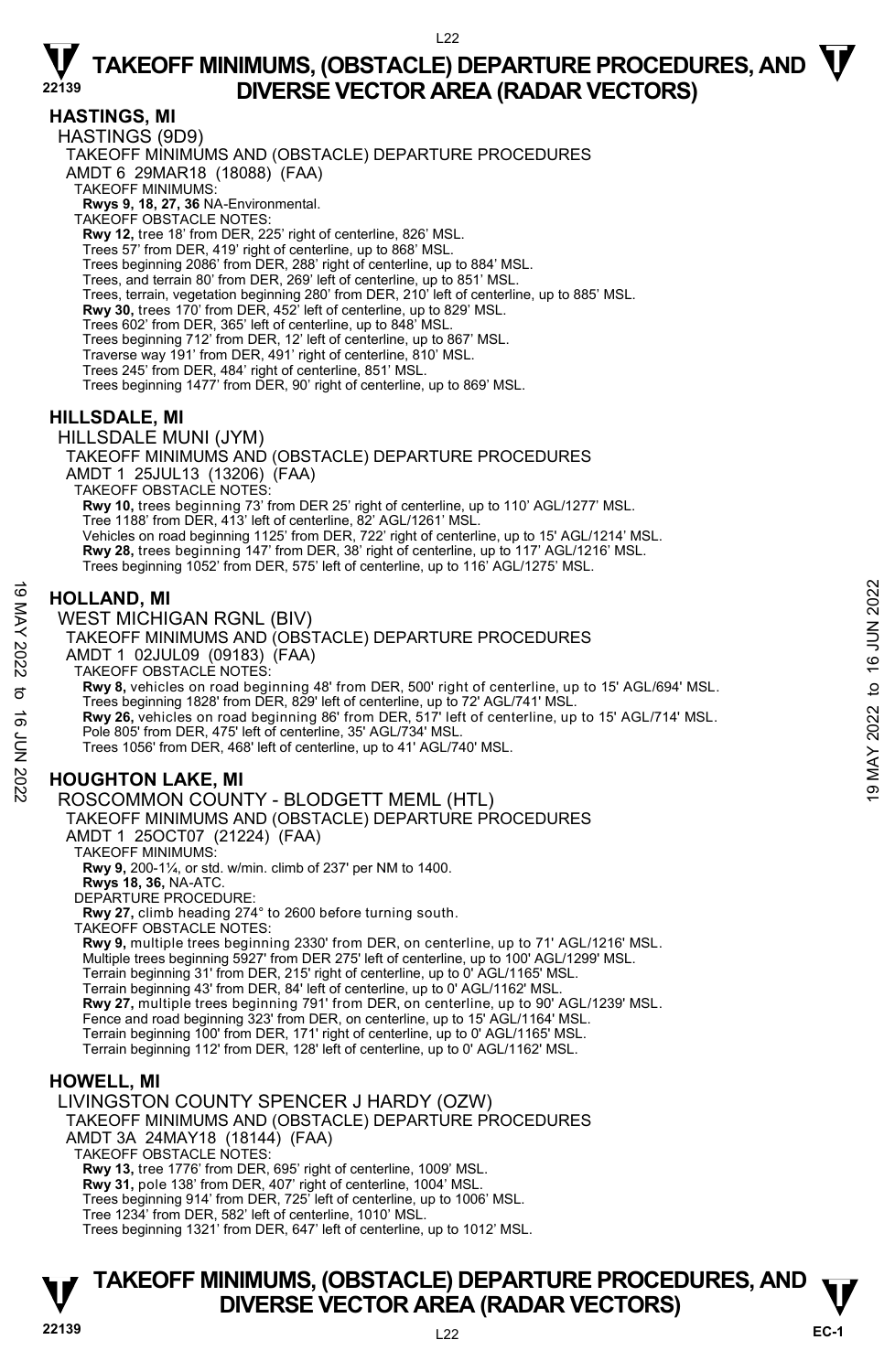$123$ 

**IONIA, MI**  IONIA COUNTY (Y70) TAKEOFF MINIMUMS AND (OBSTACLE) DEPARTURE PROCEDURES ORIG-B 02DEC21 (21336) (FAA) TAKEOFF MINIMUMS: **Rwys 18, 36,** NA-Environmental. TAKEOFF OBSTACLE NOTES: **Rwy 10,** trees beginning 11' from DER, 320' left of centerline, up to 825' MSL. NAVAID 39' from DER, 77' right of centerline, 804' MSL. Ground beginning 60' from DER, 276' right of centerline, up to 810' MSL. Trees beginning 101' from DER, 344' left of centerline, up to 836' MSL. Ground 258' from DER, 333' right of centerline, 811' MSL. Trees beginning 664' from DER, 521' right of centerline, up to 872' MSL. Trees beginning 1011' from DER, 77' right of centerline, up to 881' MSL. Tree 1530' from DER, 834' left of centerline, 845' MSL. Trees beginning 1538' from DER, 289' left of centerline, up to 848' MSL. Tree 1882' from DER, 845' left of centerline, 860' MSL. Tree 2507' from DER, 302' left of centerline, 870' MSL. Tree 2509' from DER, 259' left of centerline, 875' MSL. Trees beginning 2513' from DER, 202' left of centerline, up to 886' MSL. Trees beginning 2639' from DER, 220' left of centerline, up to 895' MSL. Tree 3036' from DER, 691' left of centerline, 898' MSL. **Rwy 28,** NAVAID 41' from DER, 77' right of centerline, 2' AGL/815' MSL. Building 473' from DER, 547' right of centerline, 25' AGL/837' MSL. Poles, building beginning 596' from DER, 513' left of centerline, up to 26' AGL/839' MSL. Building 780' from DER, 574' right of centerline, 30' AGL/841' MSL. Pole, transmission line beginning 816' from DER, 680' right of centerline, up to 845' MSL.<br>Trees, poles, building, transmission lines beginning 890' from DER, 137' left of centerline, up to 888' MSL. Tree 1025' from DER, 197' right of centerline, 849' MSL. Trees, pole, transmission line beginning 1027' from DER, 82' right of centerline, up to 851' MSL. Tree 1608' from DER, 698' right of centerline, 859' MSL. Trees beginning 1614' from DER, 466' right of centerline, up to 877' MSL. Trees beginning 1635' from DER, 439' left of centerline, up to 892' MSL. Tree 3031' from DER, 1294' right of centerline, 891' MSL. **IRON MOUNTAIN-KINGSFORD, MI**  FORD (IMT) TAKEOFF MINIMUMS AND (OBSTACLE) DEPARTURE PROCEDURES AMDT 5 12MAR09 (09071) (FAA) TAKEOFF MINIMUMS: **Rwy 13,** 300-1 or std. w/ min. climb of 590' per NM to 1400. **Rwy 31,** 300-1¼ or std. w/ min. climb of 260' per NM to 1400. DEPARTURE PROCEDURE: **Rwy 1,** climb heading 010° to 1700 before turning right. **Rwy 13,** climb heading 134° to 1900 before turning left. TAKEOFF OBSTACLE NOTES: **Rwy 1,** trees and bushes beginning 526' from DER, 292' right of centerline, up to 79' AGL/1259' MSL. Antenna, trees and bushes beginning 378' from DER, 192' left of centerline, up to 76' AGL/1276' MSL. **Rwy 13,** tree 1276' from DER, 312' right of centerline, 88' AGL/1188' MSL. Trees and poles beginning 547' from DER, 100' left of centerline, up to 86' AGL/1306' MSL.<br>**Rwy 19,** trees beginning 992' from DER, 245' right of centerline, up to 56' AGL/1192' MSL. Trees beginning 1229' from DER, 376' left of centerline, up to 48' AGL/1183' MSL. **Rwy 31,** trees 1711' from DER, 113' right of centerline, 66' AGL/1186' MSL. Bush 165' from DER, 161' right of centerline, 11' AGL/1131' MSL. Trees beginning 66' from DER, 182' left of centerline, up to 95' AGL/1315' MSL. **IRONWOOD, MI**  GOGEBIC/IRON COUNTY (IWD) TAKEOFF MINIMUMS AND (OBSTACLE) DEPARTURE PROCEDURES AMDT 6 07MAY09 (21336) (FAA) DEPARTURE PROCEDURE: **Rwy 9,** climb heading 090° to 2300 before turning right. **Rwy 27,** climb heading 270° to 1700 before turning left. TAKEOFF OBSTACLE NOTES: **Rwy 9,** trees beginning 61' from DER, 544' left of centerline, up to 31' AGL/1244' MSL. Tree 1853' from DER, 972' left of centerline, 100' AGL/1346' MSL. Tree beginning 1614' from DER, 486' right of centerline, up to 877 MSL.<br>
Trees beginning 1614' from DER, 439' left of centerline, up to 877 MSL.<br>
Trees beginning 1635' from DER, 439' left of centerline, up to 892' MSL.<br>
Tr

**Rwy 27,** vehicle on road 287' from DER, 2' right of centerline, 15' AGL/1237' MSL.

Tree 1946' from DER, 952' right of centerline, 69' AGL/1283' MSL.

Tree 2817' from DER, 588' left of centerline, 74' AGL/1304' MSL.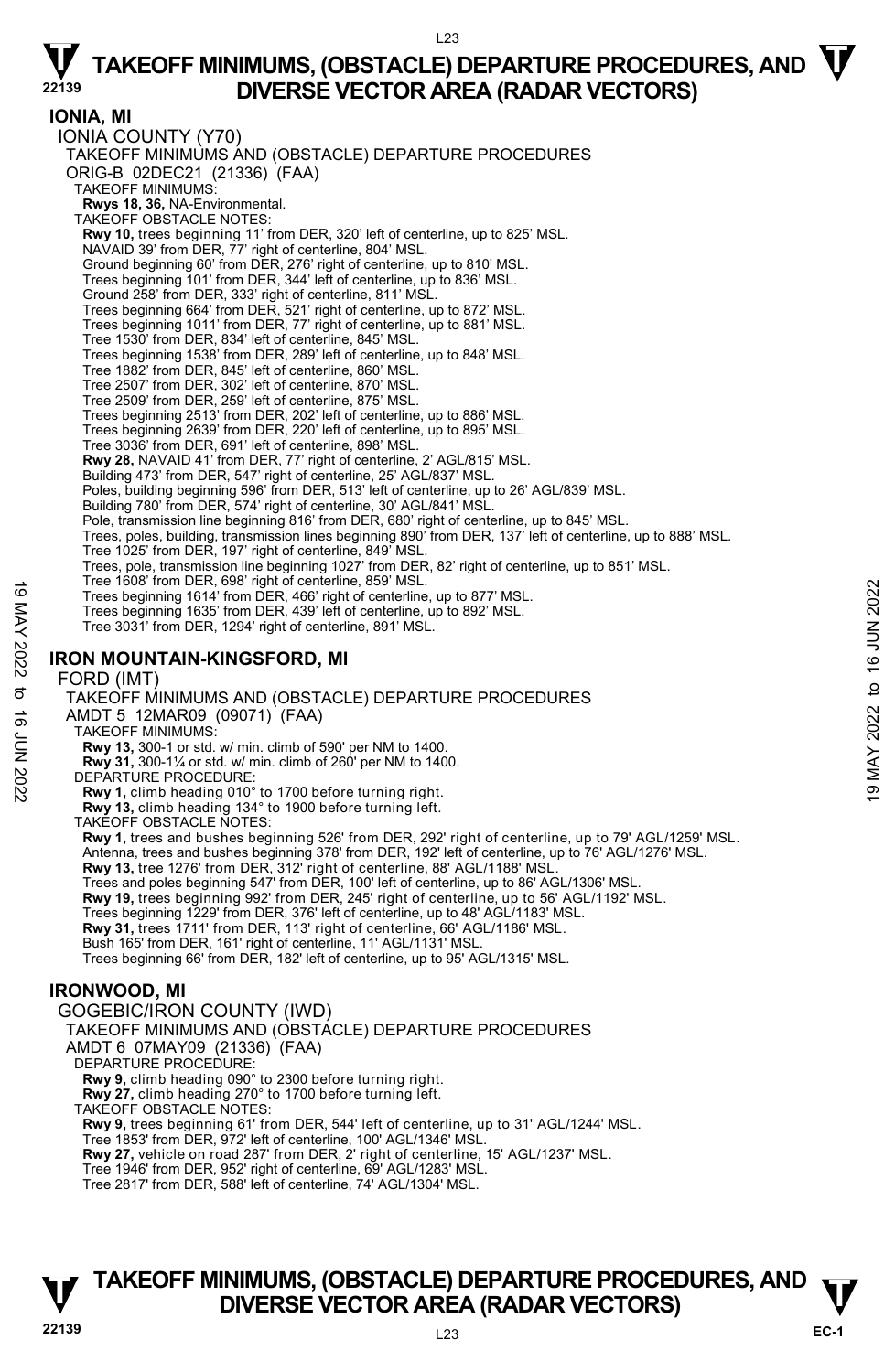**JACKSON, MI**  JACKSON COUNTY-REYNOLDS FLD (JXN) TAKEOFF MINIMUMS AND (OBSTACLE) DEPARTURE PROCEDURES AMDT 6 01FEB18 (21112) (FAA) DEPARTURE PROCEDURE: **Rwy 14,** climb on heading 140° to 1500 before proceeding on course. TAKEOFF OBSTACLE NOTES: **Rwy 7,** tree 3384' from DER, 723' right of centerline, 16' AGL/1094' MSL. **Rwy 14,** building, vertical point, fence, pole, vehicle, light standard beginning 12' from DER, 101' right of centerline, up to 29' AGL/1032' MSL. Sign 15' from DER, 124' left of centerline, 3' AGL/1001' MSL. Tree 963' from DER, 102' right of centerline, 1036' MSL. Tree 1136' from DER, 8' left of centerline, 1034' MSL. Trees beginning 1436' from DER, 13' right of centerline, up to 1073' MSL. Trees beginning 1469' from DER, 122' left of centerline, up to 1065' MSL. Tree 1877' from DER, 143' left of centerline, 1067' MSL. Tree 1936' from DER, 2' left of centerline, 1082' MSL. Trees beginning 1972' from DER, 81' left of centerline, up to 1083' MSL. Tree 1987' from DER, 566' right of centerline, 1075' MSL. Trees beginning 2109' from DER, 208' left of centerline, up to 1094' MSL. Trees beginning 2114' from DER, 28' right of centerline, up to 1083' MSL. Trees beginning 2366' from DER, 477' right of centerline, up to 1088' MSL. Tree 2522' from DER, 947' right of centerline, 1097' MSL. Trees beginning 2617' from DER, 472' right of centerline, up to 1099' MSL. Trees beginning 2656' from DER, 6' right of centerline, up to 1108' MSL. Tank 2665' from DER, 359' left of centerline, 107' AGL/1107' MSL. Trees beginning 3009' from DER, 233' right of centerline, up to 1111' MSL. Antenna, tower beginning 3101' from DER, 596' left of centerline, up to 1111' MSL. Trees beginning 3368' from DER, 57' right of centerline, up to 1113' MSL. Trees beginning 3383' from DER, 233' right of centerline, up to 1121' MSL.<br>**Rwy 25,** tree, pole beginning 952' from DER, 710' left of centerline, up to 1046' MSL. Tree 1400' from DER, 814' right of centerline, 1041' MSL. Pole, tree beginning 1612' from DER, 103' left of centerline, up to 79' AGL/1057' MSL. Tree 2870' from DER, 312' right of centerline, 1057' MSL. **Rwy 32,** ground 3' from DER, 483' left of centerline, 977' MSL. Bush 8' from DER, 144' right of centerline, 975' MSL. Bush beginning 44' from DER, 145' right of centerline, up to 978' MSL. Tree, bush beginning 73' from DER, 172' right of centerline, up to 991' MSL. Tree, fence beginning 168' from DER, 148' left of centerline, up to 1022' MSL. Fence beginning 278' from DER, 367' right of centerline, up to 10' AGL/999' MSL. Trees beginning 818' from DER, 231' left of centerline, up to 1062' MSL. Tree 1117' from DER, 233' right of centerline, 1005' MSL. Trees beginning 1214' from DER, 651' right of centerline, up to 1050' MSL. Tree, t-l twr, pole beginning 1413' from DER, 23' right of centerline, up to 1058' MSL. Trees beginning 1671' from DER, 863' left of centerline, up to 1068' MSL. Trees beginning 1841' from DER, 224' left of centerline, up to 1071' MSL. Tree 2875' from DER, 1128' left of centerline, 1081' MSL. Trees beginning 2876' from DER, 829' left of centerline, up to 1094' MSL. Tree 3126' from DER, 207' right of centerline, 1061' MSL. Tree 3274' from DER, 1241' left of centerline, 1098' MSL. Trees beginning 3285' from DER, 37' left of centerline, up to 1104' MSL. Tree 3628' from DER, 58' right of centerline, 1065' MSL. Trees beginning 3777' from DER, 78' right of centerline, up to 1085' MSL. Tree 1400' from DER, 814' right of centerline, 10 let to reduce the beginning on the total center and the total center ine, up to 1046 wish.<br>
Tree 1400' from DER, 312' right of centerline, 105<sup>7</sup> MSL.<br>
Tree 2870' from DER

Tree 3900' from DER, 45' right of centerline, 1087' MSL.

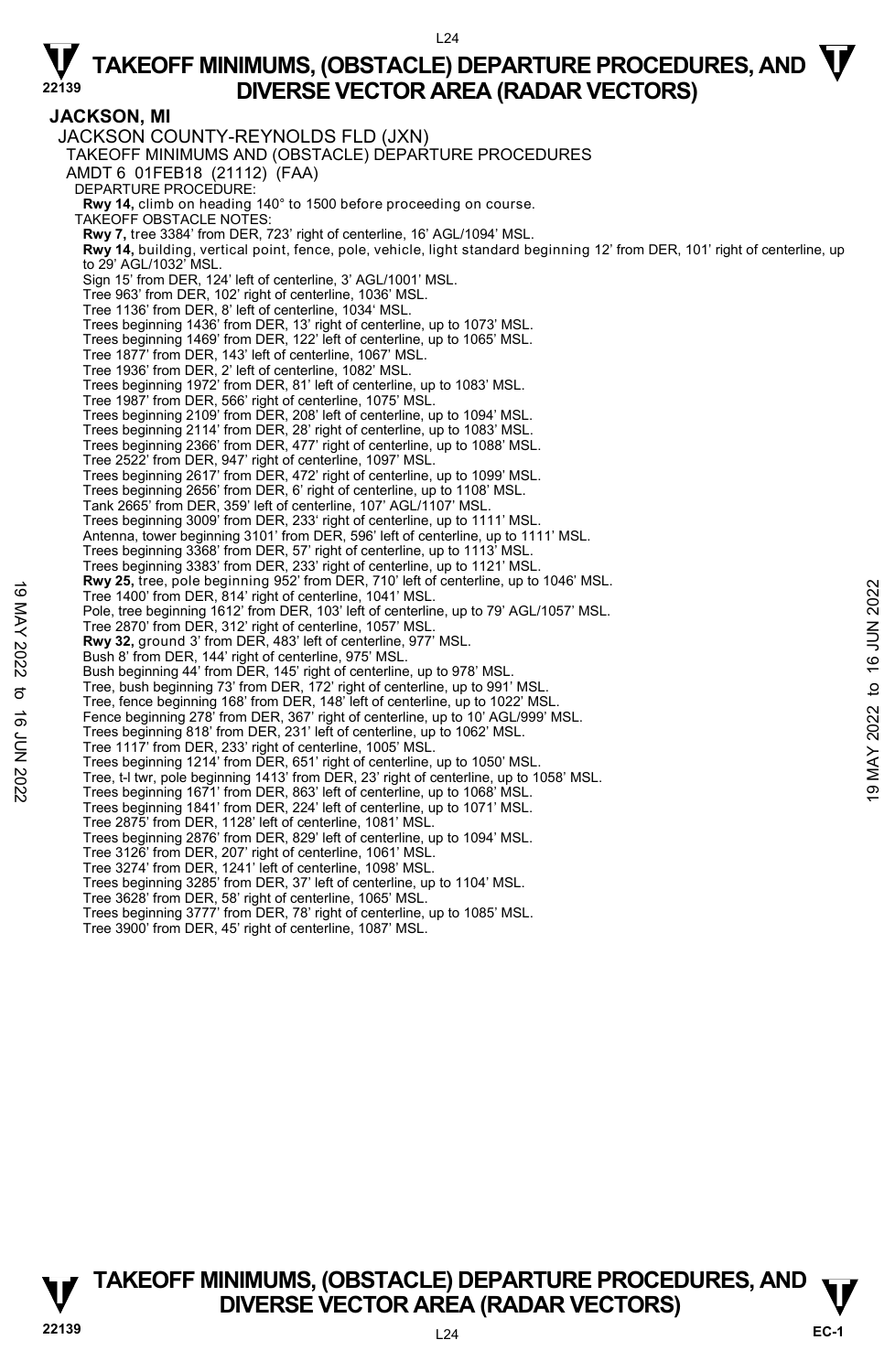### **KALAMAZOO, MI**

 $125$ KALAMAZOO/BATTLE CREEK INTL (AZO) TAKEOFF MINIMUMS AND (OBSTACLE) DEPARTURE PROCEDURES AMDT 9 30AUG07 (07242) (FAA) TAKEOFF OBSTACLE NOTES: **Rwy 5,** light pole 906' from DER, 511' left of centerline, 25' AGL/879' MSL. Multiple trees beginning 1433' from DER, 90' left of centerline, up to 65' AGL/914' MSL. Multiple towers beginning 2399' from DER, 331' right of centerline, up to 119' AGL/970' MSL. Multiple trees beginning 156' from DER, 163' right of centerline, up to 78' AGL/917' MSL. **Rwy 9,** multiple trees beginning 588' from DER, on centerline, up to 104' AGL/958' MSL.<br>Antenna 2187' from DER, 222' right of centerline, 69' AGL/928' MSL. Tree 677' from DER, 214' right of centerline, 45' AGL/899' MSL. **Rwy 17,** railroad 587' from DER, 613' left of centerline, 17' AGL/885' MSL.<br>Tree 691' from DER, 583' right of centerline, 57' AGL/894' MSL. **Rwy 23,** multiple trees beginning 937' from DER, 50' left of centerline, up to 72' AGL/956' MSL. Multiple poles and hangar beginning 22' from DER, 331' right of centerline, up to 24' AGL/905' MSL. Multiple trees beginning 943' from DER, 144' right of centerline, up to 107' AGL/986' MSL. **Rwy 27,** road 543' from DER, on centerline, 15' AGL/890' MSL. Multiple trees beginning 414' from DER, 292' left of centerline, up to 23' AGL/972' MSL. Multiple light poles and towers beginning 521' from DER, 18' right of centerline, up to 180' AGL/1015' MSL.<br>Multiple trees beginning 1012' from DER, 23' right of centerline, up to 75' AGL/969' MSL. **Rwy 35,** multiple trees beginning 2319' from DER, 163' left of centerline, up to 75' AGL/934' MSL. Multiple trees beginning 1961' from DER, 753' right of centerline, up to 77' AGL/936' MSL. **LAKEVIEW, MI**  LAKEVIEW/GRIFFITH FLD (13C) TAKEOFF MINIMUMS AND (OBSTACLE) DEPARTURE PROCEDURES ORIG 08OCT98 (22139) (FAA) TAKEOFF MINIMUMS: **Rwy 28,** 300-1 or std. w/min. climb of 400' per NM to 1200. TAKEOFF OBSTACLE NOTES: **Rwy 10,** 1018' tree 50' from DER, 490' right of centerline. **LAMBERTVILLE, MI**  TOLEDO SUBURBAN (DUH) TAKEOFF MINIMUMS AND (OBSTACLE) DEPARTURE PROCEDURES AMDT 1 25DEC80 (80360) (FAA) TAKEOFF MINIMUMS: **Rwys 9, 27,** 300-1. **LANSING, MI**  CAPITAL REGION INTL (LAN) TAKEOFF MINIMUMS AND (OBSTACLE) DEPARTURE PROCEDURES TAKEOFF OBSTACLE NOTES:<br>
TAKEOFF OBSTACLE NOTES:<br>
Rwy 10, 1018' tree 50' from DER, 490' right of centerline.<br>
NOLEDO SUBURBAN (DUH)<br>
TAKEOFF MINIMUMS AND (OBSTACLE) DEPARTURE PROCEDURES<br>
4MDT 1 25DEC80 (80360) (FAA)<br>
TAKE

AMDT 14 13NOV14 (14317) (FAA) DEPARTURE PROCEDURE: **Rwys 10L,10R,** climb runway heading to 2000 before turning south.  **Rwys 6, 24, 28L, 28R,** climb runway heading to 1500 before turning southeast. TAKEOFF OBSTACLE NOTES: **Rwy 6,** trees beginning 1441' from DER, 321' left of centerline, up to 102' AGL/942' MSL. Trees beginning 2536' from DER, 7' right of centerline, up to 107' AGL/947' MSL. Trees beginning 2711' from DER, 126' left of centerline, up to 107' AGL/956' MSL.<br>**Rwy 10L,** tree 350' from DER, 394' left of centerline, 86' AGL/916' MSL. Fence 525' from DER, 148' right of centerline, 17' AGL/864' MSL. Trees beginning 883' from DER, 198' left of centerline, up to 90' AGL/920' MSL. Trees beginning 1698' from DER, 368' right of centerline, up to 104' AGL/934' MSL. **Rwy 10R,** pole 111' from DER, 290' right of centerline, 41' AGL/871' MSL. MALSR 155' from DER, 4' right of centerline, 18' AGL/866' MSL. Pole 575' from DER, 290' right of centerline, 35' AGL/865' MSL. Trees beginning 700' from DER, 551' right centerline, up to 84' AGL/924' MSL. Trees beginning 1077' from DER, 599' left of centerline, up to 98' AGL/928' MSL. Trees beginning 1831' from DER, left and right of centerline, up to 93' AGL/956' MSL. **Rwy 24,** trees beginning 549' from DER, 114' left of centerline, up to 68' AGL/918' MSL. Poles beginning 830' from DER, 358' left of centerline, up to 41' AGL/893' MSL. Trees beginning 1107' from DER, 81' right of centerline, up to 89' AGL/919' MSL.<br>Trees beginning 1271' from DER, 386' left of centerline, up to 104' AGL/937' MSL.<br>**Rwy 28L,** trees beginning 1690' from DER, 862' right of ce Trees beginning 1782' from DER, 786' left of centerline, up to 100' AGL/959' MSL. **Rwy 28R,** rod on ASR 987' from DER, 516' right of centerline, 104' AGL/954' MSL. Trees beginning 1853' from DER, 902' right of centerline, up to 100' AGL/939' MSL. Tree 2209' from DER, 221' left of centerline, 79' AGL/919' MSL.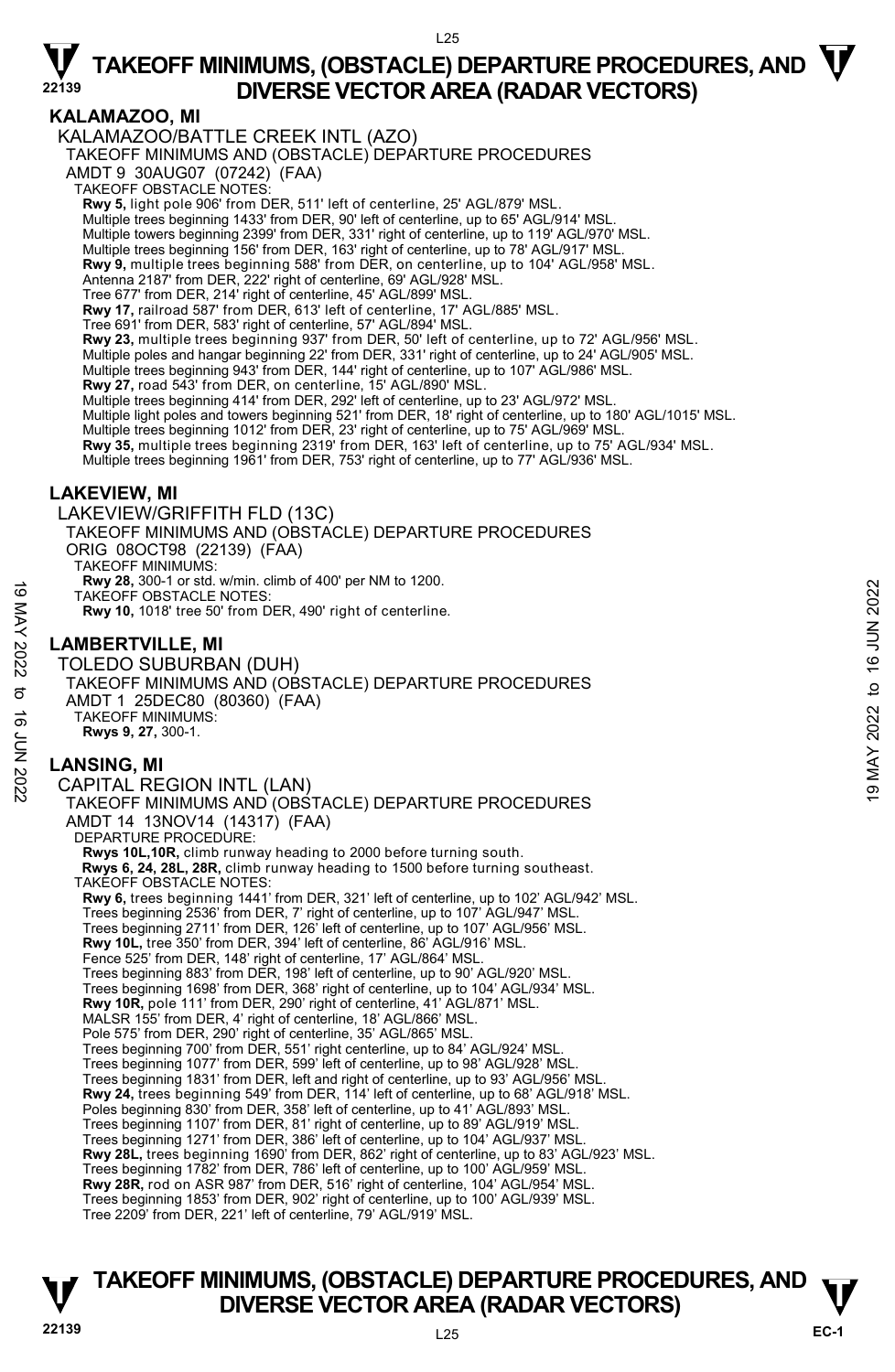#### $126$

### $\nabla$  TAKEOFF MINIMUMS, (OBSTACLE) DEPARTURE PROCEDURES, AND  $\nabla$ **DIVERSE VECTOR AREA (RADAR VECTORS)**

**LAPEER, MI**  DUPONT/LAPEER (D95) TAKEOFF MINIMUMS AND (OBSTACLE) DEPARTURE PROCEDURES AMDT 3B 22APR21 (22139) (FAA) TAKEOFF MINIMUMS: **Rwys 9, 27,** NA-Environmental. TAKEOFF OBSTACLE NOTES: **Rwy 18,** terrain, NAVAID beginning 13' from DER, 77' left of centerline, up to 831' MSL. NAVAID 41' from DER, 77' right of centerline, 1' AGL/831' MSL. Terrain 83' from DER, 356' left of centerline, 832' MSL. Tree, catenary beginning 252' from DER, 27' right of centerline, up to 853' MSL. Tree, catenary beginning 707' from DER, 10' left of centerline, up to 853' MSL. Pole 744' from DER, 179' right of centerline, 855' MSL. Transmission line, catenary, NAVAID beginning 744' from DER, 26' right of centerline, up to 26' AGL/856' MSL. Pole, transmission line, catenary, NAVAID beginning 747' from DER, 11' left of centerline, up to 856' MSL. Tree, pole beginning 772' from DER, 85' right of centerline, up to 884' MSL. Tree, pole, transmission line beginning 858' from DER, 260' right of centerline, up to 891' MSL. Tree 920' from DER, 244' left of centerline, 859' MSL. Tree, pole, transmission line beginning 931' from DER, 232' left of centerline, up to 862' MSL. Pole, transmission line, tree beginning 956' from DER, 253' left of centerline, up to 863' MSL. Tree, pole, transmission line beginning 1059' from DER, 257' left of centerline, up to 888' MSL. Trees beginning 1377' from DER, 818' left of centerline, up to 908' MSL. Tree 1488' from DER, 890' right of centerline, 896' MSL. Tree 1587' from DER, 693' right of centerline, 905' MSL. Trees beginning 1711' from DER, 718' right of centerline, up to 909' MSL. Trees beginning 1842' from DER, 694' left of centerline, up to 921' MSL. Tree 2571' from DER, 1100' right of centerline, 943' MSL. Trees beginning 2620' from DER, 577' right of centerline, up to 944' MSL. Trees beginning 2704' from DER, 637' left of centerline, up to 930' MSL. Trees beginning 3750' from DER, 856' right of centerline, up to 945' MSL.<br>**Rwy 36,** terrain, NAVAID beginning 31' from DER, 76' left of centerline, up to 836' MSL. NAVAID 41' from DER, 77' right of centerline, 836' MSL. Tree, terrain beginning 44' from DER, 287' left of centerline, up to 909' MSL. Tree 237' from DER, 488' left of centerline, 911' MSL. Building beginning 294' from DER, 520' right of centerline, up to 27' AGL/859' MSL. Tree, pole, transmission line, vehicle on road beginning 379' from DER, 13' left of centerline, up to 914' MSL. Tree, transmission line, tank beginning 579' from DER, 347' right of centerline, up to 891' MSL. Tree 1999' from DER, 279' left of centerline, 917' MSL. Tree 2020' from DER, 40' right of centerline, 905' MSL. Trees beginning 2035' from DER, 50' left of centerline, up to 99' AGL/919' MSL. Trees beginning 2201' from DER, 114' left of centerline, up to 920' MSL. Trees beginning 2236' from DER, 48' right of centerline, up to 911' MSL. Trees beginning 2327' from DER, 56' left of centerline, up to 921' MSL. Trees beginning 2473' from DER, 191' left of centerline, up to 107' AGL/923' MSL. Trees beginning 2541' from DER, 46' right of centerline, up to 913' MSL. Tree 3176' from DER, 542' left of centerline, 924' MSL. Tree 3241' from DER, 742' left of centerline, 926' MSL. 19 MAY 30, terrain, NAVAID Bert and The Deck and The Deck and The Unit of Centerline, up to 309 MSL.<br>
Tree, terrain beginning 44' from DER, 287' left of centerline, up to 909' MSL.<br>
Tree 2027' from DER, 198' left of cente

#### **LINDEN, MI**

PRICES (9G2) TAKEOFF MINIMUMS AND (OBSTACLE) DEPARTURE PROCEDURES AMDT 5 12DEC13 (13346) (FAA) TAKEOFF OBSTACLE NOTES: **Rwy 9**, trees beginning 446' from DER, left and right of centerline, up to 100' AGL/1009' MSL. **Rwy 27**, trees beginning 18' from DER, 103' left of centerline, up to 100' AGL/1019' MSL. Trees beginning 30' from DER, 204' right of centerline, up to 100' AGL/1009' MSL.

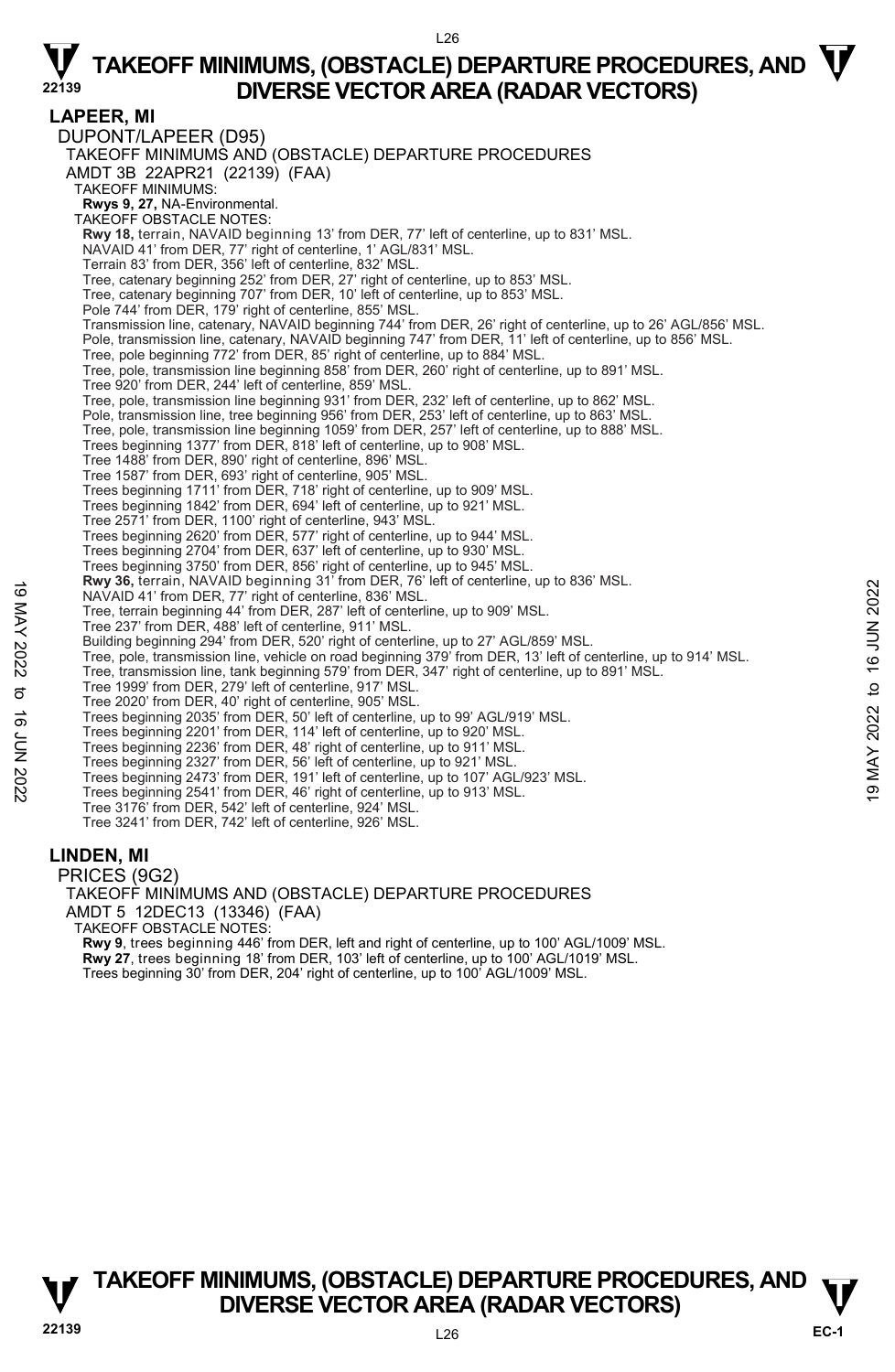L<sub>27</sub>

**LUDINGTON, MI**  MASON COUNTY (LDM) TAKEOFF MINIMUMS AND (OBSTACLE) DEPARTURE PROCEDURES AMDT 7 19MAY22 (22139) (FAA) TAKEOFF MINIMUMS: **Rwy 26,** 300-1 or std. w/min. climb of 480' per NM to 1000. TAKEOFF OBSTACLE NOTES: **Rwy 1,** trees beginning 1' from DER, 312' left of centerline, up to 77' AGL/715' MSL. Trees beginning 128' from DER, 185' left of centerline, up to 100' AGL/747' MSL. Tree, beginning 140' from DER, 7' right of centerline, up to 100' AGL/740' MSL. Tree, beginning 729' from DER, 1' left of centerline, up to 100' AGL/750' MSL. Trees 4988' from DER, 1017' right of centerline, 122' AGL/776' MSL. **Rwy 19,** trees, beginning at DER, 139' left of centerline, up to 100' AGL/744' MSL. Trees, transmission line, tower beginning 6' from DER, 1' right of centerline, up to 100' AGL/744' MSL. Trees, pole, beginning 303' from DER, 7' left of centerline, up to 100' AGL/747' MSL. Trees beginning 3915' from DER, 1130' left of centerline, up to 100' AGL/750' MSL.<br>**Rwy 8,** lighting 40' from DER, 112' right of centerline, 5' AGL/649' MSL. Fence 91' from DER, 497' right of centerline, 7' AGL/653' MSL. Trees 368' from DER, 584' left of centerline, 60' AGL/706' MSL. Trees 375' from DER, 574' right of centerline, 30' AGL/673' MSL. Trees beginning 418' from DER, 574' left of centerline, up to 67' AGL/712' MSL. Trees beginning 582' from DER, 596' right of centerline, up to 68' AGL/712' MSL. Trees, pole beginning 896' from DER, 294' right of centerline, up to 81' AGL/724' MSL. Tree 954' from DER, 582' left of centerline, 76' AGL/724' MSL. Trees beginning 978' from DER, 595' left of centerline, up to 80' AGL/728' MSL. Trees beginning 1343' from DER, 594' left of centerline, up to 80' AGL/729' MSL. Trees beginning 1426' from DER, 1' left of centerline, up to 87' AGL/736' MSL. Trees beginning 1712' from DER, 279' right of centerline, up to 78' AGL/725' MSL. Trees beginning 1807' from DER, 2' right of centerline, up to 78' AGL/726' MSL. Trees beginning 2333' from DER, 3' right of centerline, up to 79' AGL/727' MSL. Trees beginning 2469' from DER, 17' right of centerline, up to 80' AGL/730' MSL. Trees beginning 2518' from DER, 7' left of centerline, up to 90' AGL/738' MSL. Trees beginning 2706' from DER, 16' right of centerline, up to 83' AGL/732' MSL. Trees beginning 2824' from DER, 11' right of centerline, up to 88' AGL/737' MSL. Trees beginning 2852' from DER, 11' left of centerline, up to 90' AGL/739' MSL. Trees beginning 3047' from DER, 142' right of centerline, up to 83' AGL/738' MSL. Trees beginning 3072' from DER, 86' right of centerline, up to 90' AGL/741' MSL. **Rwy 26,** trees, terrain, roadway, fence, transmission line beginning 142' from DER, 267' right of centerline, up to 66' AGL/706' MSL. Trees, building beginning 415' from DER, 129' right of centerline, up to 75' AGL/718' MSL. Trees, transmission line beginning 957' from DER, 543' left of centerline, up to 62' AGL/699' MSL. Tree 1922' from DER, 80' left of centerline, 712' MSL. Trees beginning 1927' from DER, 598' right of centerline, up to 89' AGL/725' MSL. Trees beginning 2023' from DER, 293' right of centerline, up to 98' AGL/734' MSL. Tree 2160' from DER, 148' left of centerline, 716' MSL. Tree 2184' from DER, 279' left of centerline, 717' MSL. Trees beginning 2220' from DER, 195' right of centerline, up to 93' AGL/737' MSL. Tree 2952' from DER, 1054' right of centerline, 105' AGL/740' MSL. Trees, building beginning 3036' from DER, 937' right of centerline, up to 94' AGL/742' MSL. Tower 3990' from DER, 1348' left of centerline, 169' AGL/799' MSL. **MACKINAC ISLAND, MI**  MACKINAC ISLAND (MCD) TAKEOFF MINIMUMS AND (OBSTACLE) DEPARTURE PROCEDURES AMDT 2 23AUG12 (12236) (FAA) TAKEOFF MINIMUMS: **Rwy 8,** 300-1 or std. w/min. climb of 608' per NM to 1000. TAKEOFF OBSTACLE NOTES: **Rwy 8,** trees and building beginning 69' from DER. 16' left of centerline, up to 100' AGL/841' MSL. Trees beginning 34' from DER, 34' right of centerline, up to 100' AGL/896' MSL. Fence 49' from DER, 295' right of centerline, 8' AGL/741' MSL. Vehicle on road 525' from DER, 610' right of centerline, 15' AGL/774' MSL. **Rwy 26,** trees beginning 8' from DER, 193' left of centerline, up to 100' AGL/829' MSL.<br>Vehicle on road 36' from DER, 334' left of centerline, 15' AGL/744' MSL. Trees beginning at DER, 196' right of centerline, up to 100' AGL/829' MSL. Fence 53' from DER, 202' right of centerline, 8' AGL/727' MSL. Building 129' from DER, 498' right of centerline, 28' AGL/747' MSL. Trees beginning 2409 inform DER, 17 ignt of centerline, up to 90' AGL/738' MSL.<br>
Trees beginning 2504' from DER, 16' right of centerline, up to 90' AGL/732' MSL.<br>
Trees beginning 2706' from DER, 16' right of centerline, up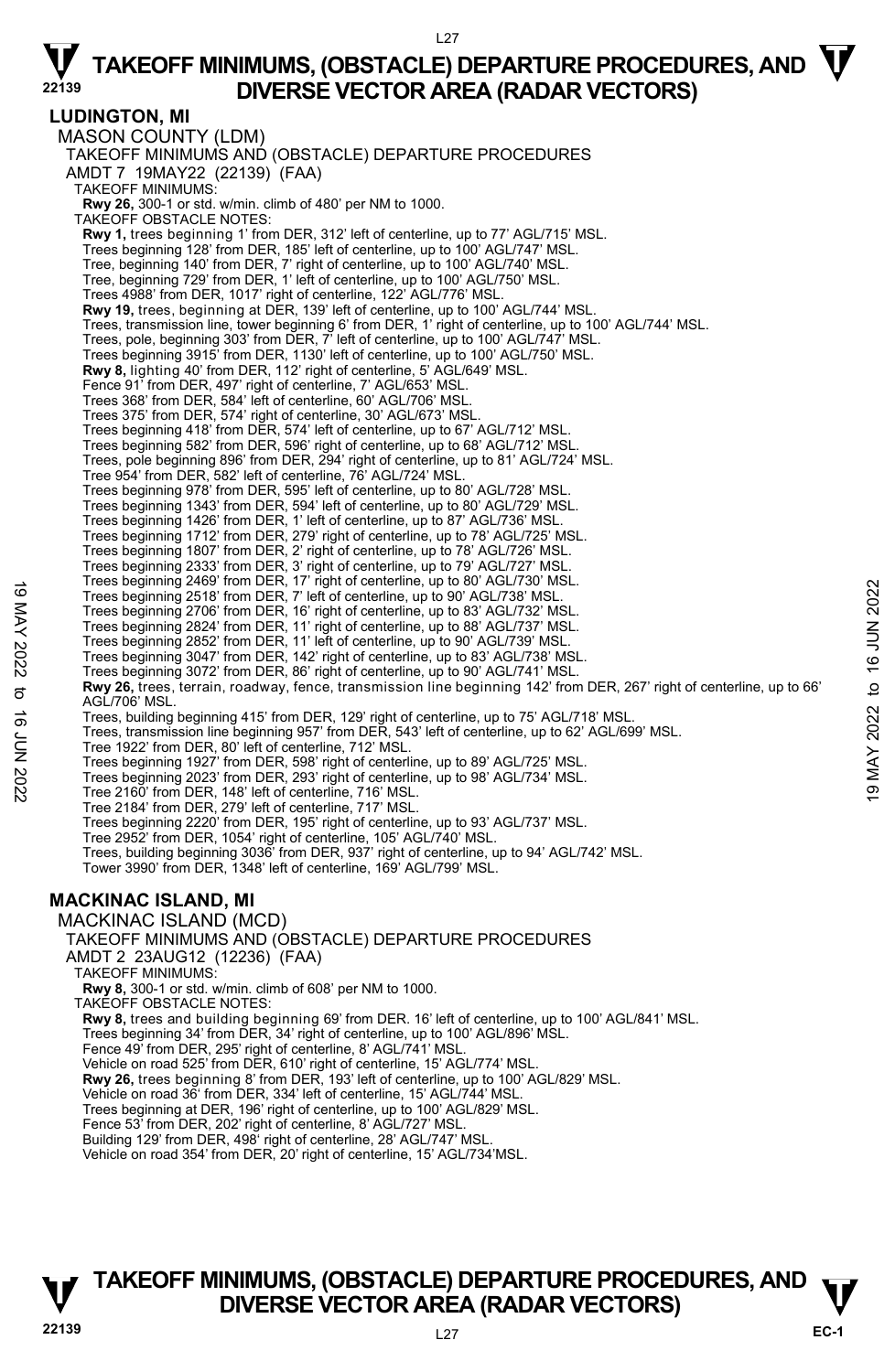$128$ 

### **MANISTEE, MI**

MANISTEE COUNTY/BLACKER (MBL)

TAKEOFF MINIMUM AND (OBSTACLE) DEPARTURE PROCEDURES

AMDT 7 29MAY14 (21336) (FAA)

TAKEOFF MINIMUMS:

**Rwy 1,** 300-1 or std. w/min. climb of 380' per NM to 900. DEPARTURE PROCEDURE:

**Rwy 1,** climb heading 007° to 1400 before turning right.

TAKEOFF OBSTACLE NOTES:

**Rwy 1,** vehicle on road 484' from DER, 158' right of centerline, 15' AGL/632' MSL.<br>Building 3301' from DER, 1095' right of centerline, 33' AGL/727' MSL.

Trees beginning 1076' from DER, 127' left of centerline, up to 110' AGL/808' MSL.

**Rwy 10,** vehicle on road, 101' from DER, 393' left of centerline, 15' AGL/636' MSL.

Trees beginning 3326' from DER, 1146' left of centerline, 85' AGL/712' MSL.

**Rwy 19,** trees beginning 79' from DER, 50' left of centerline, up to 100' AGL/678 MSL.

Trees beginning 1005' from DER, 365' right of centerline, up to 85' AGL/675' MSL. Trees 5393' from DER, 1185' left of centerline, up to 100' AGL/758' MSL.

**Rwy 28,** trees beginning 21' from DER, 58' left of centerline, up to 93' AGL/687' MSL.

Vehicle on road 146' from DER, 356' right of centerline, up to 15' AGL/630' MSL.

Trees beginning 2195' from DER, 57' right of centerline, up to 93' AGL/678' MSL.

### **MANISTIQUE, MI**

SCHOOLCRAFT COUNTY (ISQ)

TAKEOFF MINIMUMS AND (OBSTACLE) DEPARTURE PROCEDURES ORIG 15DEC11 (11349) (FAA) TAKEOFF OBSTACLE NOTES:

**Rwy 1,**trees beginning 511' from DER, 54' left of centerline, up to 100' AGL/779' MSL. Trees beginning 753' from DER, 372' right of centerline, up to 100' AGL/779' MSL. Vehicle on road beginning 360' from DER, 587' right of centerline, up to 15' AGL/694' MSL. Power line beginning 446' from DER, 611' right of centerline, up to 30' AGL/709' MSL. Transmission lines beginning 4758' from DER, left and right of centerline, up to 114'AGL/803' MSL.<br>**Rwy 10,** trees beginning 92' from DER, 263' right of centerline, up to 100' AGL/769' MSL. Trees beginning 30' from DER, 165' left of centerline, up to 100' AGL/769' MSL. Trees beginning 1131' from DER, left and right of centerline, up to 100' AGL/769' MSL. **Rwy 19,** trees beginning 50' from DER, left and right of centerline, up to 100' AGL/779' MSL. Vehicle on road beginning abeam DER, 506' left of centerline, up to 15' AGL/694' MSL. Aircraft tail on taxiway abeam DER, 127' right of centerline, up to 19' AGL/698' MSL. Hangar 380' from DER, 540' right of centerline, 20' AGL/699' MSL Buildings beginning 474' from DER, 220' left of centerline, up to 20' AGL/699' MSL. Vehicle on road 658' from DER, left and right of centerline, up to 15' AGL/694' MSL. Power lines 707' from DER, left and right of centerline, up to 30' AGL/709' MSL. Billboards and buildings beginning 744' from DER, left and right of centerline, up to 20' AGL/699' MSL. Drive-in theater beginning 857' from DER, 510' right of centerline, up to 100' AGL/779' MSL.<br>**Rwy 28,** trees beginning 41' from DER, 376' right of centerline, up to 100' AGL/784' MSL. Poles beginning 1174' from DER, 488' left of centerline, up to 82' AGL/761' MSL. Trees beginning 1254' from DER, 159' left of centerline. up to 100' AGL/779' MSL. Transmission lines beginning 4321' from DER, left and right of centerline, up to 112' AGL/796' MSL. Transmission lines beginning 4758' from DER, left and right of centerline, up to 104 AGL/803' MSL.<br>
Transmission lines beginning 4758' from DER, left and right of centerline, up to 100' AGL/769' MSL.<br>
Trees beginning 30'

### **MARLETTE, MI**

MARLETTE TOWNSHIP (77G)

TAKEOFF MINIMUMS AND (OBSTACLE) DEPARTURE PROCEDURES

AMDT 1 24MAR22 (22083) (FAA)

#### TAKEOFF MINIMUMS:

**Rwys 10, 28,** NA-Environmental.

TAKEOFF OBSTACLE NOTES:

**Rwy 1,** trees beginning 8' from DER, 168' right of centerline, up to 908' MSL.

Terrain and trees beginning 11' from DER, 250' left of centerline, up to 901' MSL.

Tree 30' from DER, 344' left of centerline, 5' AGL/904' MSL.

Terrain beginning 49' from DER, 305' left of centerline, up to 905' MSL. Trees beginning 84' from DER, 247' right of centerline, up to 63' AGL/934' MSL.

Terrain and trees beginning 111' from DER, 193' left of centerline, up to 907' MSL.

Tree 191' from DER, 389' right of centerline, 939' MSL. Trees beginning 222' from DER, 14' right of centerline, up to 80' AGL/948' MSL.

Trees beginning 321' from DER, 1' left of centerline, up to 953' MSL.

**Rwy 19,** lighting 10' from DER, 47' left of centerline, 2' AGL/872' MSL.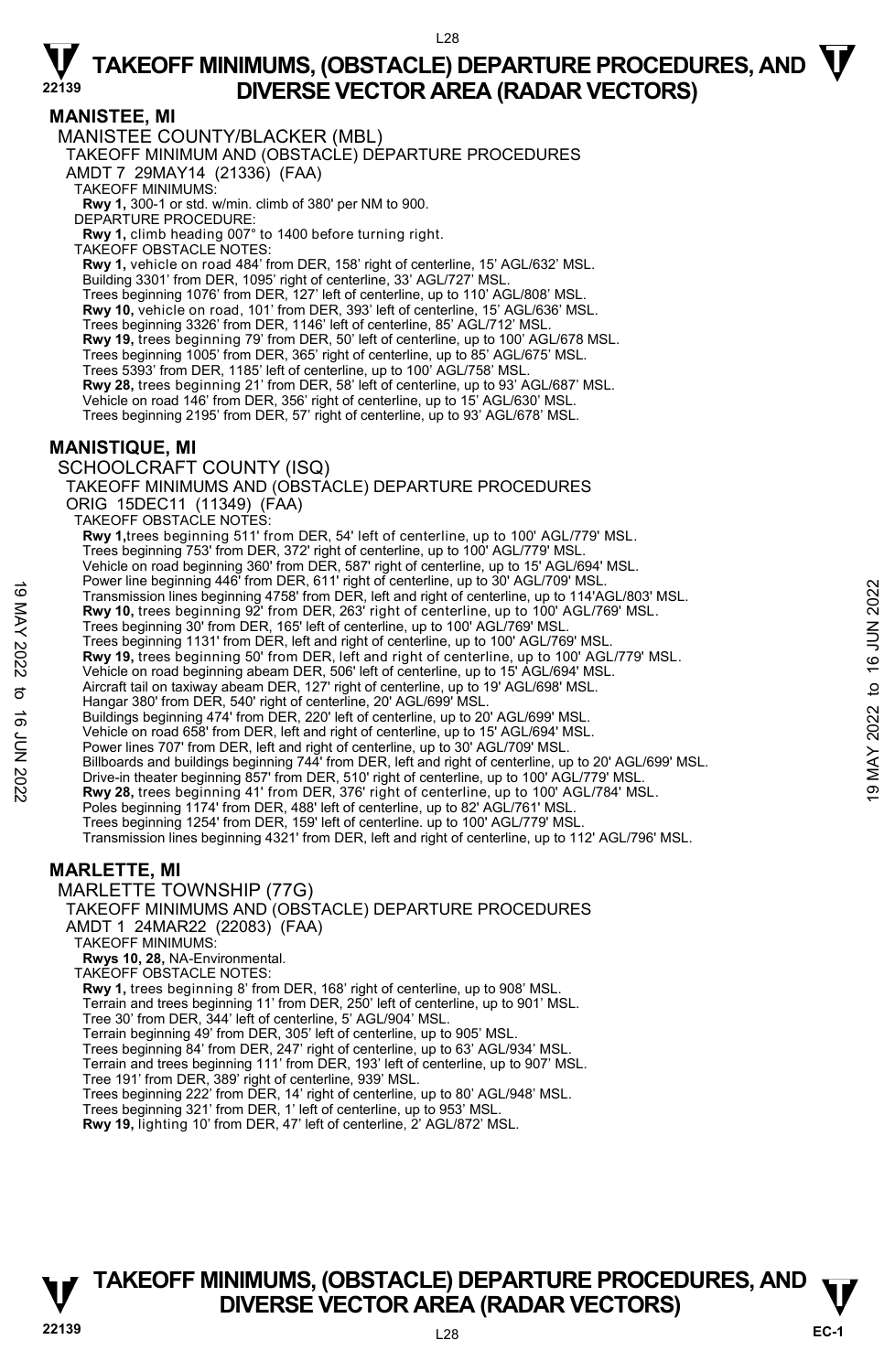### **MARQUETTE, MI**

SAWYER INTL (SAW)

TAKEOFF MINIMUMS AND (OBSTACLE) DEPARTURE PROCEDURES AMDT 1 11OCT18 (18284) (FAA) TAKEOFF OBSTACLE NOTES:

**Rwy 1,** sign 15' from DER, 100' right of centerline, 3' AGL/1206' MSL.

Sign 113' from DER, 125' left of centerline, 4' AGL/1208' MSL.

Tree 4078' from DER, 1540' left of centerline, 1326' MSL.

Trees beginning 4347' from DER, 1598' left of centerline, up to 1339' MSL.

**Rwy 19,** lighting 9' from DER, 55' right of centerline, 2' AGL/1180' MSL.

Lighting 10' from DER, 55' left of centerline, 2' AGL/1180' MSL.

### **MARSHALL, MI**

BROOKS FLD (RMY)

TAKEOFF MINIMUMS AND (OBSTACLE) DEPARTURE PROCEDURES

ORIG 02MAY13 (21308) (FAA)

TAKEOFF OBSTACLE NOTES:

**Rwy 10,** trees beginning 31' from DER, 37' right of centerline, up to 100' AGL/1012' MSL. Trees beginning 168' from DER, 15' left of centerline, up to 100' AGL/1035' MSL. Fence beginning 211' from DER, 457' right of centerline, up to 13' AGL/953' MSL. **Rwy 28,** vehicles on roadway 535' from DER, left and right of centerline, up to 15' AGL/954' MSL. Trees beginning 1222' from DER, 572' right of centerline, up to 100' AGL/1039' MSL. Trees beginning 1665' from DER, 408' left of centerline, up to 100' AGL/1039' MSL.

### **MASON, MI**

MASON JEWETT FLD (TEW) TAKEOFF MINIMUMS AND (OBSTACLE) DEPARTURE PROCEDURES AMDT 2A 03JUN10 (22083) (FAA) TAKEOFF OBSTACLE NOTES:

**Rwy 10,** trees, pole, and vehicle on road beginning 109' from DER, 57' right of centerline, up to 100' AGL/1023' MSL. Poles and vehicles on road 276' from DER, 245' left of centerline, up to 35' AGL/944' MSL. **Rwy 10, trees, pole, and vehicle on road beginning 109' from DER, 57' right of centerline, up to 100' AGL/1023' MSL.<br>
Poles and vehicles on road 276' from DER, 245' left of centerline, up to 35' AGL/944' MSL.<br>
MENOMINEE,** 

### **MENOMINEE, MI**

MENOMINEE RGNL (MNM)

TAKEOFF MINIMUMS AND (OBSTACLE) DEPARTURE PROCEDURES

AMDT 3A 19JUL18 (18200) (FAA)

TAKEOFF OBSTACLE NOTES:

**Rwy 3,** tree and bushes beginning 155' from DER, 488' left of centerline, up to 634' MSL.

Trees beginning 714' from DER, 459' left of centerline, up to 641' MSL.

Trees beginning 1064' from DER, 226' right of centerline, up to 651' MSL.

Power lines, vehicle on road, and trees beginning 403' from DER, 3' left of centerline, up to 33' AGL/635' MSL.

Trees, building, and power lines beginning 879' from DER, 4' right of centerline, up to 665' MSL.<br>Trees and power lines beginning 1061' from DER, 24' left of centerline, up to 654' MSL.

Trees beginning 1874' from DER, 86' left of centerline, up to 687' MSL.

Buildings beginning 5170' from DER, 1006' left of centerline, up to 135' AGL/735' MSL.

**Rwy 21,** NAVAID 15' from DER, 59' right of centerline, 1 foot AGL/615' MSL.<br>Trees beginning 581' from DER, 596' left of centerline, up to 645' MSL.

Tree 944' from DER, 751' right of centerline, 648' MSL.

Trees beginning 1403' from DER, 599' left of centerline, up to 666' MSL. Trees beginning 1456' from DER, 700' right of centerline, up to 672' MSL.

Trees beginning 2007' from DER, 497' left of centerline, up to 677' MSL.  **CON'T**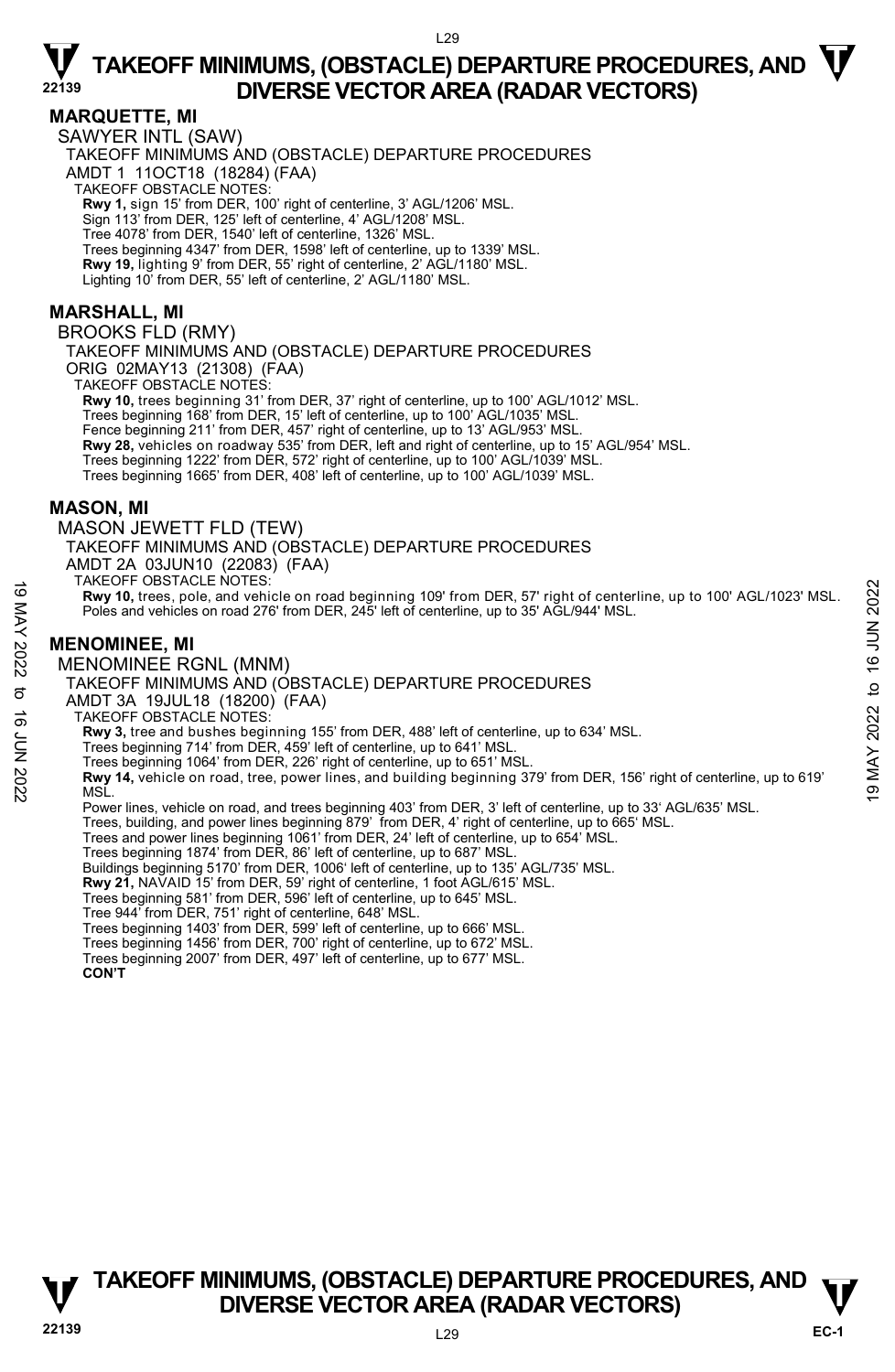### **MENOMINEE, MI (CON'T)**

MENOMINEE RGNL (MNM) (CON'T)

**Rwy 32,** trees and building beginning 1 foot from DER, 305' left of centerline, up to 683' MSL.<br>Fence and utilities beginning 178' from DER, 498' right of centerline, up to 6' AGL/626' MSL.

Trees beginning 354' from DER, 276' left of centerline, up to 691' MSL.

Trees beginning 615' from DER, 8' right of centerline, up to 682' MSL. Trees and power lines beginning 702' from DER, 11' left of centerline, up to 694' MSL.

Trees beginning 1800' from DER, 58' right of centerline, up to 695' MSL. Trees beginning 3194' from DER, 92' left of centerline, up to 711' MSL.

Trees beginning 3544' from DER, 154' right of centerline, up to 712' MSL.

#### **MIDLAND, MI**

JACK BARSTOW (IKW)

TAKEOFF MINIMUMS AND (OBSTACLE) DEPARTURE PROCEDURES

ORIG 02JUL09 (09183) (FAA) TAKEOFF OBSTACLE NOTES:

**Rwy 6,** trees beginning 56' from DER, 493' right of centerline, up to 25' AGL/655' MSL.

Trees beginning 920' from DER, 47' left of centerline, up to 20' AGL/660' MSL.

Trees beginning 1144' from DER, from right to left of centerline, up to 100' AGL/754' MSL.

Pole 1495' from DER, 331' right of centerline, 37' AGL/672' MSL.

**Rwy 18,** trees beginning 339' from DER, 279' left of centerline, up to 100' AGL/729' MSL.

Trees beginning 358' from DER, 306' right of centerline, up to 100' AGL/724' MSL.

**Rwy 24,** vehicles on road beginning 225' from DER, from right to left of centerline, up to 15' AGL/634' MSL.<br>Trees beginning 510' from DER, 103' right of centerline, up to 100' AGL/710' MSL.<br>Trees beginning 787' from DER,

**Rwy 36,** trees beginning 105' from DER, 200' right of centerline, up to 100' AGL/744' MSL.

Trees beginning 147' from DER, 242' left of centerline, up to 100' AGL/729' MSL.

#### **MONROE, MI**

CUSTER (TTF) TAKEOFF MINIMUMS AND (OBSTACLE) DEPARTURE PROCEDURES AMDT 6A 24MAY18 (18144) TAKEOFF OBSTACLE NOTES: **Rwy 21,** tree 80' from DER, 229' right of centerline, 627' MSL. Pole 242' from DER, 379' left of centerline, 25' AGL/634' MSL. Trees beginning 385' from DER, 193' right of centerline, up to 641' MSL. Pole, transmission lines beginning 405' from DER, 505' left of centerline, up to 647' MSL. Tree 418' from DER, 391' left of centerline, 652' MSL. Pole 980' from DER, 703' left of centerline, 64' AGL/673' MSL. Pole, trees beginning 982' from DER, 217' left of centerline, up to 64' AGL/674' MSL. Trees beginning 1811' from DER, 9' right of centerline, up to 700' MSL. Tree 2299' from DER, 798' left of centerline, 704' MSL. Trees beginning 2359' from DER, 536' left of centerline, up to 707' MSL. Tree 2747' from DER, 969' right of centerline, 733' MSL. Trees beginning 2765' from DER, 440' right of centerline, up to 736' MSL. CUSTER (TTF)<br>
TAKEOFF MINIMUMS AND (OBSTACLE) DEPARTURE PROCEDURES<br>
AMDT 6A 24MAY18 (18144)<br>
TAKEOFF OBSTACLE NOTES:<br>
Rwy 21, tree 80' from DER, 229' right of centerline, 627' MSL.<br>
These beginning 385' form of the stree

### **MOUNT PLEASANT, MI**

MOUNT PLEASANT MUNI (MOP)

#### TAKEOFF MINIMUMS AND (OBSTACLE) DEPARTURE PROCEDURES AMDT 5 27AUG09 (09239) (FAA)

TAKEOFF MINIMUMS:

**Rwys 5, 23,** NA-Environmental. TAKEOFF OBSTACLE NOTES:

**Rwy 9,** trees beginning 420' from DER, 512' right of centerline, up to 86' AGL/845' MSL. Trees beginning 420' from DER, 266' left of centerline, up to 23' AGL/836' MSL.<br>**Rwy 27,** trees beginning 1115' from DER, 39' right of centerline, up to 99' AGL/858' MSL.

Trees beginning 1025' from DER, 3' left of centerline, up to 108' AGL/867' MSL.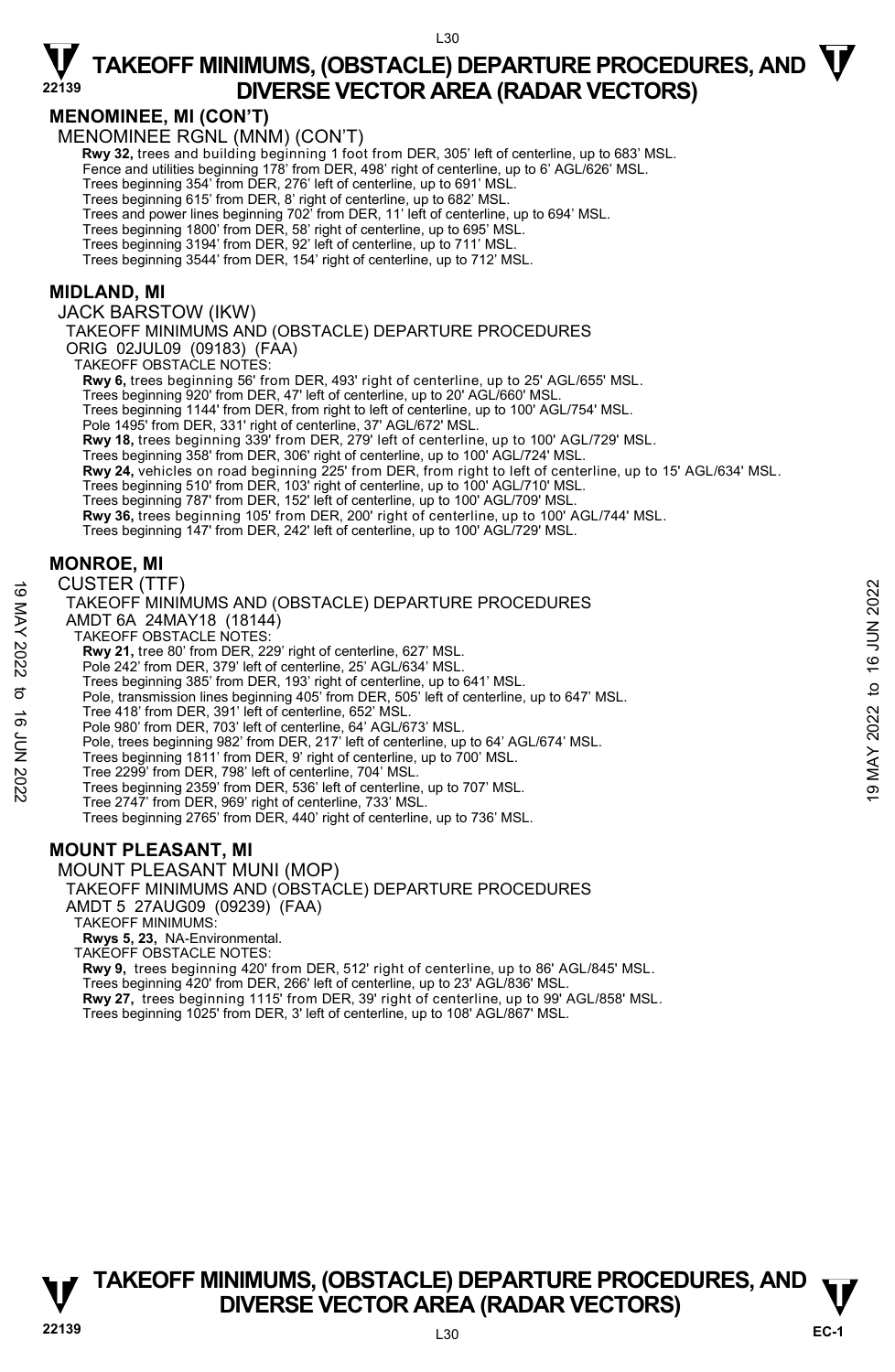L31

#### **MUSKEGON, MI**

MUSKEGON COUNTY (MKG) TAKEOFF MINIMUMS AND (OBSTACLE) DEPARTURE PROCEDURES AMDT 10 15JAN09 (09015) (FAA) TAKEOFF OBSTACLE NOTES: **Rwy 6,** tree 1700' from DER, 600' right of centerline, 25' AGL/672' MSL. Multiple trees beginning 1980' from DER, 300' left of centerline, up to 75' AGL/709' MSL. **Rwy 14,** pole 1040' from DER, 700' left of centerline, 25' AGL/655' MSL. Multiple poles beginning 1500' from DER, 880' right of centerline, up to 50' AGL/677' MSL. Tree 1900' from DER, 940' left of centerline, 79' AGL/709' MSL. **Rwy 24,** bush 124' from DER, 480' left of centerline, 19' AGL/630' MSL. Tree 500' from DER, 300' right of centerline, 42' AGL/649' MSL. Tree 1210' from DER, 450' left of centerline, 42' AGL/653' MSL. Antenna 1220' from DER, 500' right of centerline, 43' AGL/654' MSL. Multiple trees beginning 2200' from DER, 50' left of centerline, up to 86' AGL/697' MSL. **Rwy 32,** tree 1040' from DER, 740' right of centerline, 65' AGL/659' MSL. Tree 1190' from DER, 500' left of centerline, 65' AGL/663' MSL. Tree 1270' from DER, 800' left of centerline, 89' AGL/690' MSL. **NEW HUDSON, MI**  OAKLAND SOUTHWEST (Y47) TAKEOFF MINIMUMS AND (OBSTACLE) DEPARTURE PROCEDURES AMDT 2A 13SEP18 (18256) (FAA) TAKEOFF MINIMUMS: **Rwy 8,** 300-2¼ or std. w/min. climb of 230' per NM to 1300. TAKEOFF OBSTACLE NOTES: **Rwy 8,** trees 27' from DER, 183' left of centerline, 100' AGL/1019' MSL. Trees beginning 45' from DER, 32' right of centerline, up to 100' AGL/1022' MSL. Trees beginning 124' from DER, 39' left of centerline, up to 100' AGL/1022' MSL. Trees beginning 1207' from DER, 248' right of centerline, up to 100' AGL/1026' MSL. Trees beginning 1420' from DER, 32' right of centerline, up to 100' AGL/1029' MSL. Trees beginning 1846' from DER, 32' right of centerline, up to 100' AGL/1032' MSL. Trees beginning 2216' from DER, 39' left of centerline, up to 100' AGL/1026' MSL. Trees beginning 3706' from DER, 183' left of centerline, up to 100' AGL/1029' MSL. Tree 4229' from DER, 687' left of centerline, 100' AGL/1032' MSL. **Rwy 26,** trees 1' from DER, 32' left of centerline, 100' AGL/1013' MSL. Trees beginning 98' from DER, 103' left of centerline, up to 100' AGL/1016' MSL. Trees beginning 116' from DER, 39' right of centerline, up to 100' AGL/1016' MSL. Trees 455' from DER, 40' right of centerline, up to 100' AGL/1039' MSI Trees beginning 931' from DER, 31' left of centerline, up to 100' AGL/1022' MSL. Trees beginning 1976' from DER, 40' right of centerline, up to 100' AGL/1049' MSL. **NEWBERRY, MI**  LUCE COUNTY (ERY) TAKEOFF MINIMUMS AND (OBSTACLE) DEPARTURE PROCEDURES ORIG 29JUL10 (10210) (FAA) TAKEOFF MINIMUMS: **Rwys 4, 22,** NA-Environmental. TAKEOFF OBSTACLE NOTES: **Rwy 11,** trees beginning 15' from DER, 112' right of centerline, up to 79' AGL/919' MSL. Trees beginning 1207' from DER, 10' left of centerline, up to 119' AGL, 969' MSL. **Rwy 29,** ground 1' from DER, 221' right of centerline, 0' AGL/872' MSL. Tree 1' from DER, 431' right of centerline, 12' AGL/872' MSL. Trees beginning 1207 in DER, 242 ingular dietermine, up to 1007 AGL/1029 MSL.<br>
Trees beginning 1420' from DER, 32' right of centerline, up to 100' AGL/1029' MSL.<br>
Trees beginning 216' from DER, 32' right of centerline, up

Trees and antenna on building beginning 88' from DER, 13' left of centerline, up to 84' AGL/954' MSL.

Trees, vehicle on road, and antenna on building beginning 561' from DER, 28' right of centerline, up to 89' AGL/959' MSL.

### **NILES, MI**

JERRY TYLER MEML (3TR)

TAKEOFF MINIMUMS AND (OBSTACLE) DEPARTURE PROCEDURES

AMDT 6 05MAY11 (21196) (FAA)

TAKEOFF MINIMUMS:

**Rwy 22,** NA-Obstacles.

TAKEOFF OBSTACLE NOTES:

**Rwy 4,** vehicles on road beginning 192' from DER, crossing left to right of centerline, up to 15' AGL/754' MSL.

Trees beginning 360' from DER, 276' right of centerline, up to 100' AGL/849' MSL.

Building 410' from DER, 225' left of centerline, 30' AGL/759' MSL.

**Rwy 15,** trees beginning 470' from DER, 461' left of centerline, up to 100' AGL/869' MSL.

Trees beginning 568' from DER, 187' right of centerline, up to 100' AGL/869' MSL.<br>**Rwy 33,** vehicles on road beginning 198' from DER, crossing right to left of centerline, up to 15' AGL/764' MSL. Building 705' from DER, 604' left of centerline, 30' AGL/779' MSL.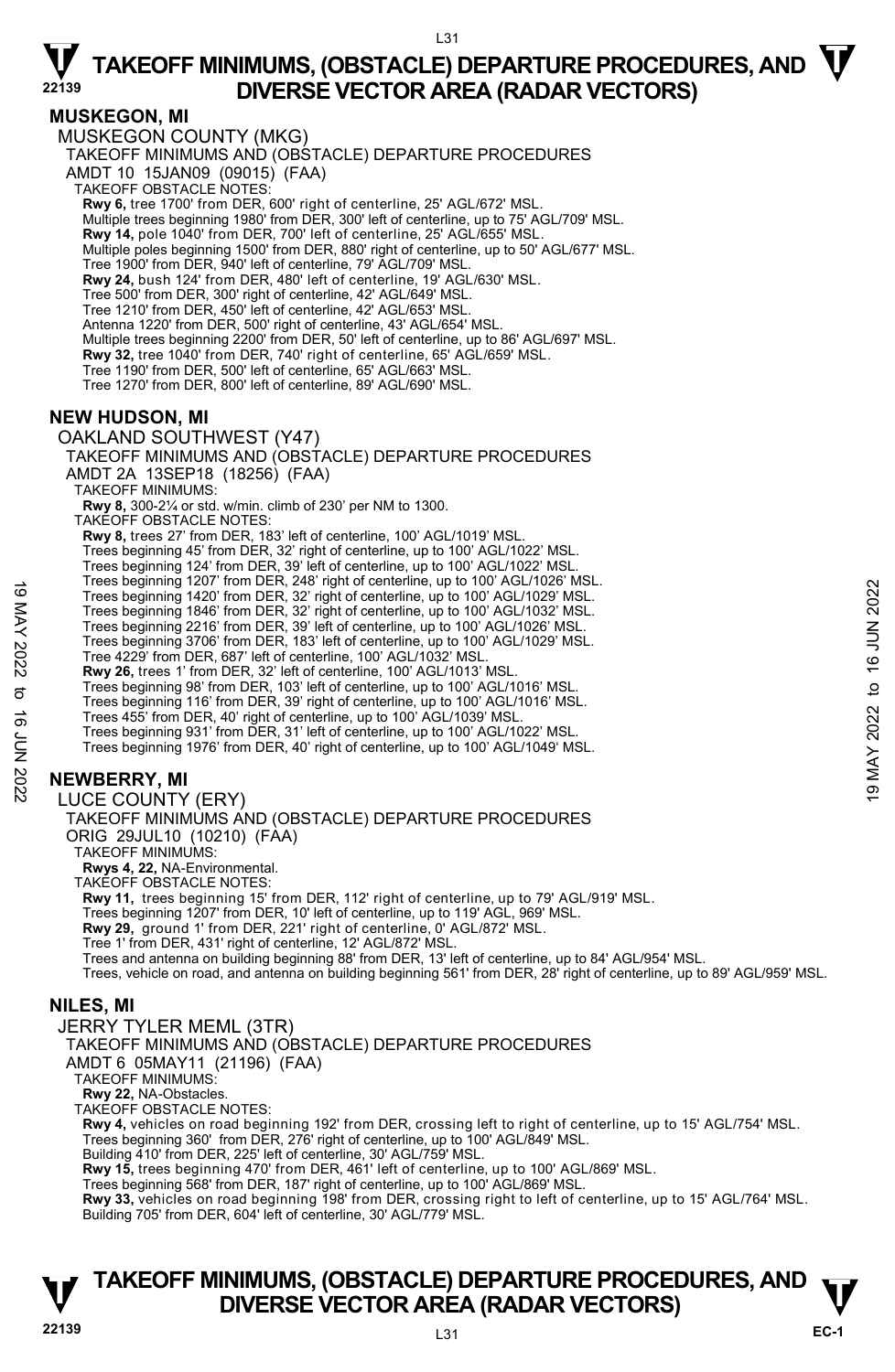L32

### **ONTONAGON, MI**

ONTONAGON COUNTY - SCHUSTER FLD (OGM) TAKEOFF MINIMUMS AND (OBSTACLE) DEPARTURE PROCEDURES AMDT 2 31MAY12 (21224) (FAA) TAKEOFF MINIMUMS: **Rwy 17,** 300-1¾ or std. with a climb gradient of 390' per NM to 1000. TAKEOFF OBSTACLE NOTES: **Rwy 35,** hanger 70' from DER, 467' right of centerline up to 50' AGL/689' MSL. Vehicle on road 225' from DER, 367' right of centerline up to 17' AGL/664' MSL. Trees beginning abeam DER, 537' right of centerline, up to 100' AGL/756' MSL. Trees 80' from DER, 179' left of centerline, up to 100' AGL/756' MSL. Sailing boat 3128' from DER, on centerline, up to 100' AGL/719' MSL. **Rwy 17,** trees beginning 439' from DER, 423' left of centerline up to 100' AGL/ 901' MSL.<br>Trees beginning 354' from DER, 243' right of centerline, up to 100' AGL /851' MSL.

### **OSCODA, MI**

OSCODA-WURTHSMITH (OSC)

TAKEOFF MINIMUMS AND (OBSTACLE) DEPARTURE PROCEDURES ORIG-A 08NOV18 (18312) (FAA)

TAKEOFF OBSTACLE NOTES:

**Rwy 7,** trees beginning 3205' from DER, 37' left of centerline, up to 100' AGL/719' MSL. Trees beginning 3292' from DER, 43' right of centerline, up to 100' AGL/719' MSL.<br>**Rwy 25,** tree 1439' from DER, 558' left of centerline, 676' MSL. Trees beginning 1453' from DER, 331' left of centerline, up to 699' MSL. Trees beginning 2076' from DER, 445' right of centerline, up to 698' MSL. Trees beginning 2396' from DER, 631' left of centerline, up to 703' MSL. Tree 2657' from DER, 664' left of centerline, 708' MSL.

### **OWOSSO, MI**

#### OWOSSO COMMUNITY (RNP)

TAKEOFF MINIMUMS AND (OBSTACLE) DEPARTURE PROCEDURES AMDT 4 31JUL08 (08213) (FAA) TAKEOFF MINIMUMS: **Rwys 6, 18, 24, 36,** NA-Environmental. TAKEOFF OBSTACLE NOTES: **Rwy 11,** bush 187' from DER, 158' right of centerline, 3' AGL/742' MSL. OWOSSO COMMUNITY (RNP)<br>
TAKEOFF MINIMUMS AND (OBSTACLE) DEPARTURE PROCEDURES<br>
AMDT 4 31JUL08 (08213) (FAA)<br>
TAKEOFF MINIMUMS:<br>
TAKEOFF MINIMUMS:<br>
TAKEOFF MINIMUMS:<br>
TAKEOFF MINIMUMS:<br>
TAKEOFF MINIMUMS:<br>
TAKEOFF MINIMUMS:

Trees beginning 1136' from DER, 630' left of centerline, up to 75' AGL/814' MSL.

Trees and pole beginning 1111' from DER, 596' right of centerline, up to 90' AGL/829' MSL.

Power line with towers beginning 2029' from DER, left and right of centerline, 90' AGL/829' MSL.

**Rwy 29,** bush 212' from DER, 436' right of centerline, 11' AGL/741' MSL.

Vent, trees, and a building beginning 266' from DER, 46' left of centerline, up to 100' AGL/836' MSL.

Trees and a pole beginning 1184' from DER, 244' right of centerline, up to 60' AGL/815' MSL.

### **PELLSTON, MI**

PELLSTON RGNL/EMMET COUNTY (PLN)

TAKEOFF MINIMUMS AND (OBSTACLE) DEPARTURE PROCEDURES AMDT 4 02JUL09 (21112) (FAA)

TAKEOFF MINIMUMS:

**Rwy 23,** std. w/ a min. climb of 260' per NM to 1800, or 1000-2½ for climb in visual conditions. **Rwy 32,** std. w/ a min. climb of 290' per NM to 1100, or 1000-2½ for climb in visual conditions. DEPARTURE PROCEDURE:

**Rwys 23, 32,** for climb in visual conditions: cross Pellston Rgnl/Emmet County at or above 1600. TAKEOFF OBSTACLE NOTES:

**Rwy 5,** vehicle on road 411' from DER, 588' left of centerline, 15' AGL/738' MSL.

Trees beginning 1070' from DER, 12' left of centerline, up to 100' AGL/838' MSL.

Railroad 810' from DER, 672' right of centerline, 23' AGL/744' MSL.

Trees beginning 1001' from DER, 288' right of centerline, up to 100' AGL/821' MSL.<br>**Rwy 14,** trees beginning 1290' from DER, 814' left of centerline, up to 100' AGL/805' MSL.

**Rwy 23,** vehicle on road 14' from DER, 463' left of centerline, 15' AGL/720' MSL.

Trees beginning 476' from DER, 53' left of centerline, up to 100' AGL/805' MSL.

Trees beginning 953' from DER, 240' right of centerline, up to 100' AGL/820' MSL.

Tree 2.97 NM from DER, 2771' right of centerline, 100' AGL/1297' MSL.

**Rwy 32,** bush 107' from DER, 309' right of centerline, 4' AGL/722' MSL.

Vehicle on road 1213' from DER, 809' right of centerline, 15' AGL/752' MSL.

Terrain 2127' from DER, 715' right of centerline, 775' MSL.

Trees beginning 4336' from DER, 315' right of centerline, up to 100' AGL/872' MSL.

Trees beginning 1932' from DER, 20' left of centerline, up to 100' AGL/996' MSL.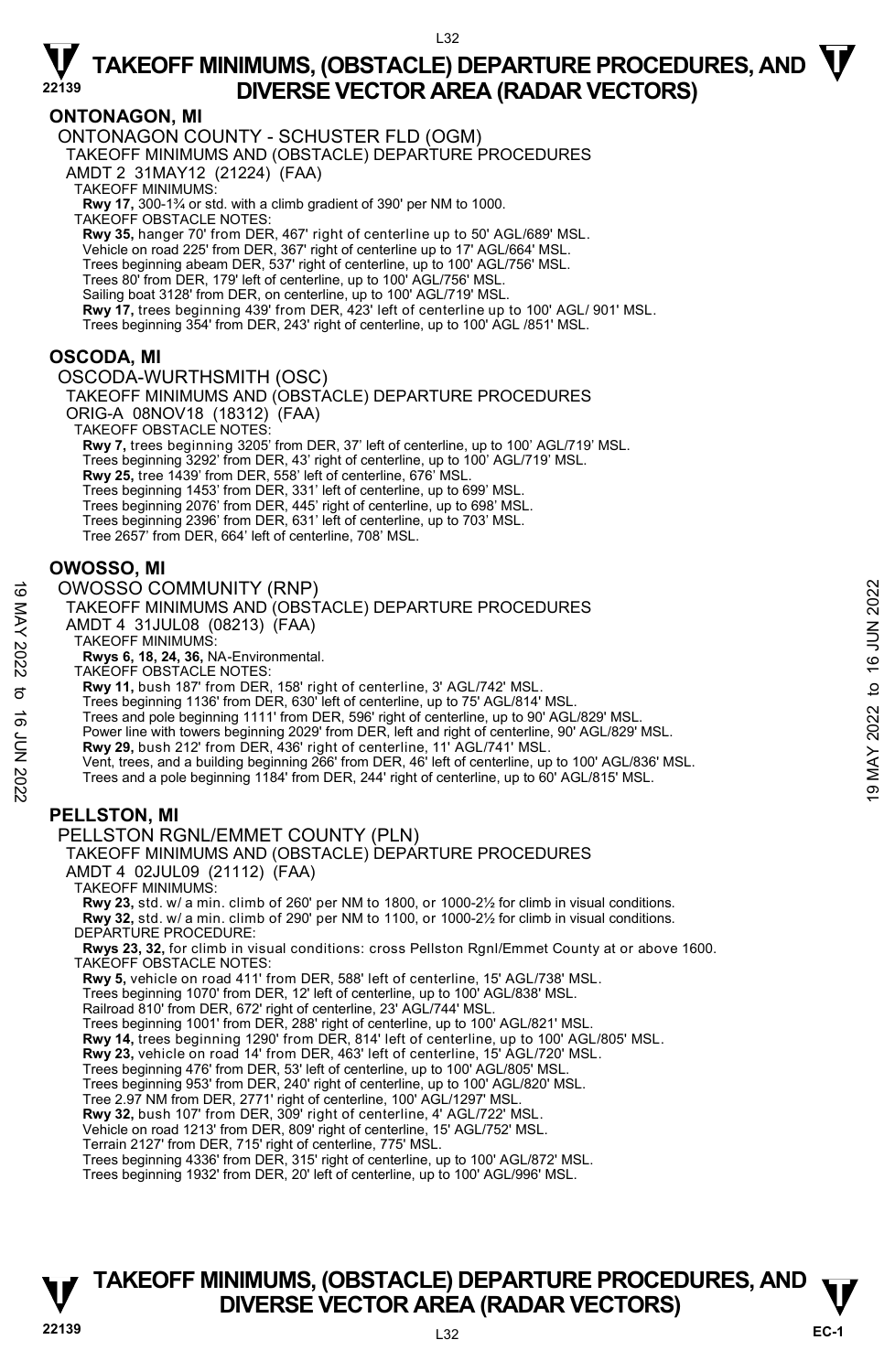#### **PLYMOUTH, MI**

CANTON-PLYMOUTH-METTETAL (1D2) TAKEOFF MINIMUMS AND (OBSTACLE) DEPARTURE PROCEDURES AMDT 2 10DEC92 (92345) (FAA) TAKEOFF MINIMUMS: **Rwys 18, 36,** 300-1.

### **PONTIAC, MI**

OAKLAND COUNTY INTL (PTK) TAKEOFF MINIMUMS AND (ÒBSTÁCLE) DEPARTURE PROCEDURES AMDT 6A 24MAY18 (18144) (FAA) TAKEOFF MINIMUMS: **Rwy 18, 36,** NA - environmental. TAKEOFF OBSTACLE NOTES: **Rwy 9R,** building 868' from DER, 732' right of centerline, 36' AGL/1006' MSL. Tree 1381' from DER, 645' left of centerline, 1009' MSL. Tree 1554' from DER, 687' left of centerline, 1011' MSL. **Rwy 27L,** vehicle on road 401' from DER, 537' left of centerline, 991' MSL. Tree 450' from DER, 553' right of centerline, 994' MSL. Tree 564' from DER, 587' left of centerline, 1003' MSL. Tree 747' from DER, 614' left of centerline, 1012' MSL. Tree 823' from DER, 588' right of centerline, 1002' MSL. Tree 836' from DER, 628' left of centerline, 1013' MSL. Trees beginning 854' from DER, 539' left of centerline, up to 1016' MSL. Tree 1586' from DER, 827' left of centerline, 1024' MSL. Tree 2200' from DER, 958' left of centerline, 1046' MSL. **Rwy 27R,** tree 450' from DER, 1' right of centerline, 994' MSL. Tree 823' from DER, 35' right of centerline, 1002' MSL. Tree 1014' from DER, 10' right of centerline, 1003' MSL. Tree 1024' from DER, 112' right of centerline, 1004' MSL. Tree 1233' from DER, 19' left of centerline, 1009' MSL. Tree 1454' from DER, 234' left of centerline, 1011' MSL. Tree 1479' from DER, 361' left of centerline, 1014' MSL. Tree 1619' from DER, 192' right of centerline, 1017' MSL. **PORT HURON, MI**  ST CLAIR COUNTY INTL (PHN) TAKEOFF MINIMUMS AND (OBSTACLE) DEPARTURE PROCEDURES AMDT 6 25AUG11 (11237) (FAA) Tree 1454' from DER, 234' left of centerline, 1011' MSL.<br>
Tree 1454' from DER, 234' left of centerline, 1014' MSL.<br>
Tree 1479' from DER, 381' left of centerline, 1014' MSL.<br>
Tree 1619' from DER, 192' right of centerline, 1

TAKEOFF OBSTACLE NOTES:

**Rwy 4,** trees beginning 1196 ' from DER, 140' right of centerline, up to 115' AGL/764' MSL.

Trees and bush beginning 13' from DER, 80' left of centerline, up to 115' AGL/779' MSL.

- 
- 
- **Rwy 22,** trees beginning 2376' from DER, 171' right of centerline, up to 103' AGL/738' MSL.
- Trees beginning 2138' from DER, 612' left of centerline, up to 101' AGL/737' MSL.<br>**Rwy 28,** trees beginning 192' from DER, 361' right of centerline, up to 115' AGL/759' MSL.
- Trees beginning 667' from DER, 112' left of centerline, up to 114' AGL/749' MSL.

### **RAY, MI**

RAY COMMUNITY (57D) TAKEOFF MINIMUMS AND (OBSTACLE) DEPARTURE PROCEDURES ORIG-A 20JUN19 (19171) (FAA)

TAKEOFF MINIMUMS:

**Rwys 18, 36,** NA - ATC. TAKEOFF OBSTACLE NOTES:

**Rwy 10,** road 60' from DER, left to right of centerline, 15' AGL/645' MSL.

- Tree 119' from DER, 181' right of centerline, 25' AGL/655' MSL.
- Trees beginning 353' from DER, 204' left of centerline, up to 100' AGL/729' MSL.

Trees beginning 2067' from DER, 137' left of centerline, up to 100' AGL/729' MSL.

- **Rwy 28,** trees beginning 158' from DER, 232' right of centerline, up to 100' AGL/729' MSL.<br>Trees 184' from DER, 131' left of centerline, up to 100' AGL/729' MSL.<br>Trees 920' from DER, 233' right of centerline, up to 100' A
-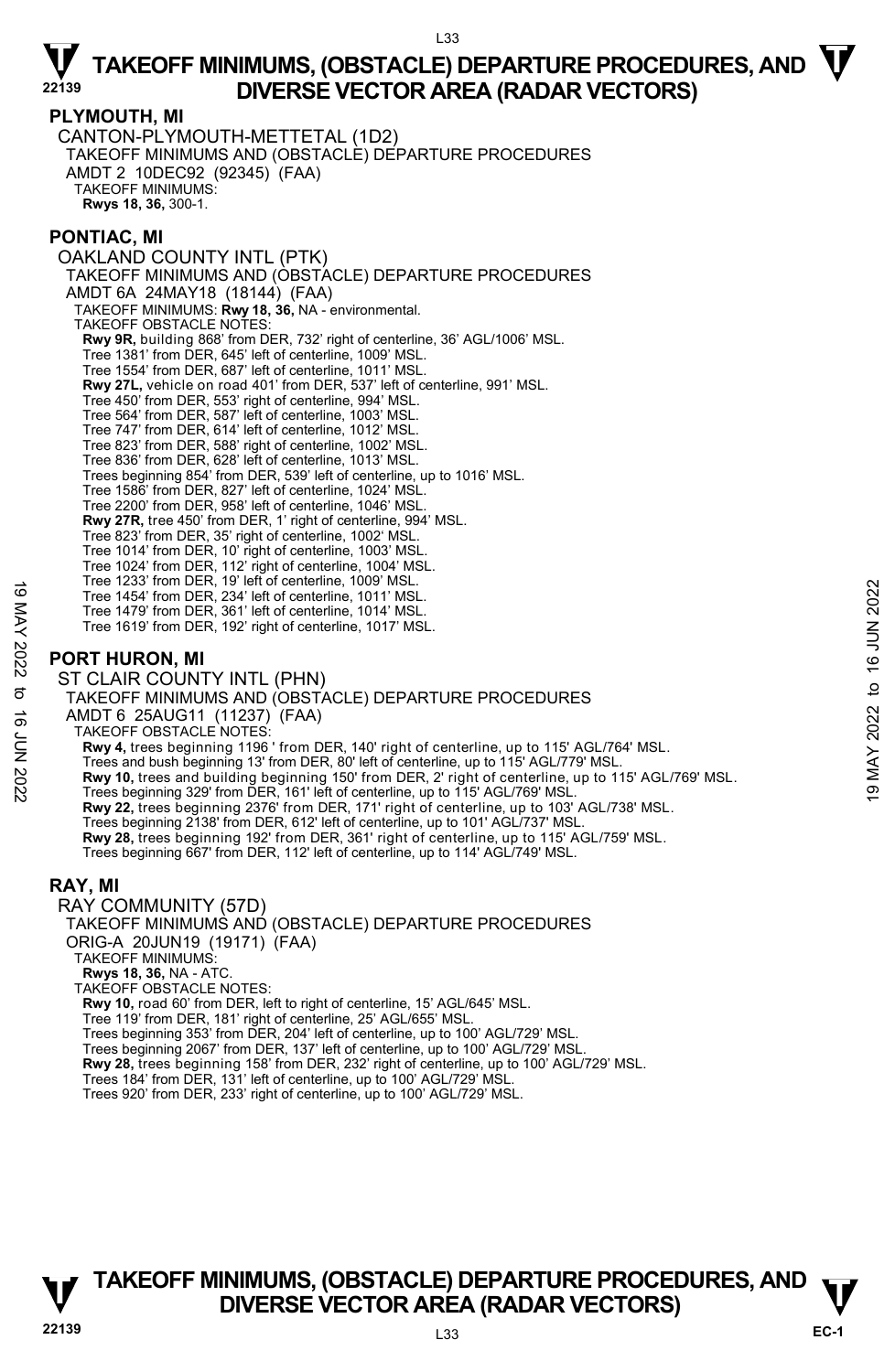### **ROGERS CITY, MI**

PRESQUE ISLE COUNTY (PZQ)

TAKEOFF MINIMUMS AND (OBSTACLE) DEPARTURE PROCEDURES

AMDT 2 03MAY12 (12124) (FAA)

TAKEOFF OBSTACLE NOTES:

**Rwy 9,** trees beginning 348' from DER, 378' left of centerline, up to 100' AGL/759' MSL. Pole 730' from DER, 620' right of centerline, 43' AGL/723' MSL.

Trees beginning 899' from DER, 708' right of centerline, up to 100' AGL/789' MSL.

Tower 1021' from DER, 68' right of centerline, 44' AGL/716' MSL.

**Rwy 27,** trees beginning 940' from DER, 289' left of centerline, up to 100' AGL/799' MSL.<br>Trees beginning 977' from DER, 11' right of centerline, up to 56' AGL/739' MSL.

**ROMEO, MI** 

ROMEO STATE (D98)

TAKEOFF MINIMUMS AND (OBSTACLE) DEPARTURE PROCEDURES AMDT 5 02MAY13 (13122) (FAA) TAKEOFF OBSTACLE NOTES: **Rwy 18,** pole 239' from DER, 395' right of centerline, 30' AGL/760' MSL. Trees along and vehicles on road 342' from DER, left and right of centerline, up to 15' AGL/741' MSL. Line of trees beginning 401' from DER, 498' right of centerline, up to 65' AGL/770' MSL. Trees beginning 420' from DER, 228' left of centerline, up to 75' AGL/793' MSL. Pole 500' from DER, 337' left of centerline, 45' AGL/759' MSL.<br>**Rwy 36,** pole on building 118' from DER, 444' left of centerline, 37' AGL/772' MSL. Buildings beginning 228' from DER, 322' right of centerline, up to 25' AGL/754' MSL. Building 303' from DER, 454' left of centerline, 23' AGL/758' MSL.

Vehicles on road beginning 410' from DER, 159' left of centerline, up to 15' AGL/760' MSL.<br>Trees beginning 639' from DER, 654' left of centerline, up to 70' AGL/809' MSL.

Catenary beginning 774' from DER, left and right of centerline, up to 43' AGL/782' MSL.

Poles 887' from DER, 170' right of centerline, up to 35' AGL/770' MSL.<br>Trees beginning 2747' from DER, left and right of centerline, up to 100' AGL/841' MSL.

### **SAGINAW, MI**

#### MBS INTL (MBS)

TAKEOFF MINIMUMS AND (OBSTACLE) DEPARTURE PROCEDURES AMDT 1 01FEB18 (18032) (FAA) TAKEOFF OBSTACLE NOTES: **Rwy 5,** vegetation 85' from DER, 269' right of centerline, 654' MSL. **Rwy 23,** transmission line, pole beginning 1259' from DER, 785' left of centerline, up to 29' AGL/698' MSL.<br>Tree 2169' from DER, 1071' right of centerline, 725' MSL. **Rwy 32,** tree 1447' from DER, 706' left of centerline, 734' MSL. Tree 3628' from DER, 650' left of centerline, 767' MSL. SAGINAW COUNTY H W BROWNE (HYX) TAKEOFF MINIMUMS AND (OBSTACLE) DEPARTURE PROCEDURES AMDT 9 07DEC17 (17341) (FAA) DEPARTURE PROCEDURE: **Rwy 5,** climb heading 052° to 1900 before turning left. **Rwy 10,** climb heading 097° to 1600 before turning left. **Rwy 23,** climb heading 232° to 1300 before proceeding on course. **Rwy 28,** climb heading 277° to 1300 before proceeding on course. TAKEOFF OBSTACLE NOTES: **Rwy 5,** lighting 10' from DER, 20' right of centerline, 2' AGL/600' MSL. Traverse way 18' from DER, 349' left of centerline,606' MSL. Antenna, tree, pole, beginning 285' from DER, 173' right of centerline, up to 46' AGL/642' MSL. Traverse way 345' from DER, 17' left of centerline, 607' MSL. Tree 983' from DER, 365' right of centerline, 657' MSL. **Rwy 10,** lighting 6' from DER, 9' right of centerline, 2' AGL/599' MSL. Lighting 6' from DER, 9' left of centerline, 2' AGL/599' MSL. Transmission line 1037' from DER, 641' left of centerline, 34' AGL/628' MSL. Transmission line 1261' from DER, 632' left of centerline, 38' AGL/632' MSL. **Rwy 23**, lighting 10' from DER, 19' right of centerline, 3' AGL/603' MSL. Tree, traverse way beginning 54' from DER, 162' left of centerline, up to 652' MSL. Tree 959' from DER, 414' right of centerline, 664' MSL. **Rwy 28,** lighting 9' from DER, 30' left of centerline, 3' AGL/601' MSL. Lighting 10' from DER, 30' right of centerline, 3' AGL/601' MSL. Transmission line 3519' from DER, 239' right of centerline, 92' AGL/691' MSL. These beginning 2747 Hoffi DER, ield and right of celleratine, up to 100 AGL/641 MSL.<br>
SAGINAW, MI<br>
MBS INTL (MBS)<br>
TAKEOFF MINIMUMS AND (OBSTACLE) DEPARTURE PROCEDURES<br>
AND TO 10 FEB18 (18032) (FAA)<br>
TAKEOFF DISTACLE NOT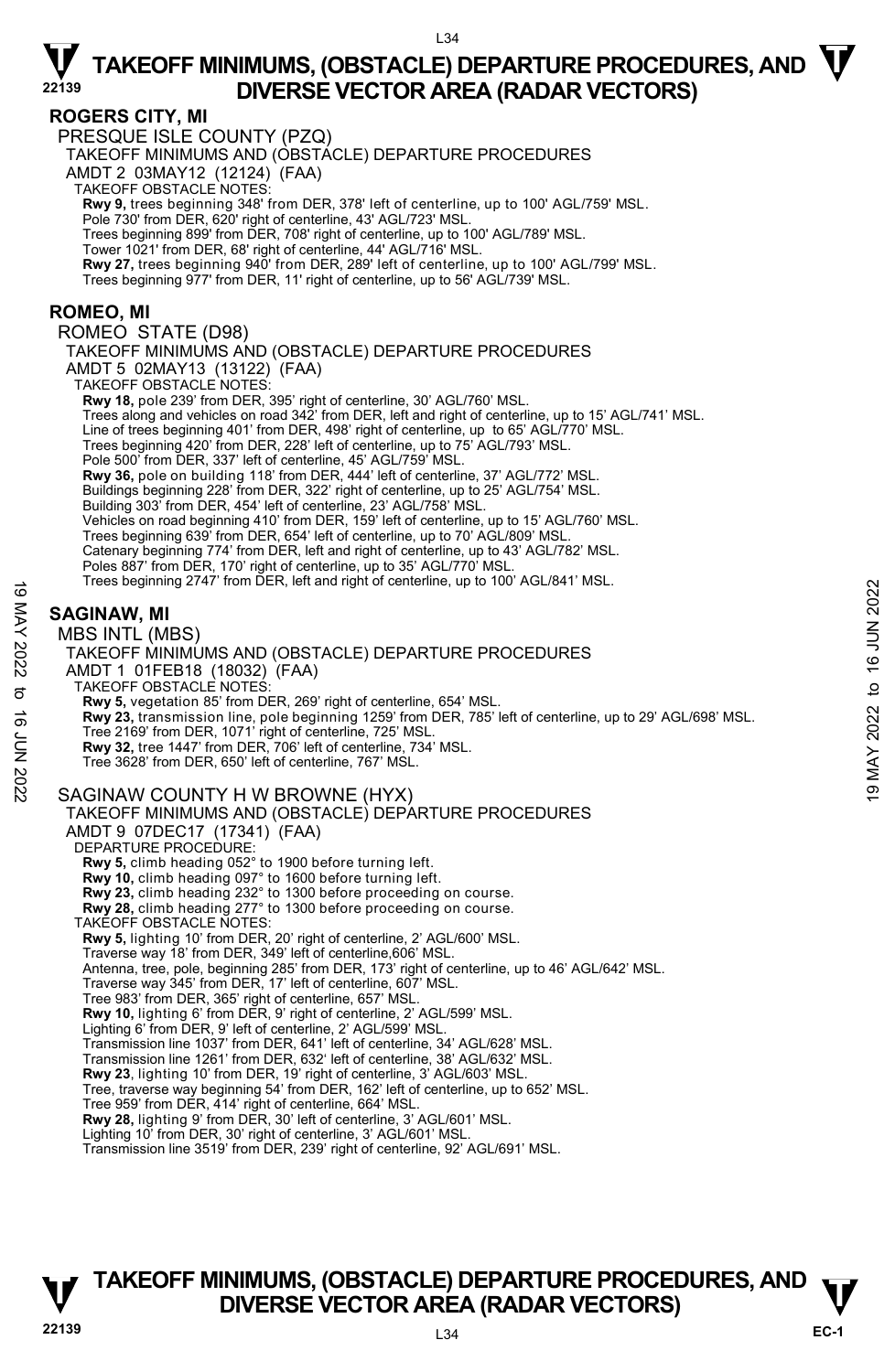### **ST. IGNACE**

MACKINAC COUNTY (83D) TAKEOFF MINIMUMS AND (OBSTACLE) DEPARTURE PROCEDURES ORIG 05MAY11 (11125) (FAA) TAKEOFF MINIMUMS: **Rwy 25,** 300-1 or std. w/min. climb of 430' per NM to 900. TAKEOFF OBSTACLE NOTES: **Rwy 7,** vehicles on road beginning 10' from DER, 322' right of centerline, up to 15' AGL/627' MSL. Trees beginning 70' from DER, 363' right of centerline, up to 85' AGL/686' MSL. Poles beginning 117' from DER, 381' left of centerline, up to 54' AGL/629' MSL.<br>Vehicles on road beginning 310' from DER, left and right of centerline, up to 15' AGL/631' MSL. Poles beginning 602' from DER, 328' right of centerline, up to 54' AGL/644' MSL. Ships beginning 3099' from DER, left and right of centerline, up to 155' AGL/735' MSL. **Rwy 25,** trees beginning 20' from DER, left and right of centerline, up to 85' AGL/809' MSL. Vehicles on road 366' from DER, left and right of centerline, up to 17' AGL/663' MSL. Poles beginning 919' from DER, left and right of centerline, up to 62' AGL/682' MSL. **SAULT STE MARIE, MI**  CHIPPEWA COUNTY INTL (CIU) TAKEOFF MINIMUMS AND (OBSTACLE) DEPARTURE PROCEDURES ORIG-A 05MAR15 (15064) (FAA) TAKEOFF OBSTACLE NOTES: **Rwy 10,** poles beginning 156' from DER, 518' left and 439' right of centerline up to 45' AGL/839' MSL. Buildings beginning 379' from DER, 532' right of centerline, up to 55' AGL/848' MSL. Building 416' from DER, 503' left of centerline, 31' AGL/823' MSL. Trees beginning 348' from DER, 456' right of centerline, up to 100' AGL/899' MSL. Tank 1475' from DER, 75' right of centerline, 49' AGL/842' MSL. **Rwy 16,** trees beginning 3645' from DER, extending from 1018' right of centerline to 1221' left of centerline, up to 100' AGL/899' MSL. **Rwy 28,** vertical structure, 11' from DER, 4' right of centerline, 2' AGL/794' MSL. Natural high point, 33' from DER, 355' left of centerline, 0' AGL/793' MSL. Vehicle on road, 412' from DER, 510' left of centerline, up to 15' AGL/804' MSL. Trees beginning 520' from DER, extending from 581' left of centerline to 827' right of centerline, up to 100' AGL/879' MSL. Natural high point, 33 from DER, 355 left of centerline, 0'AGL/793' MSL.<br>
Vatural high point, 33 from DER, 510' left of centerline, up to 15' AGL/804' MSL.<br>
Vehicle on road, 412' from DER, 510' left of centerline, up to 1

### SAULT STE MARIE MUNI/SANDERSON FLD (ANJ)

TAKEOFF MINIMUMS AND (OBSTACLE) DEPARTURE PROCEDURES

ORIG 25AUG11 (21224) (FAA)

TAKEOFF OBSTACLE NOTES:

**Rwy 14,** trees, poles, and road beginning 25' from DER, 56' left of centerline, up to 54' AGL/763' MSL.<br>Trees and poles beginning 5' from DER, 49' right of centerline, up to 65' AGL/774' MSL.

**Rwy 32,** tree 200' from DER, 330' left of centerline, 24' AGL/723' MSL.

Trees beginning 91' from DER, 300' right of centerline, up to 24' AGL/723' MSL.

### **SELFRIDGE ANGB (KMTC)**

#### MT. CLEMENS, MI

TAKEOFF MINIMUMS AND (OBSTACLE) DEPARTURE PROCEDURES

AMDT 3A, 29MAY14 (14149)

TAKEOFF MINIMUMS:

**Rwy 1,** std.

**Rwy 19,** std. w/min. climb of 234' per NM to 1500.

TAKEOFF OBSTACLE NOTES:

**Rwy 19,** Numerous trees beginning 1872' from DER, 269' left of centerline, up to 100' AGL/693' MSL. Numerous trees beginning 3007' from DER, 57' right of centerline, up to 100' AGL/704' MSL. **Rwy 1,** Numerous trees beginning 2290' from DER, 800' left of centerline, up to 100' AGL/689' MSL. Numerous trees beginning 2308' from DER, 539' right of centerline, up to 100' AGL/683' MSL.

### **SOUTH HAVEN, MI**

### SOUTH HAVEN AREA RGNL (LWA)

TAKEOFF MINIMUMS AND (OBSTACLE) DEPARTURE PROCEDURES

AMDT 4 27JUN13 (13178) (FAA)

TAKEOFF OBSTACLE NOTES:

**Rwy 5,** trees beginning 1440' from DER, 94' left of centerline, up to 93' AGL/773' MSL.

Poles beginning 1272' from DER, 122' right of centerline, up to 43' AGL/713' MSL.

Trees beginning 1812' from DER, 137' right of centerline, up to 81' AGL/771' MSL.<br>**Rwy 23,** pole 520' from DER, 582' left of centerline, 53' AGL/703' MSL.

Building 185' from DER, 334' left of centerline, 20' AGL/670' MSL.

Trees beginning 436' from DER, 428' left of centerline, up to 81' AGL/731' MSL.

Trees beginning 1172' from DER, 133' right of centerline, up to 89' AGL/739' MSL.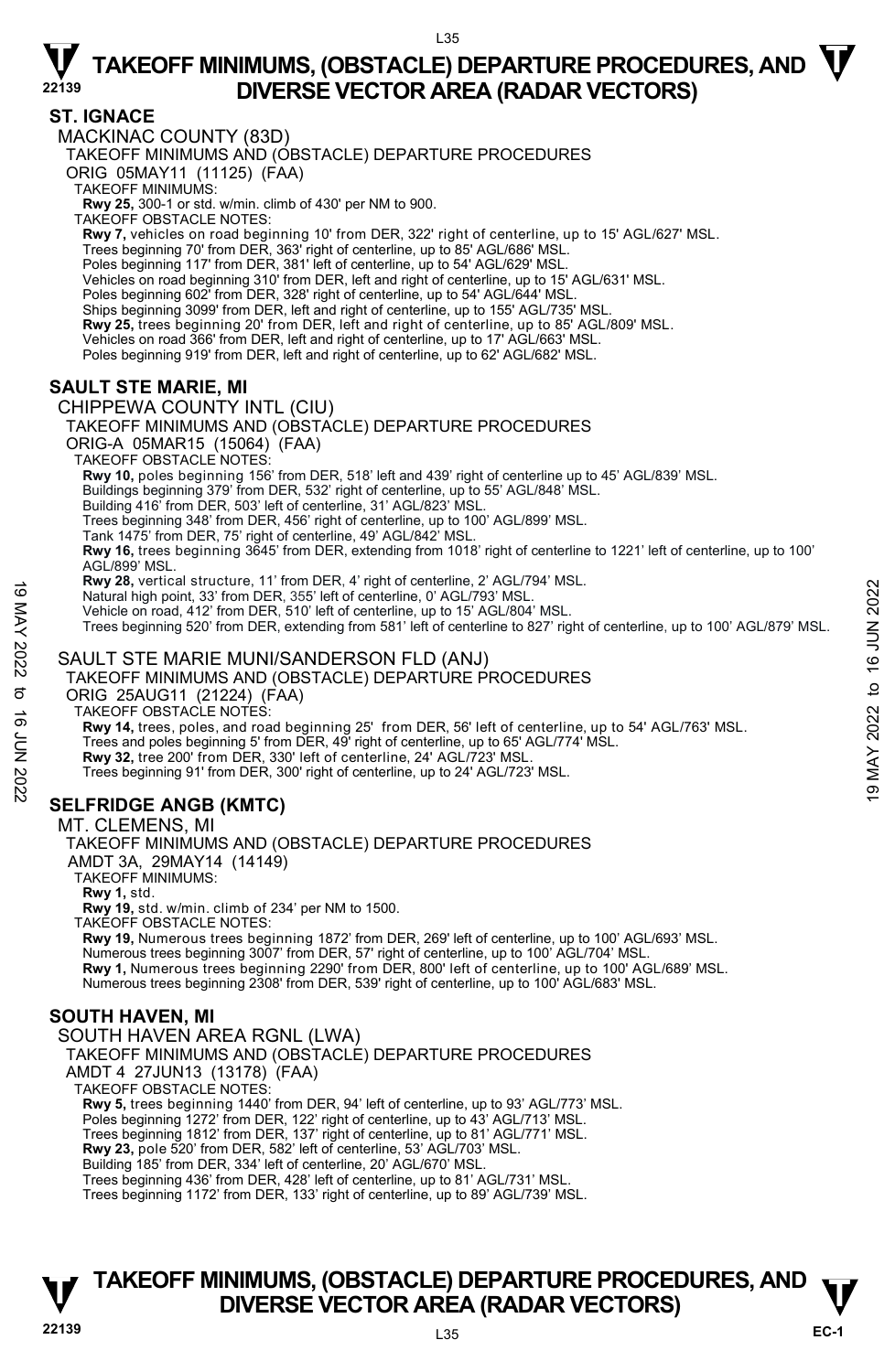#### $L36$

### $\nabla$  TAKEOFF MINIMUMS, (OBSTACLE) DEPARTURE PROCEDURES, AND  $\nabla$ **DIVERSE VECTOR AREA (RADAR VECTORS)**

#### **SPARTA, MI**

PAUL C MILLER-SPARTA (8D4)

TAKEOFF MINIMUMS AND (OBSTACLE) DEPARTURE PROCEDURES

AMDT 2 06MAY10 (10126) (FAA)

TAKEOFF OBSTACLE NOTES:

**Rwy 7,** multiple trees beginning 564' from DER, 105' right of centerline, up to 97' AGL/827' MSL.<br>Tree 782' from DER, 379' left of centerline, 47' AGL/784' MSL.

**Rwy 25,** multiple trees beginning 507' from DER, 47' right of centerline, up to 81' AGL/841' MSL.

Tree 117' from DER, 218' left of centerline, 47' AGL/817' MSL.

Tree 656' from DER, 464' left of centerline, 67' AGL/822' MSL.

#### **STURGIS, MI**

KIRSCH MUNI (IRS)

TAKEOFF MINIMUMS AND (OBSTACLE) DEPARTURE PROCEDURES AMDT 4 07OCT21 (21280) (FAA)

TAKEOFF MINIMUMS: **Rwy 6,** 300-1¼ or std. w/min. climb of 243' per NM to 1200, or alternatively, with std. takeoff minimums and a normal 200' er NM climb gradient, takeoff must occur no later than 2100' prior to DER.  **Rwy 36,** 300-1⅛ or std. w/min. climb of 215' per NM to 1200, or alternatively, with std. takeoff minimums and a normal 200' per NM climb gradient, takeoff must occur no later than 1400' prior to DER. TAKEOFF OBSTACLE NOTES: **Rwy 6,** NAVAID 39' from DER, 112' right of centerline, 3' AGL/928' MSL. NAVAID 51' from DER, 112' left of centerline, 2' AGL/928' MSL. Vehicle on road 139' from DER, 511' left of centerline, 938' MSL. Vehicle on road beginning 188' from DER, 210' left of centerline, up to 941' MSL. Vehicle on road beginning 339' from DER, 302' right of centerline, up to 941' MSL. Building 522' from DER, 546' right of centerline, 30' AGL/954' MSL. Vehicle on road 667' from DER, 189' left of centerline, 942' MSL. Pole, transmission line beginning 971' from DER, 595' left of centerline, up to 960' MSL. Transmission line, pole beginning 973' from DER, 564' right of centerline, up to 35' AGL/961' MSL. Pole, transmission line, tree beginning 1044' from DER, 256' left of centerline, up to 975' MSL. Tree, pole, transmission line beginning 1079' from DER, 400' right of centerline, up to 982' MSL. Tree, pole, transmission line beginning 1137' from DER, 235' right of centerline, up to 983' MSL. Tree, transmission line, pole beginning 1248' from DER, on centerline, up to 997' MSL. Tree, transmission line, pole beginning 1488' from DER, 122' left of centerline, up to 989' MSL. Trees beginning 1586' from DER, 50' left of centerline, up to 992' MSL.<br>Trees beginning 2425' from DER, 347' left of centerline, up to 997' MSL.<br>Trees beginning 2794' from DER, 962' left of centerline, up to 1012' MSL. Trees beginning 3342' from DER, 75' left of centerline, up to 1043' MSL. Tree 3478' from DER, 833' right of centerline, 1026' MSL. Trees beginning 4230' from DER, 1062' left of centerline, up to 1045' MSL. Tree 4385' from DER, 1633' left of centerline, 1050' MSL. Tree 4540' from DER, 1153' left of centerline, 1052' MSL. Trees beginning 4668' from DER, 1179' left of centerline, up to 1060' MSL. Tree 4996' from DER, 1332' left of centerline, 100' AGL/1075' MSL. Tree 5811' from DER, 1170' left of centerline, 1094' MSL. Trees beginning 5835' from DER, 976' left of centerline, up to 1102' MSL. Tree 1.0 NM from DER, 1339' left of centerline, 1086' MSL. **Rwy 18,** NAVAID 38' from DER, 90' left of centerline, 2' AGL/913' MSL. NAVAID 38' from DER, 90' right of centerline, 3' AGL/914' MSL. Transmission line, pole beginning 1494' from DER, 808' left of centerline, up to 75' AGL/979' MSL. Tree, pole, transmission line beginning 1686' from DER, 598' right of centerline, up to 960' MSL. Trees beginning 1989' from DER, 77' right of centerline, up to 963' MSL. Trees beginning 2031' from DER, 152' right of centerline, up to 968' MSL. Tree 2085' from DER, 550' right of centerline, 971' MSL. **Rwy 24,** vehicle on road, tree, transmission line beginning 29' from DER, 17' right of centerline, up to 100' AGL/1016'<br>MSL. **Rwy 36,** vehicle on road 22' from DER, 188' left of centerline, 921' MSL. NAVAID 39' from DER, 89' right of centerline, 3' AGL/910' MSL. Terrain 73' from DER, 481' right of centerline, 920' MSL. Fence beginning 78' from DER, 303' right of centerline, up to 2' AGL/921' MSL. Tree, vehicle on road beginning 80' from DER, 222' left of centerline, up to 960' MSL. Terrain beginning 167' from DER, 418' right of centerline, up to 924' MSL. Trees beginning 464' from DER, 394' left of centerline, up to 963' MSL. Tree 710' from DER, 355' right of centerline, 932' MSL. Tree 801' from DER, 504' right of centerline, 951' MSL. Trees beginning 979' from DER, 386' right of centerline, up to 957' MSL. Trees beginning 1265' from DER, 475' right of centerline, up to 979' MSL. Trees beginning 1341' from DER, 471' left of centerline, up to 967' MSL. Tree 2359' from DER, 413' left of centerline, 969' MSL. Trees beginning 2526' from DER, 1013' right of centerline, up to 995' MSL. Tree 3034' from DER, 408' left of centerline, 985' MSL. Tree 3120' from DER, 334' left of centerline, 992' MSL. Framsmission line, pute beginning 973 of norm DER, 1050' MBL.<br>
The performance, puter beginning 1014' from DER, 256' left of centerline, up to 975' MSL.<br>
Tree, pole, transmission line beginning 1079' from DER, 256' left o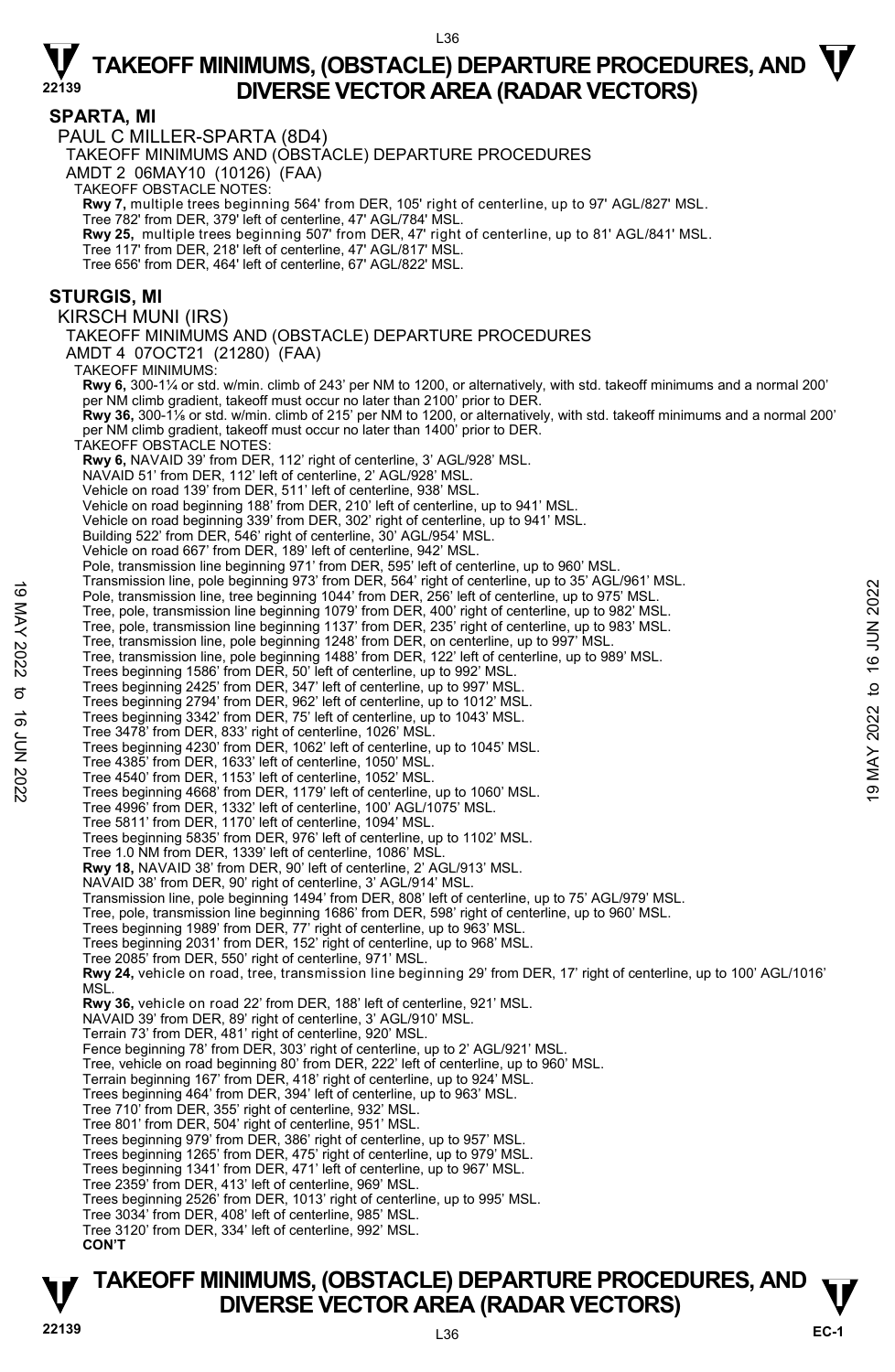### $\nabla$  TAKEOFF MINIMUMS, (OBSTACLE) DEPARTURE PROCEDURES, AND  $\nabla$ **DIVERSE VECTOR AREA (RADAR VECTORS) STURGIS, MI (CON'T)**  KIRSCH MUNI (IRS) (CON'T) Rwy 36 (CON'T), tree 3235' from DER, 197' left of centerline, 996' MSL. Tree 3356' from DER, 200' left of centerline, 1002' MSL. Trees beginning 3379' from DER, 39' left of centerline, up to 1014' MSL. Tree 3607' from DER, 1464' right of centerline, 1006' MSL. Tree 3943' from DER, 1484' right of centerline, 1009' MSL. Tree 4051' from DER, 96' right of centerline, 1013' MSL. Tree 4344' from DER, 1118' right of centerline, 1019' MSL. Tree 4347' from DER, 843' right of centerline, 1021' MSL.<br>Tree 4457' from DER, 1017' right of centerline, 1028' MSL.<br>Trees beginning 4507' from DER, 856' right of centerline, up to 1032' MSL. Tree 4777' from DER, 1408' right of centerline, 1034' MSL. Tree 4875' from DER, 1591' right of centerline, 1045' MSL. Trees beginning 4885' from DER, 507' right of centerline, up to 1047' MSL. Tree 5752' from DER, 810' right of centerline, 1061' MSL.

### **THREE RIVERS, MI**

### THREE RIVERS MUNI DR. HAINES (HAI)

TAKEOFF MINIMUMS AND (OBSTACLE) DEPARTURE PROCEDURES

ORIG 15DEC11 (11349) (FAA) TAKEOFF OBSTACLE NOTES:

 **Rwy 5,** vehicles on road beginning 1' from DER, 221' left of centerline, up to 15' AGL/839' MSL.

Trees beginning 1' from DER, left and right of centerline, up to 100' AGL/929' MSL.

Airplane on tarmac 2' from DER, 394' right of centerline, 40' AGL/864' MSL.

Building 1094' from DER, 537' right of centerline, 25' AGL/849' MSL.

**Rwy 9,** vehicles on road 484' from DER, 624' left of centerline, up to 15' AGL/839' MSL.

Trees beginning 104' from DER, left and right of centerline, up to 100' AGL/934' MSL.

Buildings beginning 1258' from DER, left and right of centerline, up to 25' AGL/859' MSL.

**Rwy 23,** rising terrain beginning 25' from DER, 497' left of centerline, 826' MSL.<br>Vehicles on roads beginning 258' from DER, right and left of centerline, up to 15' AGL/844' MSL.

Trees beginning 128' from DER, 125' right of centerline, up to 100' AGL/924' MSL.

Buildings beginning 256' from DER, 144' right of centerline, up to 25' AGL/849' MSL.<br>**Rwy 27,** vehicles on road 369' from DER, 595' right of centerline, up to 15' AGL/834' MSL. Building 892' from DER, 678' right of centerline, 25' AGL/844' MSL.

Trees beginning 544' from DER, left and right of centerline, up to 100' AGL/924' MSL.

### **TRAVERSE CITY, MI**

CHERRY CAPITAL (TVC)

TAKEOFF MINIMUMS AND (OBSTACLE) DEPARTURE PROCEDURES

AMDT 12 07DEC17 (17341) (FAA)

TAKEOFF MINIMUMS:

**Rwy 10,** 400-3 w/min. climb of 220' per NM to 1200 or std. w/min. climb of 280' per NM to 1100, or 1300-3 for VCOA. **Rwy 18,** 400-2¾ w/min. climb of 205' per NM to 1400 or std. w/min. climb of 222' per NM to 1100, or alternatively, with std. takeoff minimums and a normal 200' per NM climb gradient, takeoff must occur no later than 2000' prior to DER, or 1300-3 for VCOA. Vehicles on roads beginning 258° from DER, right and left of centerline, up to 15' AGL/844' MSL.<br>
Trees beginning 126° from DER, 144' right of centerline, up to 10' AGL/924' MSL.<br>
Buildings beginning 126° from DER, 144' r

**Rwy 28,** std. w/ min. climb of 340' per NM to 2000, or 1300-3 for VCOA.

**Rwy 36,** 400-2½ or std. w/ min. climb of 203' per NM to 1000 or alternatively, with std. takeoff minimums and normal 200' per NM climb gradient, takeoff must occur no later than 1200' prior to DER. DEPARTURE PROCEDURE:

**Rwy 10,** climb heading 099° to 1100' before turning right.

**Rwy 18,** climb heading 185° to 1100' before turning. **Rwy 36,** climb heading 005° to 1300' before turning left.

VCOA:

Obtain ATC approval for VCOA when requesting IFR clearance. Climb in visual conditions to cross Cherry Capital Airport at or above 1800 before proceeding on course. TAKEOFF OBSTACLE NOTES:

**Rwy 10,** tree 1284' from DER, 739' left of centerline, 662' MSL.

Trees beginning 1524' from DER, 821' left of centerline, up to 663' MSL.

Trees beginning 1822' from DER, 916' right of centerline, up to 669' MSL.

Tree 2242' from DER, 963' right of centerline, 671' MSL.

Trees beginning 2341' from DER, 941' right of centerline, up to 672' MSL.

Tree 2570' from DER, 1169' right of centerline, 679' MSL. Tree 2996' from DER, 1213' right of centerline, 694' MSL.

Trees beginning 3091' from DER, 1241' right of centerline, up to 700' MSL.

Tree 3773' from DER, 1270' right of centerline, 705' MSL. Trees beginning 1.3 NM from DER, 2444' right of centerline, up to 822' MSL.

Trees beginning 1.4 from DER, 1356' right of centerline, up to 922' MSL.

Trees beginning 1.5 NM from DER, 1795' right of centerline, up to 930' MSL. Tree 2.4 NM from DER, 3984' right of centerline, 981' MSL.

Tree 2.5 NM from DER, 3987' right of centerline, 1007' MSL.

**CON'T**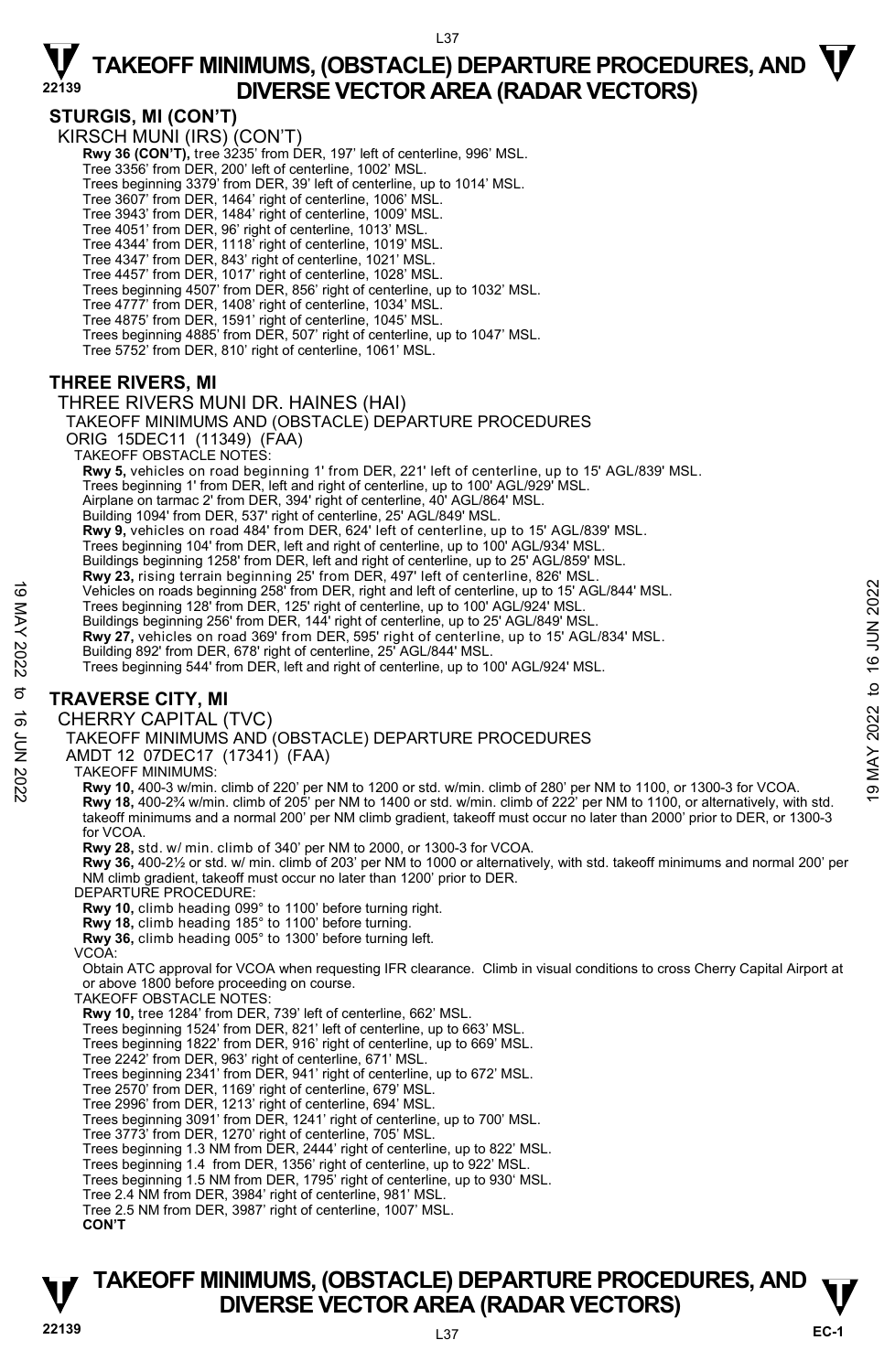### **TRAVERSE CITY, MI (CON'T)**

CHERRY CAPITAL (TVC) (CON'T)  **Rwy 18,** fence, building beginning 228' from DER, 231' left of centerline, up to 636' MSL. Transmission line 856' from DER, 695' right of centerline, 34' AGL/660' MSL. Transmission lines beginning 859' from DER, 372' right of centerline, up to 38' AGL/664' MSL. Transmission line 966' from DER, 654' left of centerline, 34' AGL/655' MSL. Transmission line beginning 1086' from DER, 414' right of centerline, up to 41' AGL/667' MSL. Tree 1930' from DER, 410' right of centerline, 677' MSL. Transmission lines, trees beginning 1.8 NM from DER, 2679' left of centerline, up to 942' MSL. Trees beginning 2 NM from DER, 3609' left of centerline, up to 951' MSI Transmission line 2.2 NM from DER, 2697' left of centerline, 122' AGL/980' MSL.  **Rwy 28,** poles, building beginning 963' from DER, 584' right of centerline, up to 28' AGL/651' MSL. Transmission line 1150' from DER, 576' right of centerline, 30' AGL/654' MSL. Transmission line 1160' from DER, 633' right of centerline, 32' AGL/656' MSL. Pole, transmission line beginning 1162' from DER, 726' left of centerline, up to 663' MSL. Tree 1181' from DER, 755' left of centerline, 688' MSL. Tree, transmission line beginning 1226' from DER, 734' left of centerline, up to 695' MSL.<br>Transmission line beginning 1251' from DER, 625' right of centerline, up to 35' AGL/658' MSL. Trees beginning 1325' from DER, 763' left of centerline, up to 78' AGL/703' MSL. Trees, transmission line beginning 1421' from DER, 7' left of centerline, up to 80' AGL/705' MSL. Tree 1456' from DER, 611' right of centerline, 675' MSL. Trees beginning 1495' from DER, 604' right of centerline, up to 694' MSL. Trees beginning 1664' from DER, 617' right of centerline, up to 699' MSL. Trees beginning 1708' from DER, 603' right of centerline, up to 701' MSL.<br>Trees beginning 2275' from DER, 3' right of centerline, up to 708' MSL.<br>Trees beginning 2960' from DER, 82' left of centerline, up to 80' AGL/706' M Trees beginning 3033' from DER, 69' left of centerline, up to 707' MSL. Tree 3596' from DER, 278' left of centerline, 88' AGL/714' MSL. **Rwy 36,** poles, trees, transmission line beginning 734' from DER, 62' left of centerline, up to 37' AGL/655' MSL. Trees, buildings, transmission line, sign beginning 803' from DER, 247' right of centerline, up to 657' MSL. Trees, pole, transmission line beginning 936' from DER, 107' right of centerline, up to 664' MSL.<br>Trees beginning 974' from DER, 488' right of centerline, up to 684' MSL. Trees, transmission line beginning 1028' from DER, 16' right of centerline, up to 685' MSL. Trees beginning 1234' from DER, 34' left of centerline, up to 671' MSL. Trees beginning 1322' from DER, 91' left of centerline, up to 673' MSL. Trees beginning 1350' from DER, 12' left of centerline, up to 682' MSL. Trees beginning 1405' from DER, 115' right of centerline, up to 688' MSL. Trees beginning 1420' from DER, 71' right of centerline, up to 689' MSL. Trees beginning 1460' from DER, 120' left of centerline, up to 685' MSL. Trees beginning 1511' from DER, 355' right of centerline, up to 690' MSL. Trees beginning 1514' from DER, 52' right of centerline, up to 691' MSL. Trees, transmission line, beginning 1517' from DER, 23' left of centerline, up to 692' MSL. Trees beginning 1754' from DER, 87' right of centerline, up to 704' MSL. Trees beginning 974' from DER, 488' right of centerline, up to 684' MSL.<br>
Trees transmission line beginning 1028' from DER, 16' right of centerline, up to 685' MSL.<br>
Trees beginning 1234' from DER, 34' left of centerline, Tree 2407' from DER, 310' left of centerline, 696' MSL. Trees beginning 2425' from DER, 48' left of centerline, up to 697' MSL. Trees beginning 2956' from DER, 102' left of centerline, up to 714' MSL. Trees beginning 1.5 NM from DER, 2547' right of centerline, up to 859' MSL. Tree 1.6 NM from DER, 2939' right of centerline, 862' MSL. Trees beginning 2 NM from DER, 1898' right of centerline, up to 937' MSL. **TROY, MI**  OAKLAND/TROY (VLL) TAKEOFF MINIMUMS AND (OBSTACLE) DEPARTURE PROCEDURES AMDT 4A 06FEB14 (14037) (FAA) TAKEOFF MINIMUMS: **Rwy 27,** std. w/min. climb of 476' per NM to 1500. DEPARTURE PROCEDURE: **Rwy 9,** climb heading 096° to 1400 before turning right. **Rwy 27,** climb heading 276° to 1500 before turning left. TAKEOFF OBSTACLE NOTES: **Rwy 9,** building 78' from DER, 370' left of centerline, 30' AGL/729' MSL.<br>Buildings and air con on building beginning 314' from DER, 64' right of centerline, up to 47' AGL/745' MSL. Trees beginning 1495' from DER, left and right of centerline, up to 100' AGL/799' MSL. **Rwy 27,** trees beginning 21' from DER, 8' right of centerline, up to 103' AGL//843' MSL.<br>Buildings beginning 1422' from DER, 19' right of centerline, up to 59' AGL/799' MSL. Vehicles on road beginning 3' from DER, 41' left of centerline, up to 17' AGL/746' MSL. Trees beginning 176' from DER, 20' left of centerline, up to 105' AGL/845' MSL. Buildings beginning 72' from DER, 468' left of centerline, up to 158' AGL/784' MSL. Poles beginning 426' from DER, 11' right of centerline, up to 111' AGL/851' MSL. Poles beginning 146' from DER, 19' left of centerline, up to 91' AGL/831' MSL. Railroad 1682' from DER, 428' left of centerline, up to 30' AGL/770' MSL. **CON'T**